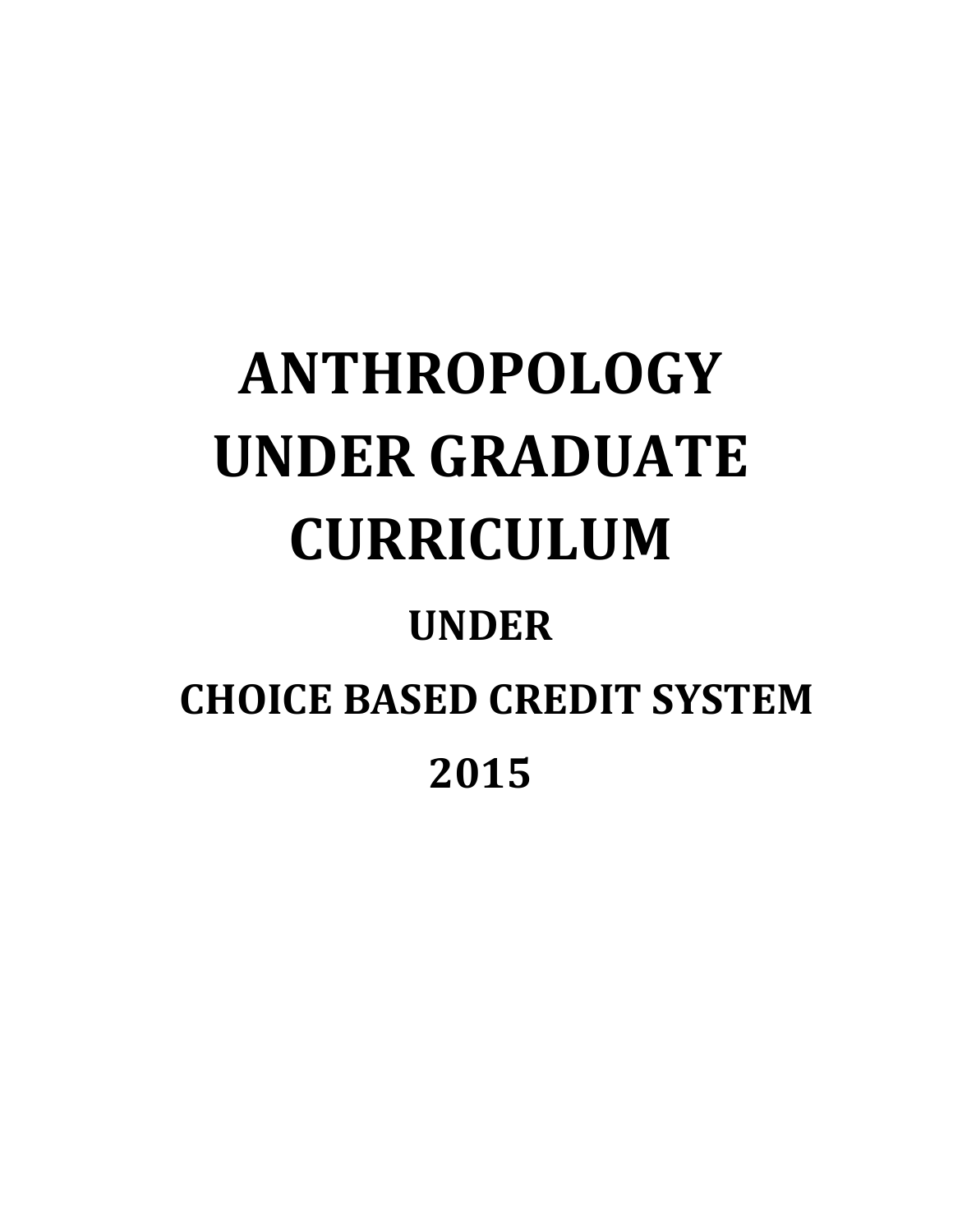# **OVERVIEW OF CURRICULUM**

| Year   | <b>Semester</b> | Paper No.       | <b>Title of Paper</b>                            |
|--------|-----------------|-----------------|--------------------------------------------------|
|        |                 | <b>ANTH-101</b> | Introduction to Biological Anthropology          |
| First  |                 | <b>ANTH-102</b> | Introduction to Socio-cultural Anthropology      |
|        | П               | ANTH-201        | Archaeological Anthropology                      |
|        |                 | ANTH-202        | Fundamentals of Human Origin & Evolution         |
|        | III             | ANTH-301        | Tribes and Peasants in India                     |
|        |                 | <b>ANTH-302</b> | Human Ecology: Biological & Cultural dimensions  |
| Second |                 | ANTH-303        | <b>Biological Diversity in Human Populations</b> |
|        | IV              | ANTH-401        | Theories of Culture and Society                  |
|        |                 | ANTH-402        | Human Growth and Development                     |
|        |                 | ANTH-403        | <b>Research Methods</b>                          |
|        | V               | ANTH-501        | Human Population Genetics                        |
| Third  |                 | <b>ANTH-502</b> | Anthropology in Practice                         |
|        | VI              | ANTH-601        | Forensic Anthropology                            |
|        |                 | ANTH-602        | Anthropology of India                            |

# **I. Core course**

# **II. Elective Course**

| A. Discipline Specific                                | <b>B. Generic Elective/Interdisciplinary</b>  |  |
|-------------------------------------------------------|-----------------------------------------------|--|
| Two each in Semester V and VI. To be chosen from the  | One each in Semester I, II, III and IV. To be |  |
| following.                                            | chosen from the following.                    |  |
| DSE-1: Physiological Anthropology                     | GE-1: Health science                          |  |
| DSE-2: Sports and Nutritional Anthropology            | GE-2: Home science                            |  |
| DSE-3: Human Genetics                                 | GE-3: Biotechnology                           |  |
| DSE-4: Neuro Anthropology                             | GE-4: Psychology                              |  |
| DSE-5: Forensic Dermatoglyphics                       | GE-5: Animation and Visual Graphics           |  |
| DSE-6: Paleoanthropology                              | GE-6: Interior Design                         |  |
| DSE-7: Anthropology of Religion, Politics and economy | GE-7: Economics                               |  |
| DSE-8: Tribal Cultures of India                       | GE-8: Environmental Science                   |  |
| DSE-9: Indian Archaeology                             | GE-9: Fashion Design                          |  |
| DSE-10: Visual Anthropology                           | GE-10: Food Technology                        |  |
| DSE-11: Fashion Anthropology                          | GE-11: Forestry                               |  |
| DSE-12: Demographic Anthropology                      | GE-12: Neuro Science                          |  |
| DSE-13: Urban Anthropology                            | GE-13: Physical Education                     |  |
| DSE-14: Anthropology of Health                        | GE-14: Tourism Administration                 |  |
| DSE-15: Dissertation (in Semester VI only)            | GE-15: Insurance and Banking                  |  |
|                                                       | GE-16: Journalism and Mass Communication      |  |
|                                                       | <b>GE-17: BCA</b>                             |  |
|                                                       | <b>GE-18: BBA</b>                             |  |
|                                                       | GE-19: Hotel Management                       |  |
|                                                       | GE-20: BBA (Health Care Management)           |  |
|                                                       | GE-21: Marine Science                         |  |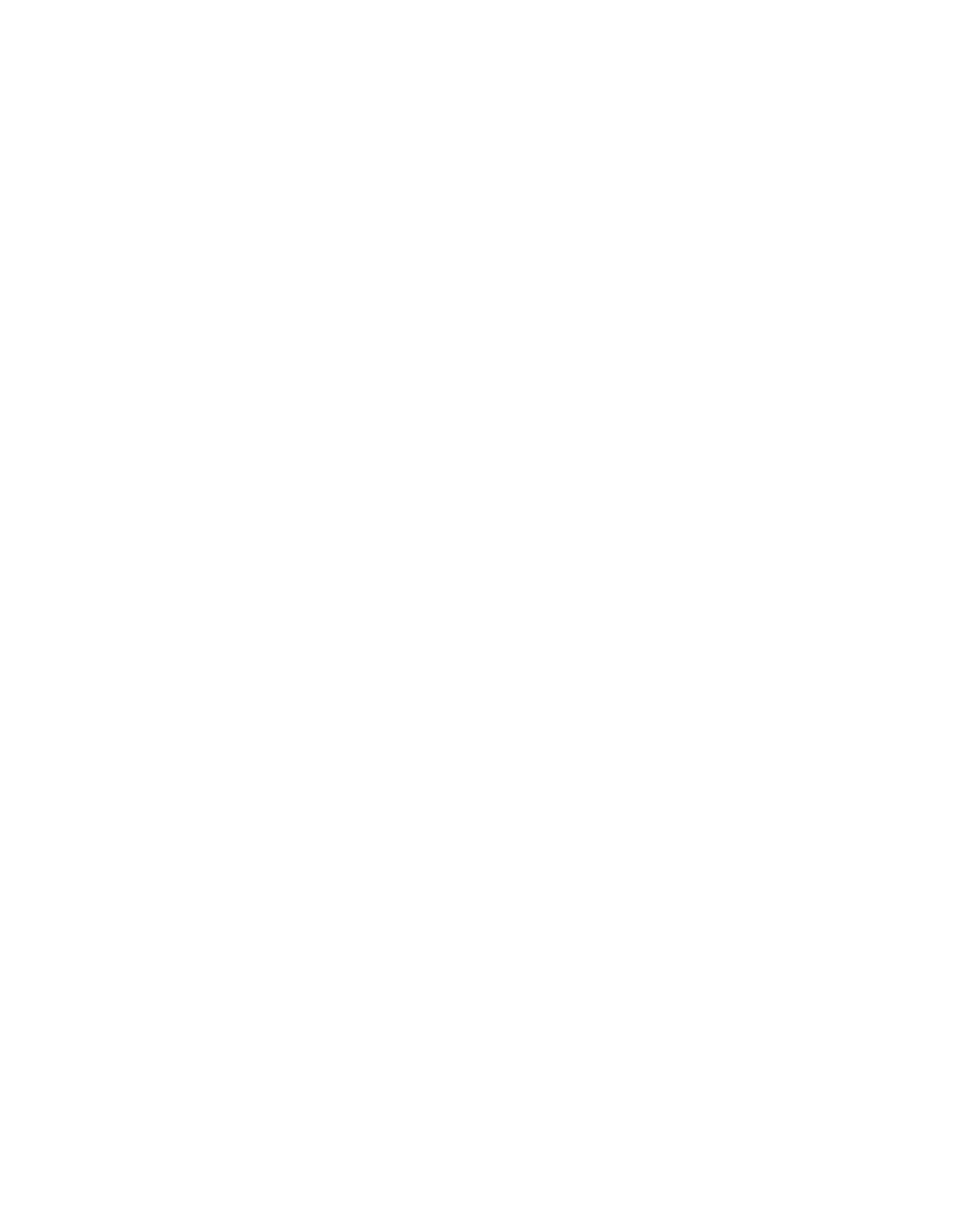#### **1.Ability Enhancement Compulsory 2. Ability Enhancement Elective (Skill Based)**  One each in Semester I and II. AECC-1:Enviornmental Science AECC-2: English/MIL Communication *The college will have an option to take either of the two papers in a particular Semester (I or II), while the students have to appear in both the papers.*  One each in Semester III and IV. To be chosen from the following. AEEC-1: Public Health and Epidemiology AEEC-2:Business and Corporate Anthropology AEEC-3:Media Anthropology AEEC-4:Tourism Anthropology

# **III. Ability Enhancement Course**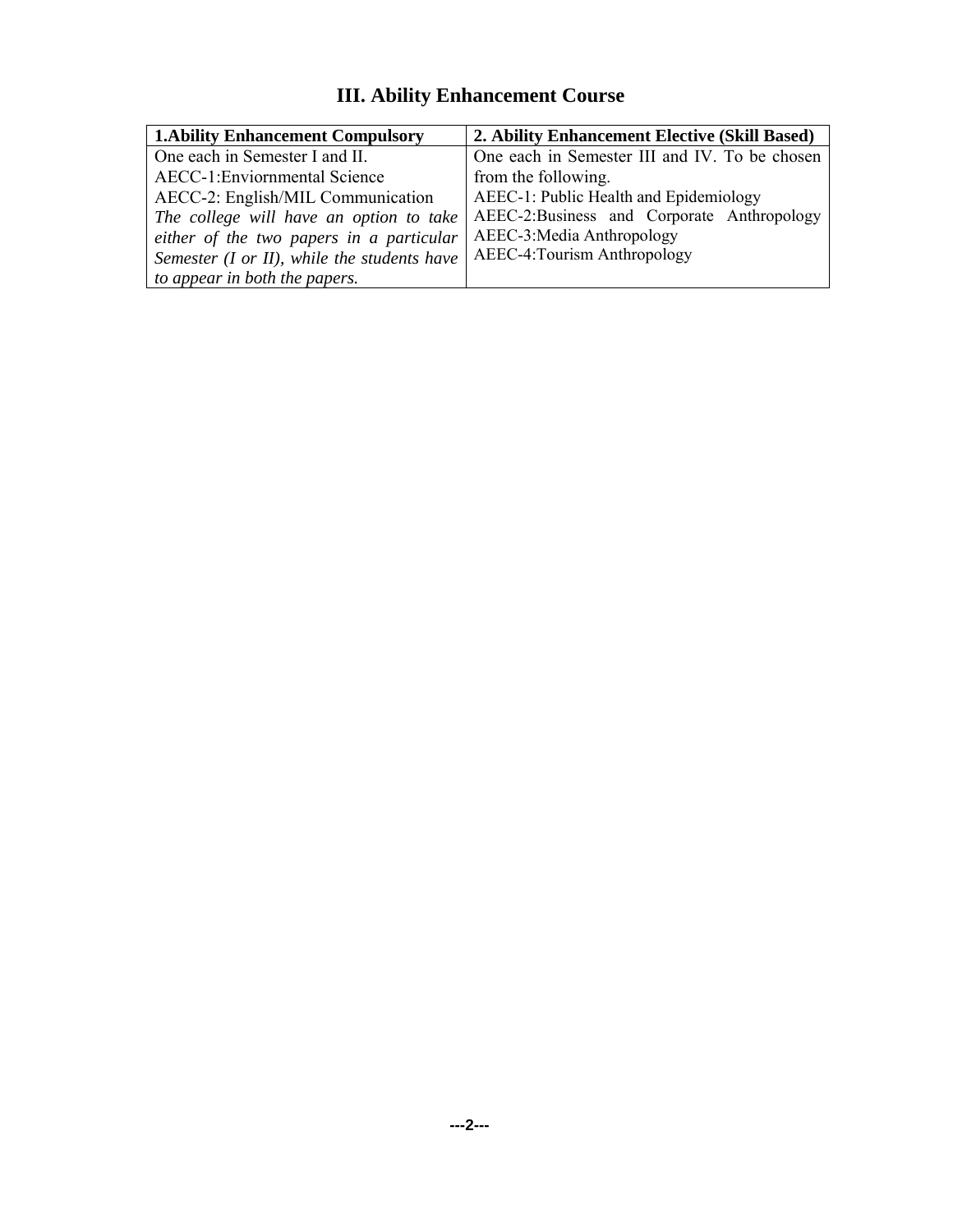### **CORE PAPRES**

#### **Credits: Papers X (Theory +Practical) =**  $14$  **X (** $4+2$ **) = 84**

#### **ANTH-101: Introduction to Biological Anthropology**

- **Unit I**: History and development of understanding human variation and evolutionary thought. Theories of evolution.
	- 1. Human variation and evolution in ancient times pre-19th and post-19th Century.
	- 2. Theories of evolution. Lamarckism, Neo Lamarckism, Darwinism, Synthetic theory, Mutation and Neo-Mutation theory.
- **Unit II**: History of Physical Anthropology and development of Modern Biological anthropology, aim, scope and its relationship with allied disciplines.
	- 1. Difference in the approaches of modern and traditional Biological Anthropology, with emphasis on human evolution.

**Unit III**: Non human primates in relation to human evolution

- 1. Classification and characteristics of living primates.
- 2. Comparative anatomy and behaviour of human and non-human primates.
- 3. Significance of non-human primate study in Biological Anthropology.

**Unit IV**: Great divisions of humanity

- 1. A comparative account of various racial classifications (Hooton, Deniker, Risley and Guha)
- 2. UNESCO Statement on Race.
- 3. Recent understanding of human biological categories in the context of human genome research.

Somatometry

| 1. Maximum head length         |                | 9. Physiognomic facial height         |                |  |
|--------------------------------|----------------|---------------------------------------|----------------|--|
| 2. Maximum head breadth        |                | 10. Morphological facial height       |                |  |
| 3. Minimum frontal breadth     |                | 11. Physiognomic upper facial height  |                |  |
| 4. Maximum bizygomatic breadth |                | 12. Morphological upper facial height |                |  |
| 5. Bigonial breadth            |                | 13. Head circumference                |                |  |
| 6. Nasal height                |                | 14. Stature                           |                |  |
| 7. Nasal length                |                | 15. Sitting height                    |                |  |
| 8. Nasal breadth               |                | 16. Body weight                       |                |  |
|                                |                |                                       |                |  |
| Somatoscopy                    |                |                                       |                |  |
| 1. Head form                   | 2. Hair form   | 3. Facial form                        | 4. Eye form    |  |
| 5. Nose form                   | 6. Hair colour | 7. Eye colour                         | 8. Skin colour |  |

#### **Suggested Readings**

- 1. Jurmain R., Kilgore L., Trevathan W., Ciochon R.L. (2012). Introduction to Physical Anthropology. Wadsworth Publ., USA
- 2. Krober A. L. (1948). Anthropology. Oxford & IBH Publishing Co., New Delhi.
- 3. Stanford C., Allen J.S. and Anton S.C. (2010). Exploring Biological Anthropology. The Essentials. Prentice Hall Publ, USA.
- 4. Statement on Race: Annotated Elaboration and Exposition of the Four Statements on Race (1972). Issued by UNESCO. Oxford University Press.

#### **Theory** Credit-4

#### **Practical** Credit-2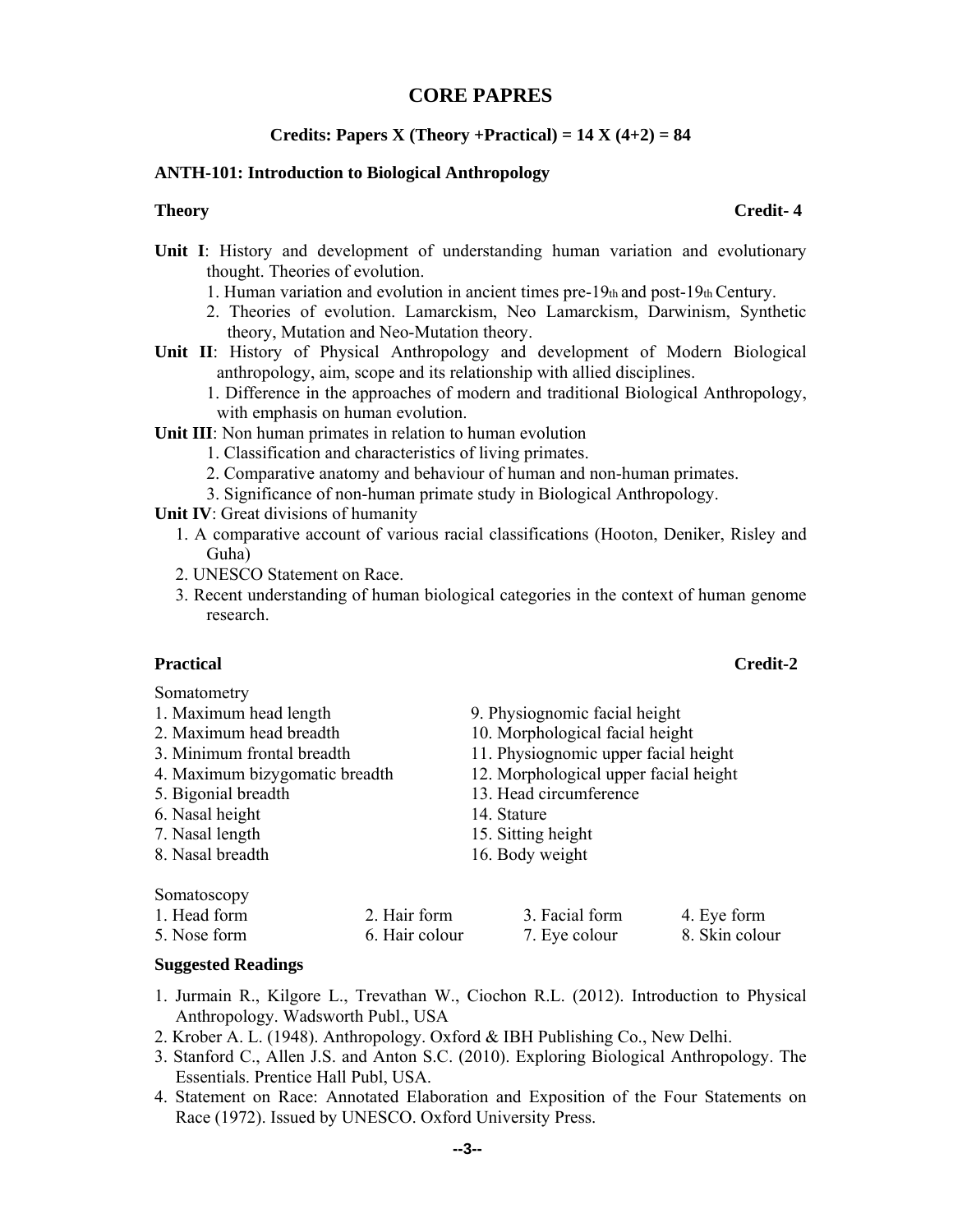#### **ANTH-102 Introduction to Socio-cultural Anthropology**

### **Unit I:**

Anthropological perspective and orientation; Scope and relevance of Social Anthropology; Relationship of Social Anthropology with other disciplines

### **Unit II:**

Concepts of society and culture; status and role; groups and institution, social stratification, and civil society

### **Unit III:**

Social fact; social action; social conflict; social system

### **Unit IV:**

Theory and practice of ethnographic fieldwork; survey research; comparative and historical methods

### **Practical** Credit- 2

Methods and Techniques of Social Anthropology: The practical will include the following techniques and methods in collection of data in Social Anthropology.

- 1. Observation
- 2. Interview
- 3. Questionnaire and Schedule
- 4. Case study
- 5. Life history

### **Suggested Readings**

- 1. Beattie J. (1964). Other Cultures. London: Cohen & West Limited.
- 2. Bernard H.R. (1940). Research Methods in Cultural Anthropology. Newbury Park: Sage Publications.
- 3. Davis K. (1981). *Human Society.* New Delhi: Surjeet Publications.
- *4.* Delaney C. (2004). *'Orientation and disorientation' In Investigating Culture: An Experiential Introduction to Anthropology.* Wiley-Blackwell.
- 5. Ember C. R. et al. (2011). *Anthropology.* New Delhi: Dorling Kindersley.
- *6.* Ferraro G. and Andreatta S. (2008). In *Cultural Anthropology: An Applied Perspective.*  Belmont: Wadsworth.
- *7.* Karen O'reilly. (2012). *'Practical Issues in Interviewing' Ethnographic Methods.*  Abingdon: Routledge
- 8. Lang G. (1956). 'Concept of Status and Role in Anthropology: Their Definitions and Use. *The American Catholic Sociological Review.*17(3): 206-218
- 9. O'reilly K. (2012). *Ethnographic Methods.* Abingdon: Routledge.
- 10. Parsons T. (1968). *The Structure of Social Action*. New York: Free Press
- *11.* Rapport N. and Overing J. (2004). *Key Concepts in Social and Cultural Anthropology.*  London: Routledge.
- *12.* Royal Anthropological Institute of Great Britain and Ireland (1971). *'Methods' In Notes and Queries on Anthropology*. London: Routledge & Kegan Paul Ltd.

### **ANTH-201 Archaeological Anthropology**

**Unit I:** Introduction

Definition and scope of archaeological anthropology

**---4---**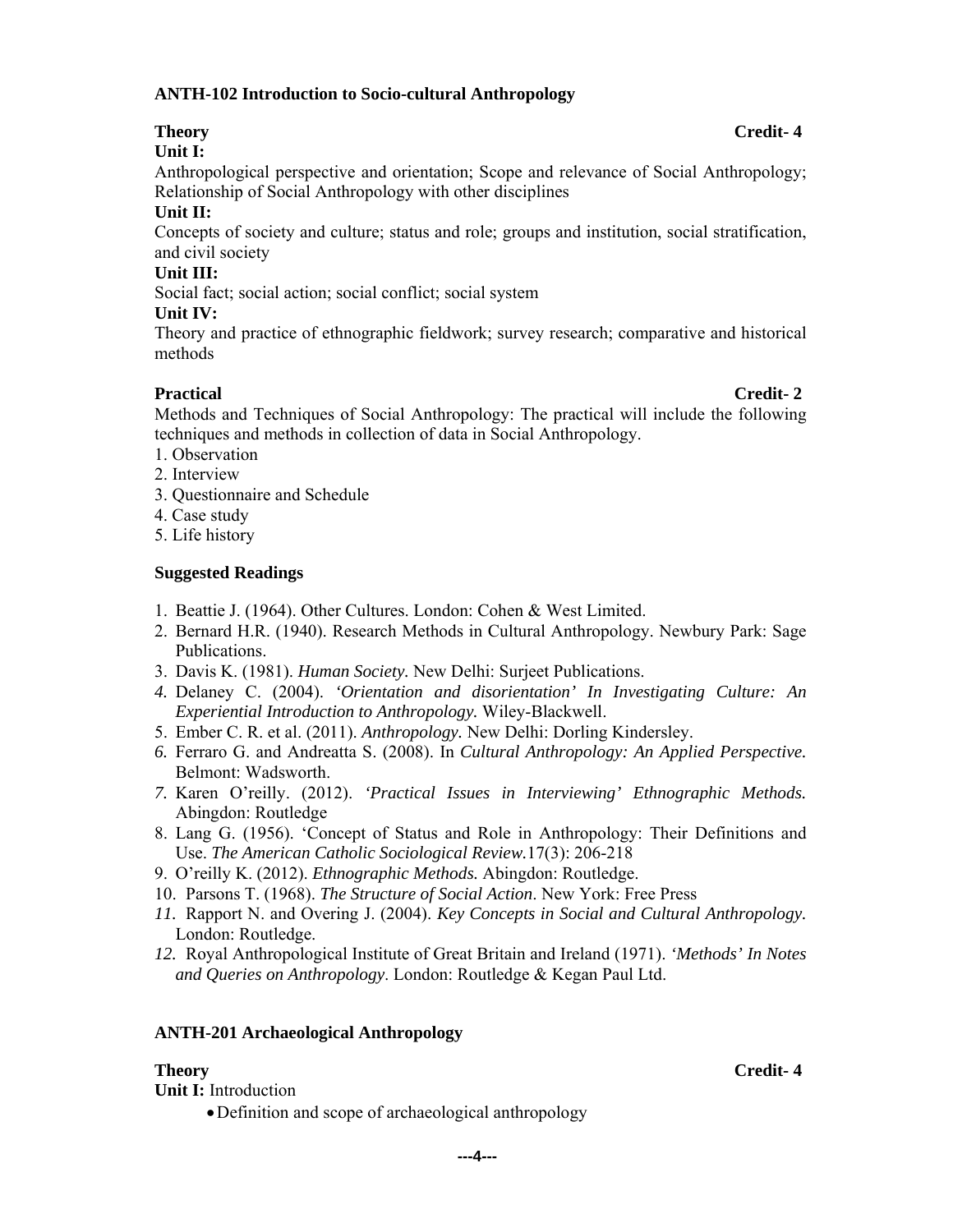- Relation with other disciplines
- Methods of studying archaeological anthropology
- **Unit II:** Methods of Estimation of Time and Reconstruction of the Past
	- Absolute dating methods
	- Relative dating methods
- Methods of climatic reconstruction: palynology, paleontology, soil pH estimation.
- **Unit III:** Geochronology of Pleistocene Epoch
	- Glacial and Interglacial
	- Pluviation and Inter Pluviation
	- Different types of geoclimatic events
- **Unit IV: Understanding Culture** 
	- Technique of tool manufacture and estimation of their relative efficiency
	- Classification of tools: primary and combination fabrication techniques
	- Typology and cultural nomenclature
- **Unit V:** Earliest Evidence of Culture in the World
	- Konso, Olorgesailie, Olduvai Gorge
	- Pirro Nord, Dmanisi
	- Attirampakkam, Isampur

### **Practical** Credit- 2

Typo-technological Analysis of Prehistoric Tools: Identification, Interpretation and Drawings of the tool Types

- 1. Core Tool Types
- 2. Flake Tool Types
- 3. Blade Tool Types
- 4. Microlithic Tool Type
- 5. Neolithic Tool Type

### **Suggested Readings**

- 1. Allchin and Allchin (1993). *The Rise of Civilization of India and Pakistan*. Cambridge University Press
- 2. Bhattacharya D.K. (1978). *Emergence of Culture in Europe*, Delhi, B.R. Publication.
- 3. Bhattacharya D.K. (1979). *Old Stone Age Tools and Techniques*. Calcutta, K.P. Bagchi Company
- 4. Bhattacharya D.K. (1996). *Palaeolithic Europe*. Netherlands, Humanities Press.
- 5. Champion et al. (1984). *Prehistoric Europe.* New York, Academic Press.
- 6. Fagan B.M. (1983). *People of Earth: An Introduction*. Boston, Little, Brown & Company.
- 7. Phillipson D. W. (2005). *African Archaeology*. Cambridge, Cambridge University Press.
- 8. Sankalia H.D. (1964). *Stone Age Tools.* Poona Deccan College

#### **ANTH-202 Fundamentals of Human Origin & Evolution**

### **Theory** Credit-4

#### **Unit-I:**

Primate origins and radiation with special reference to Miocene hominoids: Ramapithecus, **Type your text** distribution, features and their phylogenetic relationships.

#### **Unit-II:**

- 1. Australopithecines: distribution, features and their phylogenetic relationships.
- 2. Appearance of genus Homo (Homo habilis) and related finds.

#### **Unit-III**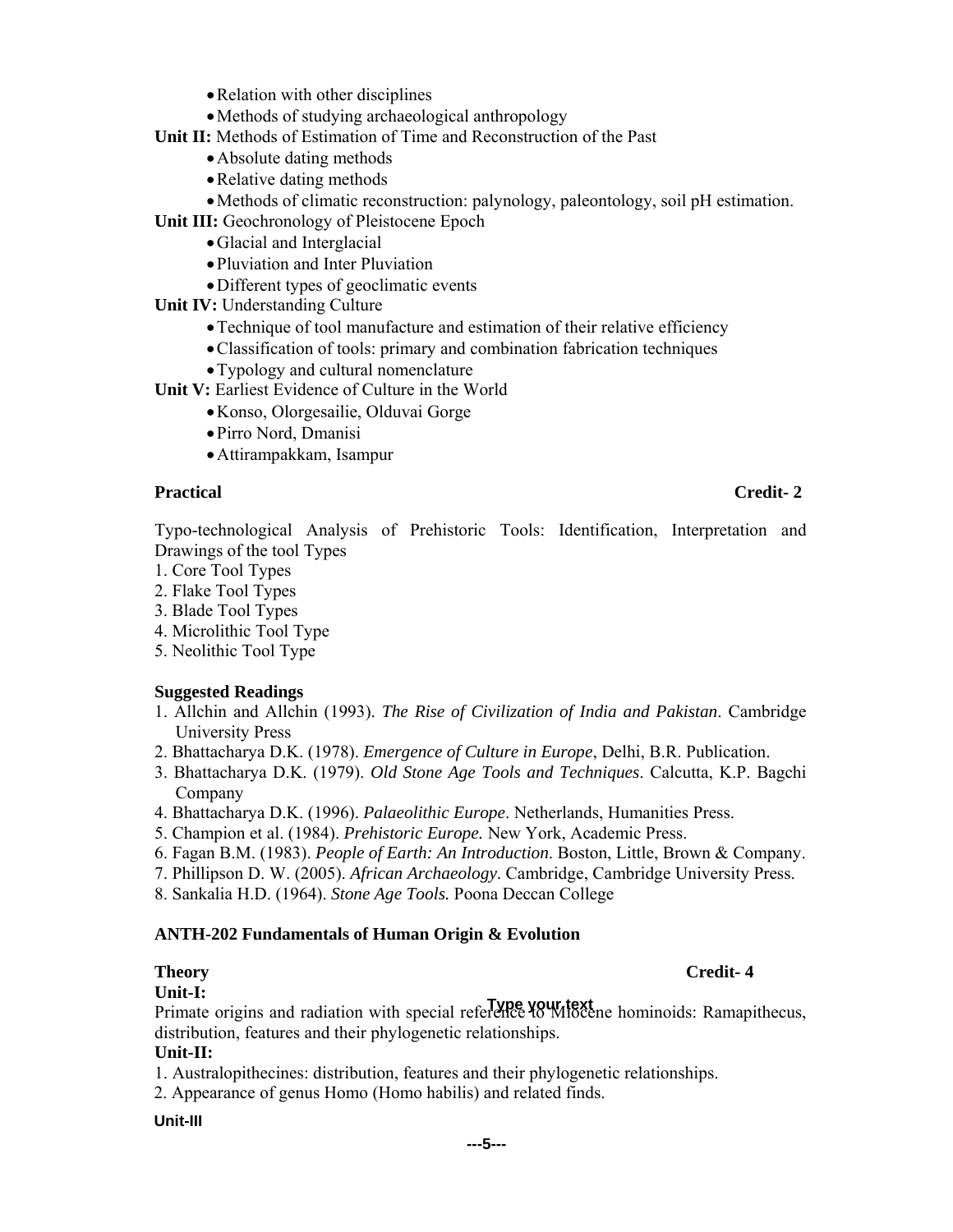status. Homo erectus from Asia, Europe and Africa: Distribution, features and their phylogenetic

**Unit-IV:** 

The origin of Homo sapiens: Fossil evidences of Neanderthals and Archailomo sapiens *sapiens* 

#### **Unit-V:**

Origin of modern humans (*Homo sapiens sapiens*): Distribution and features **Unit-VI:** 

Hominisation process

|                             | Credit-2                |
|-----------------------------|-------------------------|
| Maximum cranial length      | Maximum cranial breadth |
| Maximum bizygomatic breadth | Maximum frontal breadth |
| Minimum frontal breadth     | Nasal height            |
| Nasal breadth               | Bi-mastoid breadth      |
| Greatest occipital breadth  | Upper facial height     |
| Cranial index               | Nasal index             |
|                             |                         |

- 2. Osteometry: Measurements of long bones: lengths, minimum/least circumference and caliber index
- 3. Identification of casts of fossils of family hominidae: Drawing and comparison of characteristics.

### **Suggested Readings**

- 1. Buettner-Janusch, J. (1966). *Origins of Man: Physical Anthropology*. John Wiley & Sons, Inc., New York, London, Sydney.
- 2. Conroy, G.C. (1997)*. Reconstructing Human Origins: A Modern Synthesis*. W. W. Norton & Company, New York, London.
- 3. Howell F.C. (1977). *Horizons of Anthropology*. Eds. S. Tax and L.G. Freeman, Aldine Publishing House, Chicago.
- 4. Nystrom P. and Ashmore P. (2011). *The Life of Primates*. PHI Learning Private Limited, New Delhi.
- 5. Seth P. K. and Seth S. (1986). *The Primates.* Northern Book Centre, New Delhi, Allahabad.
- 6. Singh I. P. and Bhasin M.K. (1989). *Anthropometry: A Laboratory Manual on Biological Anthropology.* Kamla-Raj Enterprises, Chawri Bazar, Delhi.
- 7. Standford C.; Allen J.S. and Anton S.C. (2012). *Biological Anthropology: The Natural History of Mankind.* PHI Learning Private Limited, New Delhi.
- 8. Swindler D. R. (2009). *Introduction to the Primates*. Overseas Press India Pvt. Ltd., New Delhi.

#### **ANTH-301 Tribes and Peasants in India**

**Unit I:** Anthropological Concept of Tribe

- 1. Problems of nomenclature, definition and classification.
- 2. Features of tribes in India.
- **Unit II:** Tribes and Wider world.
- 1. The history of tribal administration; Constitutional safeguards
- 2. Draft National Tribal Policy, Issues of acculturation assimilation and integration. Impact of development schemes and programme on tribal life
- **Unit III:** Anthropological Concept of Village

**---6---**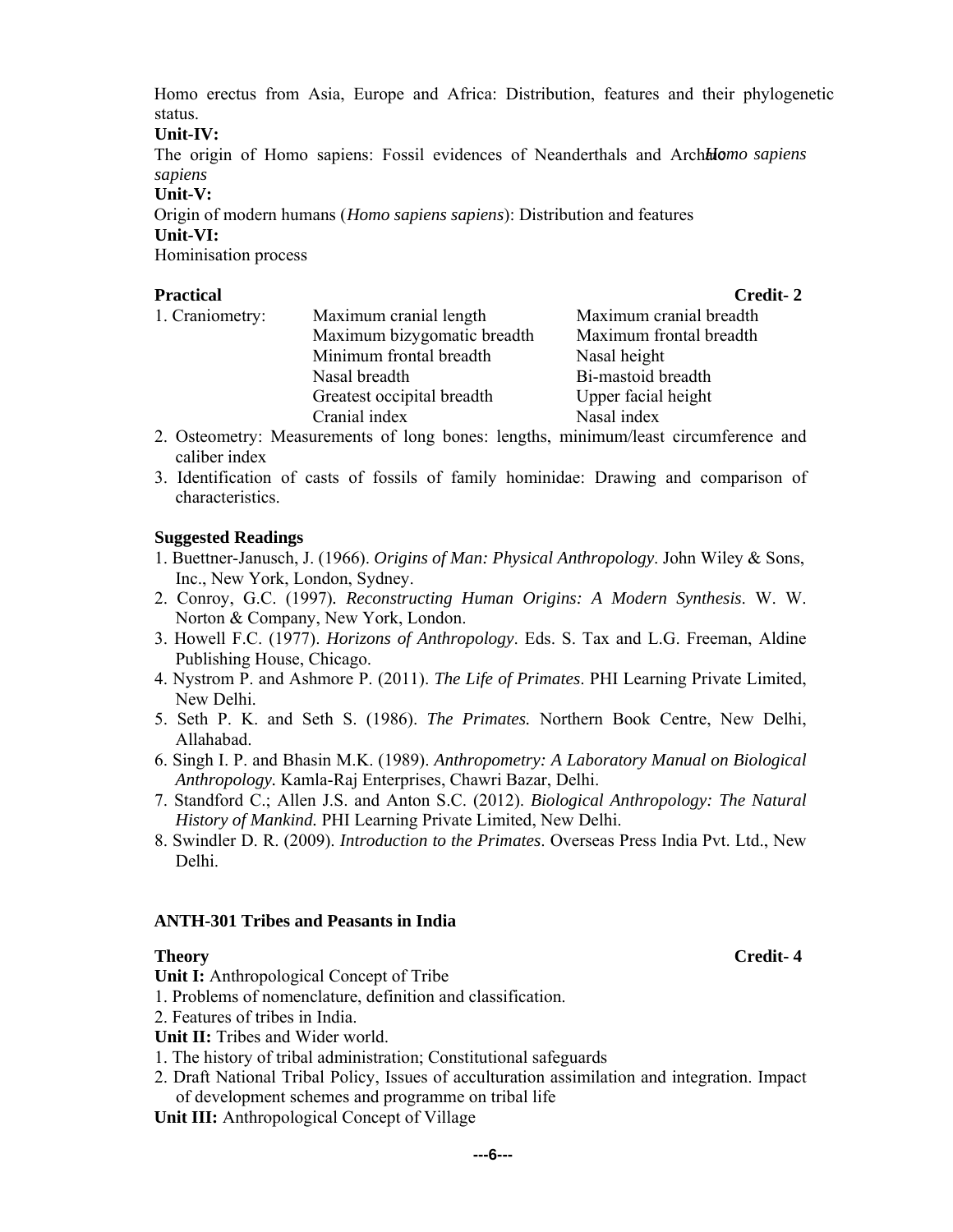- 1. The concept of peasantry.
- 2. Approaches to the study of peasants economic, political and cultural.
- 3. Characteristics of Indian village: social organization; economy and changes.
- 4. Caste system and changes.

#### **Unit IV**

Ethnicity Issues: Tribal and peasant, movements; Identity issues

#### **Practical** Credit- 2

Reading of Ethnography: Students are required to read and analyze any two of the ethnographies (as listed below) and prepare a report based upon it. The report should clearly link up the study with the concept of tribe and peasantry and delineate clearly the concept used in the text.

- 1. Research questions/objectives of the study and their relevance.
- 2. Theoretical schema.
- 3. Methods and techniques used in the study.
- 4. Key findings and their significance in the context of the objectives of the study.
- 5. Critical analysis of the finding on the basis of contemporary available resources.

#### **List of Ethnographies**:

- Walker A. (1986). *The Todas.* Delhi : Hindustan Publishing Corporation Verrier Elwin (1992). The *Muria and their Ghotul.* USA: Oxford University Press.
- Malinowski M. (1922). *Argonauts of the Western Pacific*. London: Routledge and Kegan Paul Ltd.
- Furer-Haimendorf C.V. (1939). *The Naked Nagas.* London: Methuen and Co.
- Evans-Pritchard E.E. (1940). *The Nuer: A Description of the Modes of Livelihood and Political Institutions of a Nilotic* People*.* Oxford : Clarendon Press.
- Majumdar D. N. (1950). *Affairs of tribes.* Lucknow: Universal Publishers Ltd.
- Dube S.C. (1955). *Indian Village*. London*:* Routledge and Kegan Paul Ltd.
- Berreman G.D. (1963). *Hindus of the Himalayas.* Berkeley: California University Press.

#### **Suggested Readings**

- 1. Gupta D. (1991). Social Stratification. Oxford University Press: Delhi.
- 2. Madan V. (2002). The Village in India. Oxford University Press: Delhi.
- 3. Nathan D. (1998). Tribe-Caste Question. Simla: IIAS.
- 4. National Tribal Policy (draft). (2006). Ministry of Tribal Affairs. Government of India.
- 5. Patnaik S.M. (1996). Displacement, Rehabilitation and Social change. Inter India Publication, Delhi.
- 6. Shah G. (2002). Social Movement and the State. Delhi: Sage.
- 7. Shanin T. (1987). Peasants and Peasantry. New York, Blackwell.
- 8. Vidyarthi L.P. and Rai B.K. (1985) Tribal Culture in India, New Delhi, Concept Publishing Company.
- 9. Wolf E. (1966). Peasants. NJ, Prentice Hall.

#### **ANTH-302 Human Ecology: Biological & Cultural dimensions**

#### **Theory** Credit-4

#### **Biological Dimensions**

Unit 1: Concepts in Ecology: Definition, ecosensitivity adaptation, acclimation, acclimatization, biotic and abiotic component.

Unit II: Methods of studying human ecology.

Unit III: Adaptation to various ecological stresses; Ecological rules and their applicability to human populations.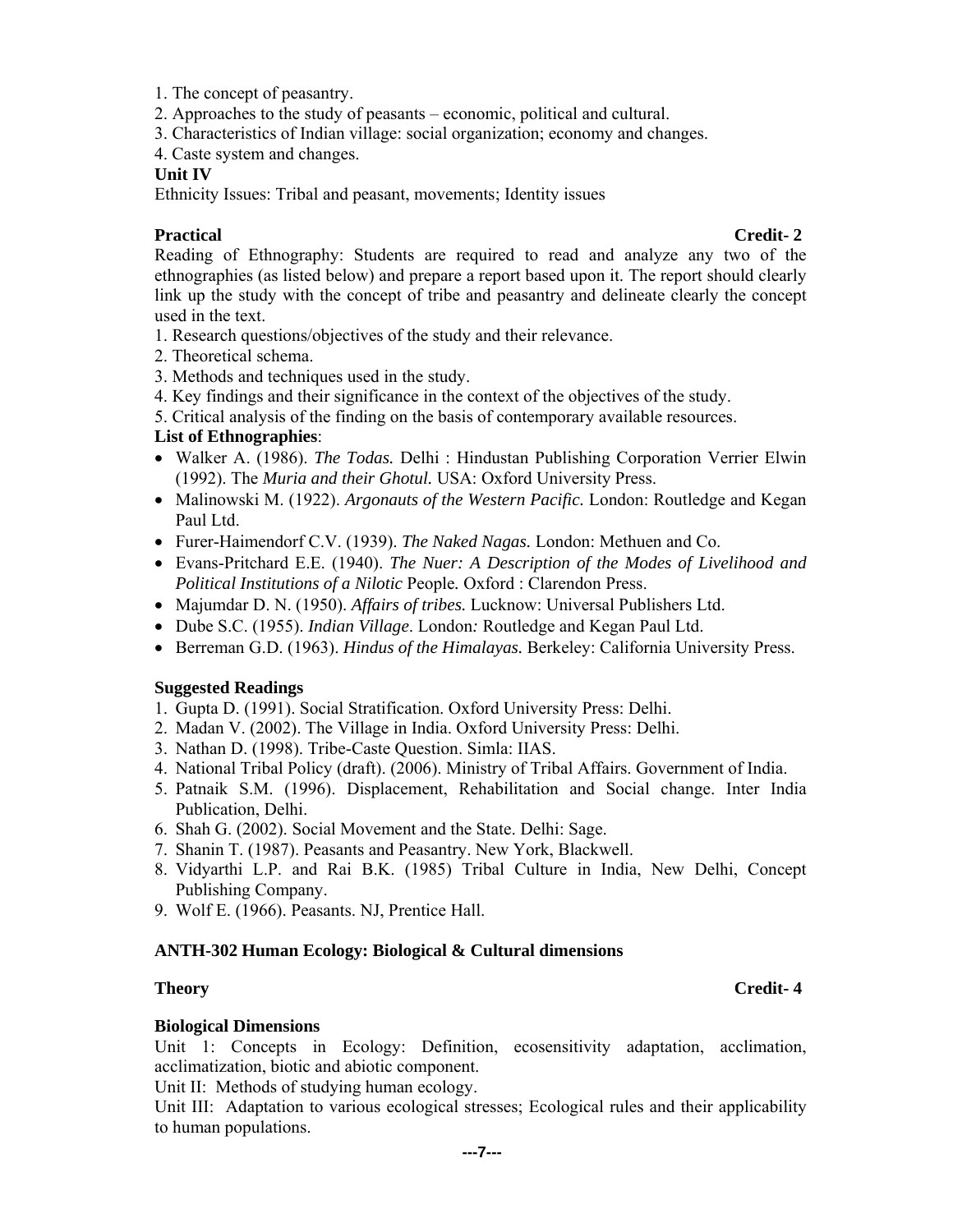Unit IV: Impact of urbanization and industrialization on Man.

#### **Cultural Dimensions**

Unit V: Culture as a tool of adaptation; Various modes of human adaptation in pre-state societies.

- i. Hunting and food gathering
- ii. Pastoralism
- iii. Shifting cultivation

Unit VI: Ecological themes of state formation: i. Neolithic revolution, ii. Hydraulic civilization

Unit VII: Agriculture and peasantry; Industrial civilization and growth of urban societies

#### **Practical** Credit- 2

Biological Dimensions

- *Size and Shape Measurements*
- 
- 2. Sitting Height 6. Nasal Breadth
- 3. Body Weight 7. Nasal Height
- 4. Total Upper Extremity Length
- *Size and Shape Indices*
- 
- 

3. Relative Sitting Height 6. Nasal Index

- 1. Stature 5. Total Lower Extremity Length
	-
	-
- 1. Body Mass Index 4. Relative Upper Extremity Length
- 2. Ponderal Index 5. Relative Total Lower Extremity Length
	-

### **Cultural Dimensions**

1. Make a research design pertaining to any environmental problem and do a project based on it.

#### **Suggested Reading**

- 1. Human ecology: biocultural adaptation in human communities. (2006) Schutkowski, H. Berlin. Springer Verlag.
- 2. Human ecology and cognitive style: comparative studies in cultural and physical adaptation. (1976).Berry, J.B. New York: John Wiley.
- 3. Human ecology. (1964) Stapledon. Faber & Faber.
- 4. Studies in Human Ecology. (1961) Theodorson, G.A. Row, Peterson & Company Elmsford, New York.
- 5. Human ecology: (1973) Problems and Solutions. Paul R. Ehrlich, Anne H. Ehrlich and John P. Holdress.W.H. Freeman & Company, San Francisco.
- 6. Cohen, Yehudi A. 1968. Man in adaptation; the cultural present. Chicago: Aldine Pub. Co.
- 7. Redfield, Robert. (1965). Peasent society and culture an anthropological approach to civilization. Chicago [u.a.]: Univ. of Chicago Press.
- 8. Symposium on Man the Hunter, Richard B. Lee, and Irven DeVore. 1969. Man the hunter. Chicago:Aldine Pub. Co.

#### **ANTH-303 Biological Diversity in Human Populations**

- Unit I: Concept of Biological Variability; Race; Hardy-Weinberg Law; Sources of Genetic Variation; Structuring Genetic Variation; Interpretation of Human Variation, Genetic Polymorphism (Serological, Biochemical and DNA Markers); Human Adaptability –Adaptive Mechanisms determining the types of adaptation.
- Unit II: A critical appraisal of contribution of Risley, Guha, Rickstett and Sarkar towards understanding ethnic elements in the Indian populations.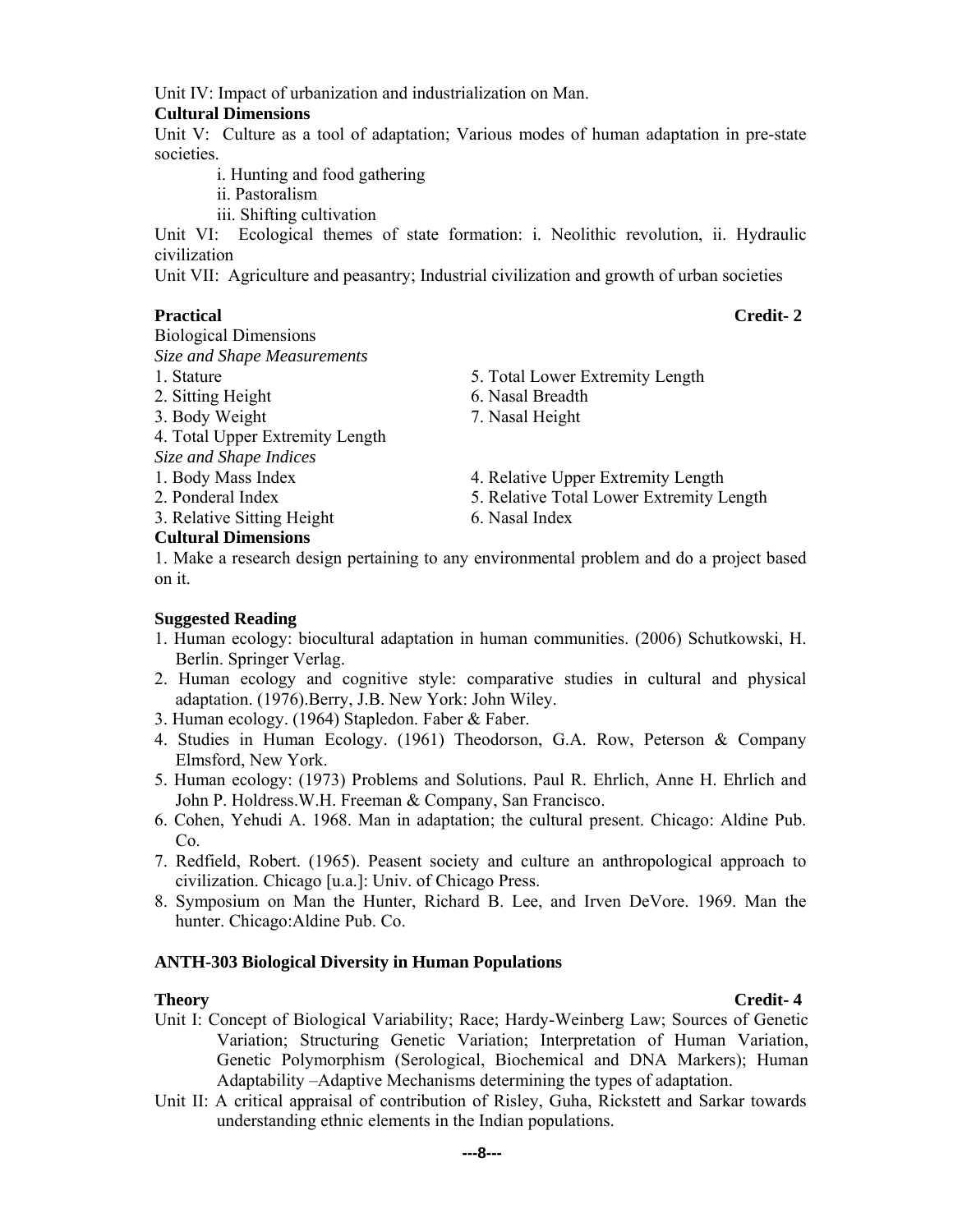- Unit III: Pre and Proto historic racial elements in India. Linguistic classification of Indian population.
- Unit IV: Role of Bio-cultural Factors

Cultural Biology; Bio-cultural factors influencing the diseases and nutritional status. Evolution of Human diet, biological perspectives of ageing process among different populations.

Unit V: Demographic Perspective

Demographic Anthropology; Sources of Demographic Data, Demographic Processes, Demographic profile of Indian populations and its growth structure; Inbreeding and Consanguinity – Biological consequences of inbreeding, frequency of inbreeding in world populations; Methods of counselling.

Unit VI: Genetic diversity among Indian Population

#### **Practical** Credit- 2

- 1. Craniometric Measurements (Skull & Mandible)
- 2. Determination of A1, A2, B, O; M N; and Rh (Test with five Anti-Rh sera) blood groups of ten subjects.
- 3. Analysis and interpretation of finger ball pattern types, palmar main lines and pattern index; Finger print classification and development of chance prints and statistical treatment of the data collected (Ten Subjects)
- 4. Collection of demographic data from secondary sources.

#### **Suggested readings:**

- 1. Baker P.T. and J.S. Weiner (ed.) (1996) *The Biology of Human Adaptability*. Oxford & New York, Oxford University Press.
- 2. Bhende A. and T. Kantikar (2006) *Principles of Population Studies*. Himalayan Publishing House, Mumbai
- 3. Bogin B. (1999). *Pattern of Human Growth*. 2nd edition CUP.
- 4. Cameron Noel and Barry Bogin (2012) *Human Growth and development*. Second edition, Academic Press Elsevier.
- 5. Eckhardt R.B.(1979) *The Study of Human Evolution*. McGrand Hill Book Company, USA.
- 6. Frisancho R. (1993) *Human Adaptation and Accommodation*. University of Michigan press
- 7. Harrison G.A., Tanner, J.M., Pilbeam, D.R., Baker, P.T. (1988) *Human Biology*. Oxford University Press.
- 8. Jurmain Robert Lynn kilgore Wenda Trevathan and Ciochon (2010). *Introduction to Physical Anthropology*. Wadsworth Publishing, USA.
- 9. Kapoor A.K. and Satwanti Kapoor (ed) (1995). *Biology of Highlanders*. Jammu, Vinod Publisher & Distributor.
- 10. Kapoor A.K. and Satwanti Kapoor (eds) (2004) *India's Elderly-A Multidisciplinary Dimension*. Mittal Publication, New Delhi.
- 11. Klepinge L.L. (2006). *Fundamentals of Forensic Anthropology*. John Willey & Sons.,New Jersey.
- 12. Malhotra K.C. and B. Balakrishnan(1996) *Human Population Genetics in India*
- 13. Malina Robert M., Claude. Bouchard, Oded. Bar-Or. (2004) Growth, and Physical Activity. *Human Kinetics*.
- 14. Stanford C., Allen, S.J. and Anton, C.S. (2013): *Biological Anthropology*. 3rd edition, Pearson, USA.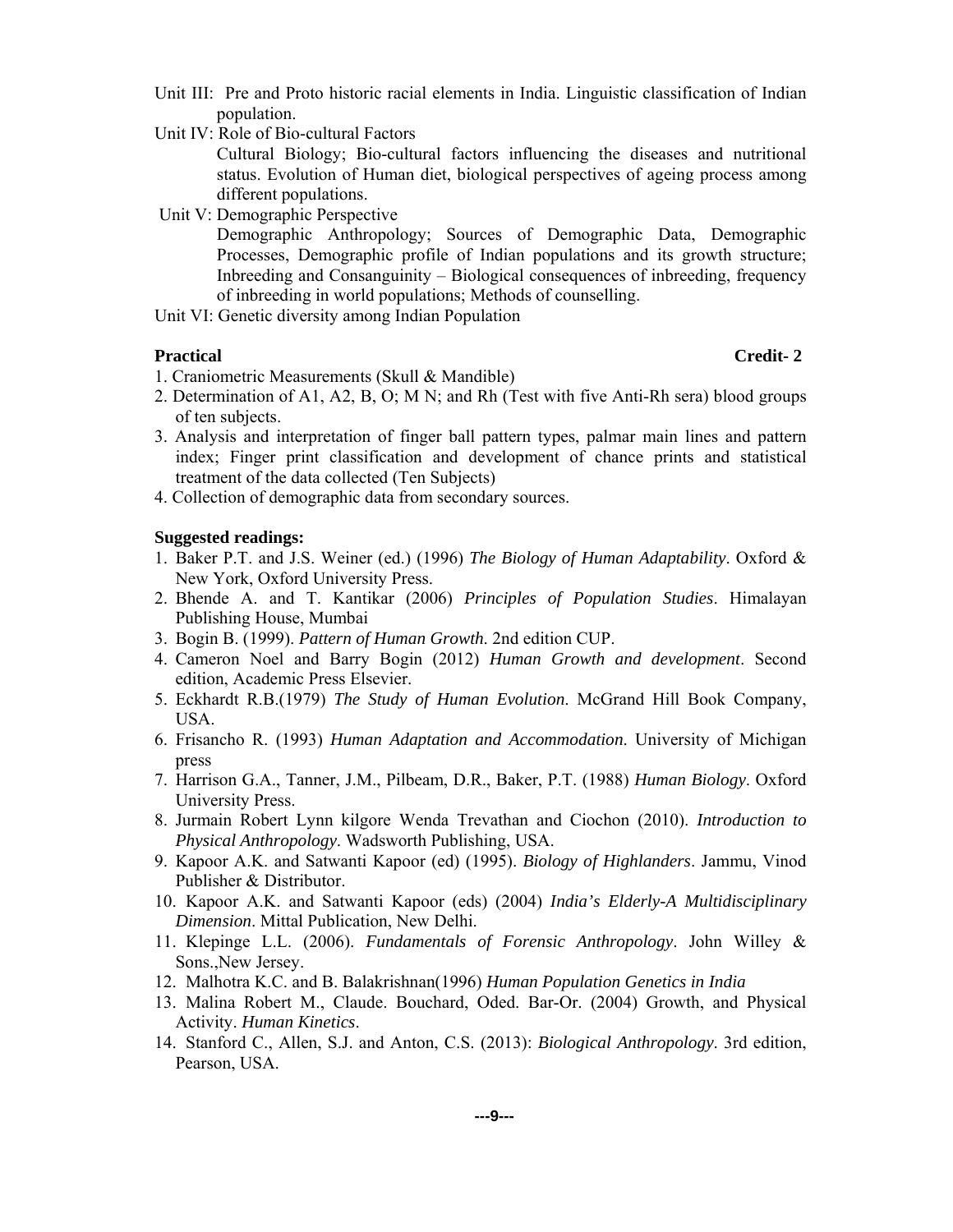#### **ANTH-401 Theories of Culture and Society**

Unit I: Emergence of Anthropology: Interface with evolutionary theory and colonialism, changing perspectives on Evolutionism, Diffusionism and Culture area theories

Unit II: Emergence of fieldwork tradition, Historical Particularism, American Cultural Tradition

Unit III: Durkheim and social integration, Functionalism and Structural-functionalism and British Social Anthropology

Unit IV: Structuralism: Claude Levi-Strauss and Edmund Leach

Unit V: Symbolic and Interpretative approach

### **Practical** Credit- 2

As a part of the practical following exercises will be undertaken by the students so as to enable them to connect the theories they learn with things of everyday living.

- 1. To identify a topic relating to contemporary issue and formulate research questions and clearly identify the theoretical perspectives from which they are derived.
- 2. Identification of variables of a study.
- 3. Various types of hypotheses.
- 4. Formulation of hypothesis.
- 5. Distinction between hypothesis testing and exploratory research.
- 6. Identification of universe and unit of study with justifications.
- 7. Choice of appropriate research technique and method in the context of theoretical framework.
- 8. Data collection and analysis

#### **Suggested Readings**

- 1. Applebaum H.A. (1987) *Perspectives in Cultural Anthropology*. Albany: State University of New York.
- 2. Barnard A. (2000). *History and Theory in Anthropology*. Cambridge: Cambridge University.
- 3. McGee R.J. and Warms R.L. (1996) *Anthropological Theories: An Introductory History***.**
- 4. Moore M. and Sanders T. (2006). *Anthropology in Theory: Issues in Epistemology*, Malden, MA: Blackwell Publishing.

#### **ANTH-402 Human Growth and Development**

- **Theory** Credit-4 **Unit I:** Concept of human growth, development, differentiation and maturation. Evolutionary perspective on human growth (including living primates and fossil human ancestors)
- Unit II: Prenatal (conception till birth) and postnatal (birth till senescence) period of growth, pattern of normal growth curves, variation from normal growth (canalization, catch-up growth and catch-down growth), ethnic and gender differences in growth curves, secular trend
- Unit III: Bio-cultural factors (genetic, social, and ecological factors) influencing patterns of growth and variation, methods and techniques to study growth, significance/ applicability of growth studies
- Unit IV: Nutritional epidemiology-concept of balanced diet, impact of malnutrition (over and under) with special reference to obesity, Kwashiorkor and Marasmus. Assessment of nutritional status.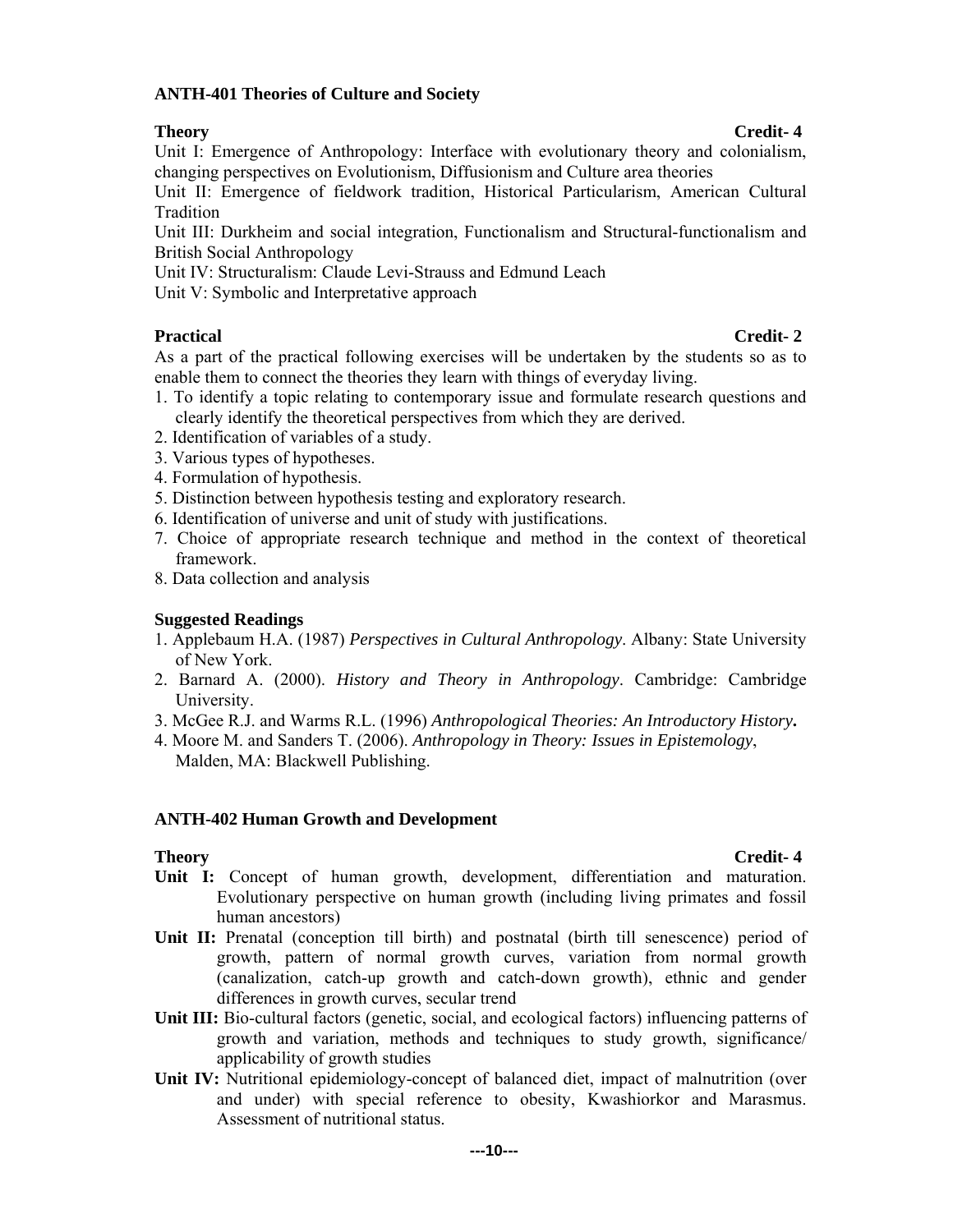- **Unit V:** Human physique and body composition models and techniques; gender and ethnic differences
- **Unit VI:** Somatotyping and human physique with reference to Sheldon, Parnell, Heath and Carter methods
- **Unit VII:** Bio-cultural adaptation to environmental stresses- heat, cold and altitude. Homeostasis and thermoregulation, ecological rules and their applicability among human beings

#### **Practical** Credit- 2

- 1. Growth status: Somatometry (stature, body weight, mid upper arm circumference etc), assessment of chronological age, percentile, z-score, height for age, weight for age, BMI for age
- 2. Obesity assessment: General (BMI, body fat %, Conicity index, body adiposity indices) and regional adiposity indices (WC, WHR, WHtR)
- 3. Estimation of body composition (fat percentage and muscle mass) with skinfold thickness and bioelectric impedance
- 4. Nutritional assessment through dietary pattern and anthropometric indices

#### **Suggested Readings**

- 1. Bogin B. (1999) Patterns of human growth. Cambridge University Press.
- 2. Frisancho R. (1993) Human Adaptation and Accommodation. University of Michigan Press.
- 3. Cameron N and Bogin B. (2012) Human Growth and Development. Second edition, Academic press Elsevier.
- 4. Harrison GA and Howard M. (1998). Human Adaptation. Oxford University Press.
- 5. Harrison GA, Tanner JM, Pibeam DR, Baker PT. (1988). Human Biology. Oxford University Press.
- 6. Jurmain R, Kilgore L, Trevathan W. Essentials of physical anthropology. Wadsworth publishing.
- 7. Kapoor AK and Kapoor S. (1995) Biology of Highlanders. Vinod Publisher and Distributor.
- 8. Kathleen K. (2008). Encyclopedia of Obesity. Sage.
- **9.** Malina RM, Bouchard C, Oded B. (2004) Growth, Maturation, and Physical Activity. Human Kinetics.
- **10.** McArdle WD, Katch FI, Katch VL. (2001) Exercise Physiology: Energy, Nutrition, and Human Performance.
- **11.** Singh I, Kapoor AK, Kapoor S. (1989). Morpho-Physiological and demographic status of the Western Himalyan population. In Basu and Gupta (eds.). Human Biology of Asian Highland Populations in the global context.
- **12.** Sinha R and Kapoor S. (2009). Obesity: A multidimensional approach to contemporary global issue. Dhanraj Publishers. Delhi.

#### **ANTH-403 Research Methods**

**Unit I**: Research Design

Review of literature, conceptual framework, formulation of research problem, formulation of hypothesis, sampling, tools and techniques of data collection, data analysis and reporting, guiding ideals and critical evaluation of major approaches in research methods, basic tenets of qualitative research and its relationship with quantitative research.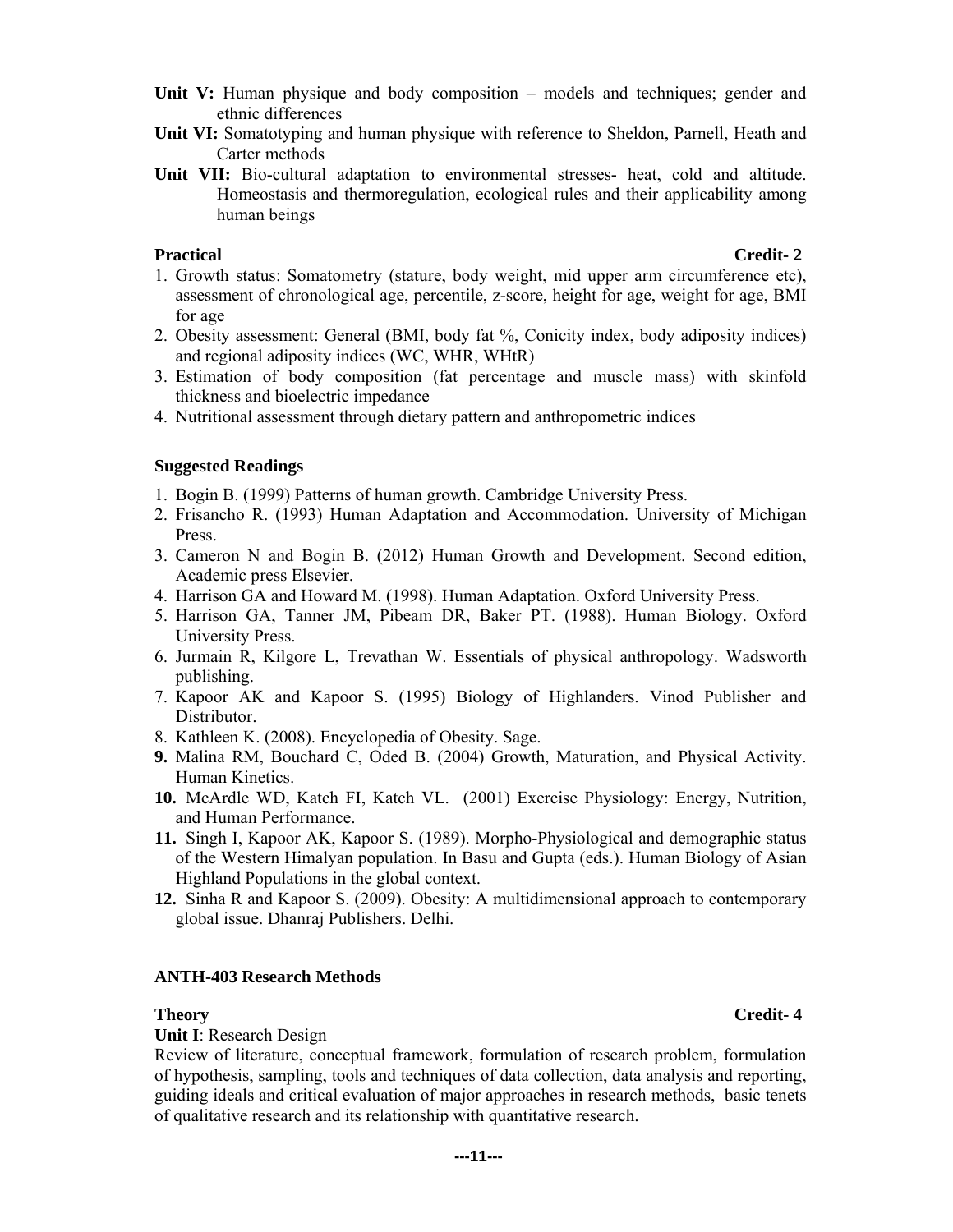**Unit II**: Field work tradition in Anthropology

Ethnographic approach, contribution of Malinowski, Boas and other pioneers; cultural relativism, ethnocentrism, etic and emic perspectives, comparative and historical methods, techniques of rapport establishment identification of representative categories of informants, maintenance of field diary and logbook

**Unit III**: Tools and techniques of data collection

Concept of survey, relationship of survey method with ethnographic method, construction of questionnaire and interview schedule, validation and internal consistency of questionnaire Observation - Direct, Indirect, Participant, Non-participant, Controlled

Interview - Structured and unstructured, Focussed Group Discussion, key informant interview

Case Study and life history

Genealogy - Technique and application

**Unit III:** Ethics and Politics of Research

- 1. Identify, define, and analyze ethical issues in the context of human subject research.
- 2. Reasons for conducting ethical review of research, theories and concepts related to ethical decision-making including consequentialism, deontology, respect, dignity, discourse ethics, communitarianism, liberalism and the four principles approach.

3. Ethical importance of consent, privacy and confidentiality in research

4. Issues of academic fraud and plagiarism, conflicts of interest, authorship and publication **Unit IV**: Analysis and Writing Up

- 1. Chapterization, preparing a text for submission and publication, concepts of preface, notes (end and footnotes), glossary, prologue and epilogue, appendix, bibliography (annotated) and references cited, review and index.
- 2. Similarities and differences between qualitative and quantitative data analysis; introduction of software for data analysis.

**Unit V: Bio-Statistics** 

- 1. Types of variables, presentation and summarization of data (tabulation and illustration).
- 2. Descriptive statistics- Measurers of Central Tendency, Measure of Variation, Skewness and Kurtosis, Variance and standard deviation, Normal and binomial distribution.
- 3. Tests of Inference- Variance ratio test, Student's 't' tests, Chi-square test and measures of association, Analysis of variance, Estimation of confidence interval, Correlation, Regression Analysis, Study design issues: Sample size and Power,
- 4. Pedigree Analysis- Importance and implication.

#### **Practical** Credit- 2

1. Construction of Genealogy.

2. Observation: Direct, Indirect, Participant, Non-participant, Controlled

3. Questionnaire and Schedule, Interview- Unstructured, Structured, Key informant interview, Focussed Group Discussion, and Free listing, pile sorting

4. Case study and life history

5. Project report writing- preparation of research problem, study design, data collection techniques, analysis and report writing based on somatometric, dermatoglyphic and serological data or social problem.

#### **Suggested Readings**

- Garrard E and Dawson A. What is the role of the research ethics committee? Paternalism, inducements, and harm in research ethics. Journal of Medical Ethics 2005; 31: 419-23.
- Bernard H.R. Research Methods in Anthropology, Qualitative and Quantitative Approaches. Jaipur: Rawat Publications. 2006.
- Madrigal L. Statistics for Anthropology. Cambridge: Cambridge University Press. 2012.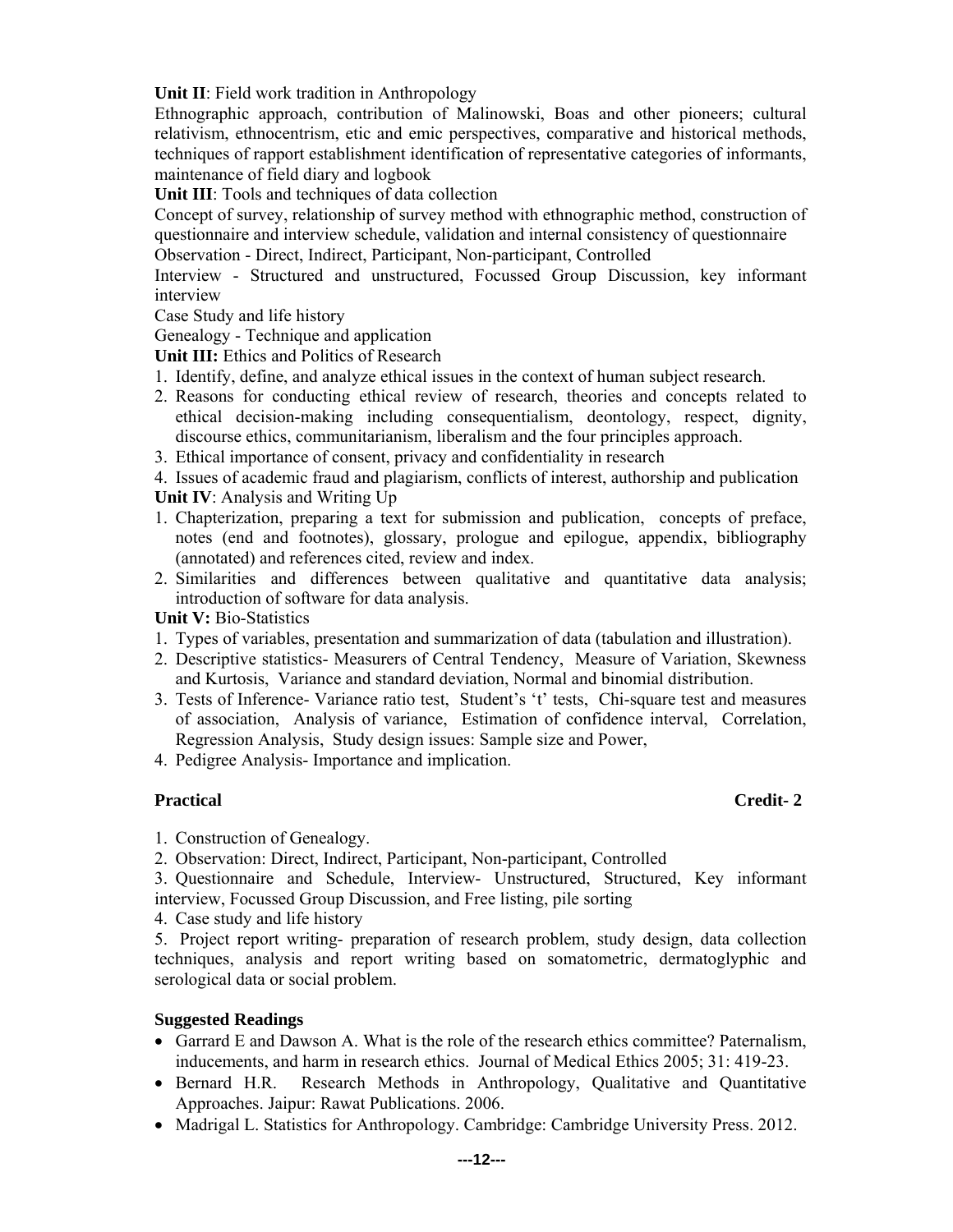- Zar JH. Biostatistical Analysis. Prentice Hall. 2010.
- Michael A. The Professional Stranger. Emerald Publishing. 1996.
- Bernard R. Research Methods in Anthropology: Qualitative and Quantitative Approaches. AltaMira Press. 2011.
- Emerson RM, Fretz RI and Shaw L. Writing Ethnographic Fieldnotes. Chicago, University of Chicago Press. 1995.
- Lawrence NW. Social Research Methods, Qualitative and Quantitative Approaches. Boston: Allyn and Bacon. 2000.
- O'reilly K. Ethnographic Methods. London and New York: Routledge. 2005.
- Patnaik S.M. Culture, Identity and Development: An Account of Team Ethnography among the Bhil of Jhabua. Jaipur: Rawat Publications. 2011.
- Pelto PJ and Pelto GH. Anthropological Research, The Structure of Inquiry. Cambridge: Cambridge University Press. 1978.
- Sarantakos S. Social Research. London: Macmillan Press. 1998.

#### **ANTH-501 Human Population Genetics**

#### **Theory** Credit-4

**Unit I**. Essentials of Genetics

Landmarks in the history of genetics, principles in human genetics, single locus (Mendelian) versus multilocus (quantitative/complex) inheritance, chromosome theory of inheritance (segregation and independent assortment) Mendelian inheritance (single factor and multifactorial inheritance, polygenic inheritance), Non-Mendelian inheritance (multiple allelism, Co-dominance; sex linked, epistasis; penetrance and expressivity; Cytoplasmic inheritance).

**Unit II**. Ecological Genetics and Polymorphism

phenotypic & genotypic polymorphisms, transient polymorphism, balanced polymorphisms, models explaining the maintenance of genetic polymorphism (Relationship between sickle cell and malaria, X-linked polymorphism, selection due to infectious diseases and its association with blood groups and other)

#### Unit III: Hardy-Weinberg principle

 Genotypic and allelic frequencies, assumptions of Hardy-Weinberg equilibrium, its applications and exceptions

**Unit IV:** Mechanism for dynamics in Gene Frequency

mutation, selection (pattern and mechanism), Genetic drift (bottle neck and founder effect), Gene flow/migration, inbreeding (inbreeding co-efficient and its genetic consequences)

**Unit V:** Population structure and admixture in human populations

random & non-random mating (positive and negative assortative mating), heritability, linkage disequilibrium, genetic markers utility of genetic markers in forensic, population and disease association studies.

#### **Unit VI:** Human evolutionary genetics

From Mendel to molecules: A brief history of evolutionary genetics, Epistasis and the conversion of genetic variances, Human-Ape comparisons.

#### **Practical** Credit- 2

- 1. Blood group typing-A1, A2, B, O, MN and Rh (D) blood groups
- 2. Color Blindness
- 3. Glucose-6-phosphate dehydrogenase deficiency(G6PD)
- 4. PTC tasting ability
- 5. Biochemical markers-DNA isolation and polymerase chain reaction (PCR)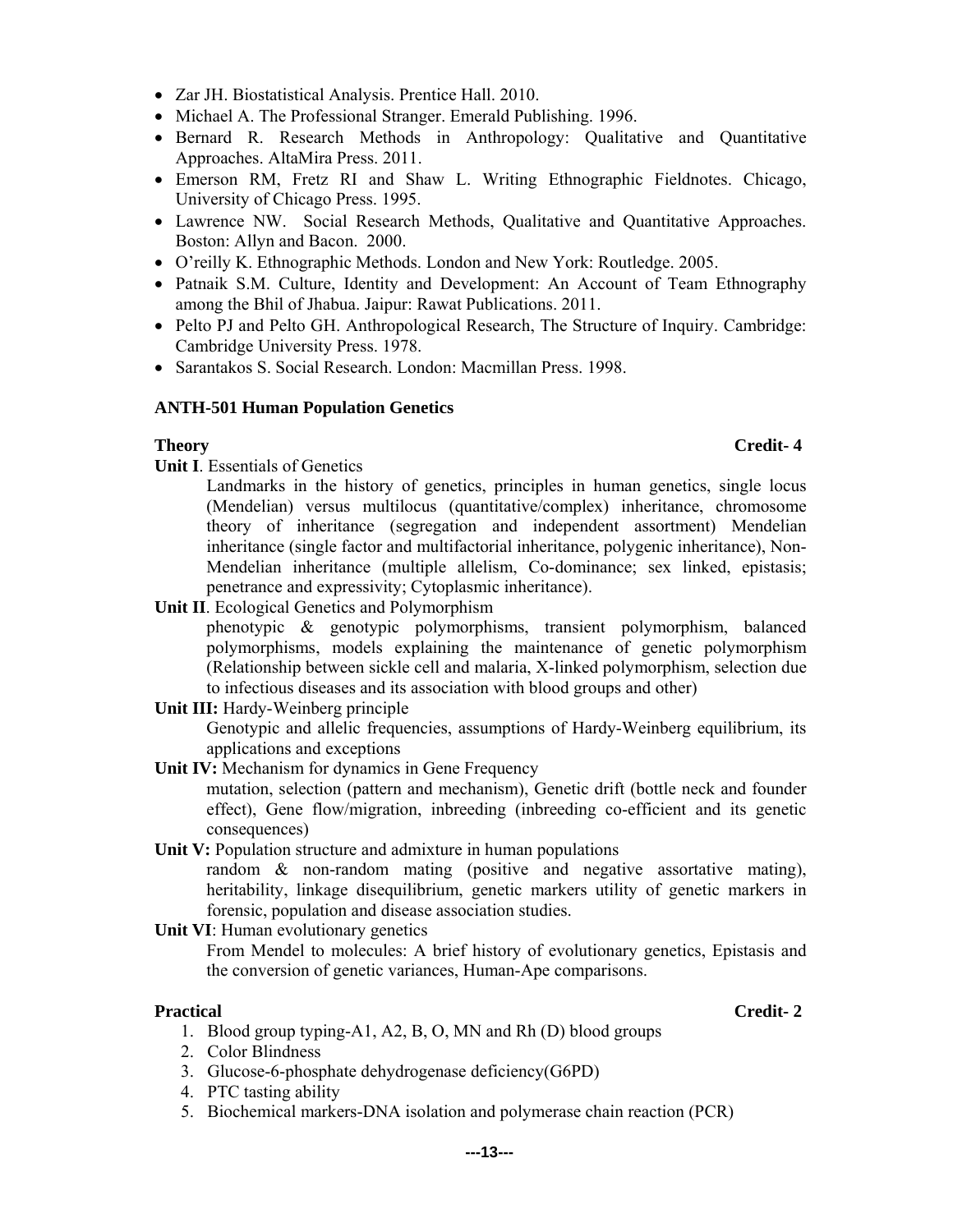#### **Suggested Readings**

- 1. Brooker R.J. (2012). Genetics: analysis & principles. The McGraw-Hill Companies, Inc 4th ed.
- 2. Cavalli-Sforza, L.L. and Bodmer, W.F (1971). The Genetics of Human Population. San Francisco: Freeman
- 3. Cooper DN and Kehrer-Sawatzki H. (2008). Handbook of Human Molecular Evolution. John Wiley & Sons, volume-2.
- 4. Crawford MH (2007). *Anthropological Genetics Theory, Methods and Applications*. Cambridge University Press
- 5. Cummings M.R. (2011). Human Heredity: Principles and Issues*.* Ninth Edition. Brooks/Cole, Cengage Learning
- 6. Jobling, M.A. Hurls M. and Tyler-Smith C. (2004). *Human Evolutionary Genetics: Origins, Peoples & Disease*. GS. NY
- 7. Lewis R. (2009). *Human Genetics: Concepts and Applications* 9th Edition. The McGraw−Hill Companies, Inc.
- 8. Patch C. (2005). *Applied Genetics in Healthcare*. Taylor & Francis Group

9. Relethford J.H. (2012). *Human Population Genetics*. Wiley-Blackwell, USA

- 10. Snustad .D.P. and Simmons M.J. (2006). *Principles of Genetics*, Fourth Edition, John Wiley & Sons USA, Hoboken NJ
- 11. Strachan T, Read A.P. (2004). *Human Molecular Genetics*. Garland Science/Taylor & Francis Group.
- 12**.** Vogel F. and Motulsky A.G. (1996). *Human Genetics*. Springer, 3rd revised edition**.**

#### **ANTH-502 Anthropology in Practice**

**Unit I:** Academic Anthropology

Academics and Practitioners: Differences, Structure, Activities, Controversies and Issues: Applied Anthropology, Action Anthropology and Development Anthropology.

**Unit II:** Role of Anthropology in Development

Anthropology and Public Policy, Need Assessment and Community Development, Anthropology of NGO's, Management Anthropology, Environment and Community Health, Social and economic sustainability, Cultural resource management

**Unit III:** Future Dynamics in Anthropology

Trends in Anthropology: Anthropology of Tourism, Anthropology In Census; Designing And

Fashion, Visual Anthropology

- **Unit IV:** Constitutional Perspective and Human Rights
	- Constitutional Provisions, Evaluation, Planning and Development of Indian Populations; Human Rights, Interrelationships of rights and duties: Harmony and Conflict, Protection and enforcement of human rights and duties, National and State Human Rights Commission and other grievance redressal mechanism, Human rights of special category and marginal groups, Emerging trends of human rights respective to terrorism, environment and globalization
- **Unit V**: Biosocial anthropology in practice

 Bio-social elements of human development at national and international level, application of conceptual framework of Forensic Anthropology in judicial settings both criminal and civil, Population Dynamics and relationship between population growth and various aspects of culture such as means of subsistence, kinship, social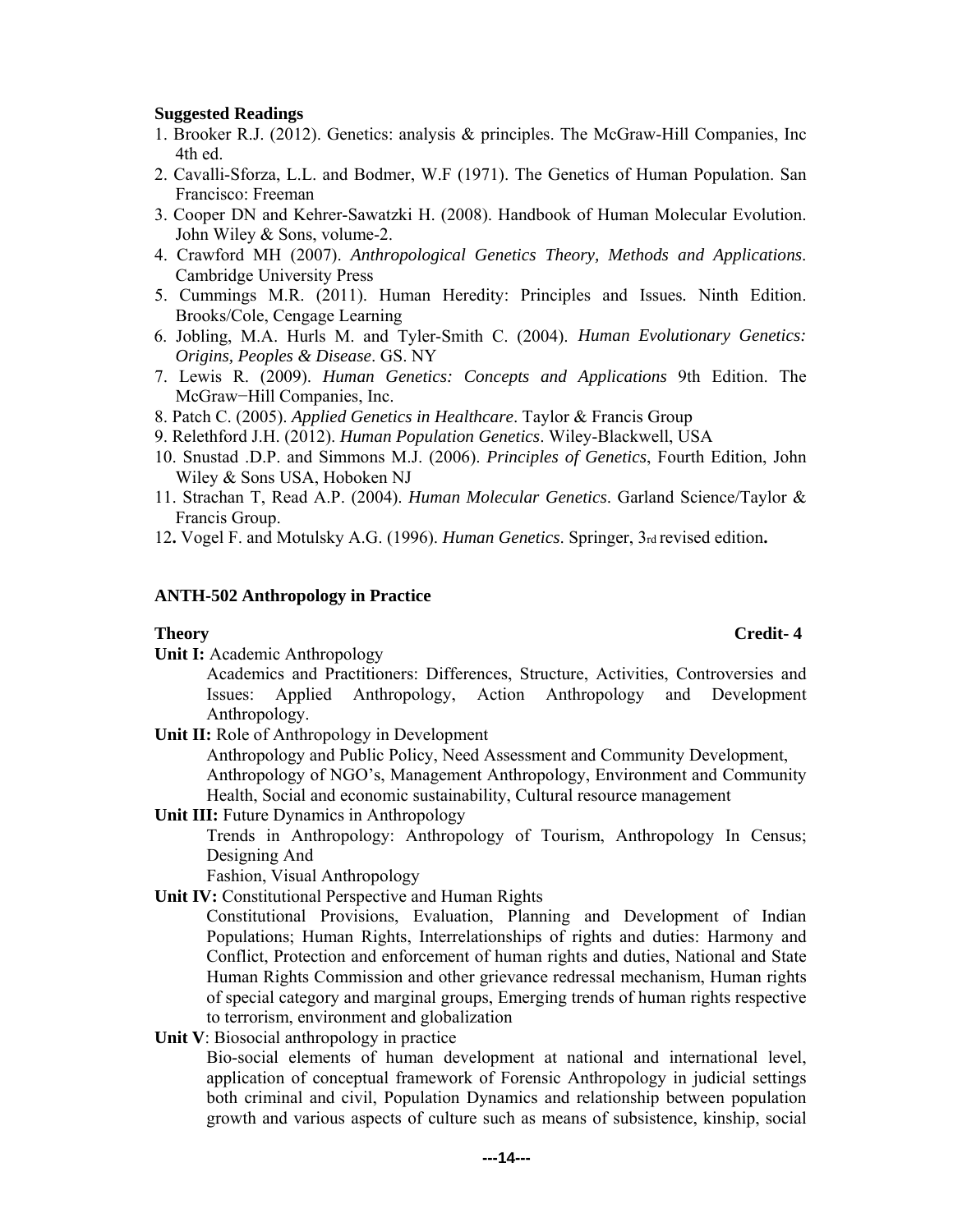complexity, social stratification and political organization, Bio-social counselling of an individual or population

#### **Practical** Credit- 2

- 1. The students will visit a NGO or corporate office or census office in Delhi and its adjoining areas and write principal observations on the same.
- 2. Write a project on constitutional provisions or evaluation of any development project/report.
- 3. Draw a scene of crime and identify the various evidences in a portrayed crime scene.
- 4. Write a project on Religious Tourism / Tribal Tourism / Health Tourism / Fashion / Human Rights / Ecotourism.
- 5. Write a project on the demographic profile from secondary data.
- 6. Collect data on bio-social problem and design counselling and give the analysis and interpretation.

#### **Suggested Readings**

- 1. Arya A and Kapoor AK. (2012). Gender and Health Management in Afro-Indians. Global Vision Publishing House, New Delhi.
- 2. Kertzer DI and Fricke T. (1997). Anthropological Demography. University of Chicago Press.
- 3. Basu, A. and P. Aaby (1998). The Methods and the Uses of Anthropological Demography. 329 pp. Oxford, Clarendon Press
- 4. Carter A. (1998). Cultural Models and Demographic Behavior. In The Methods and the Uses of Anthropological Demography edited by Basu A and Aaby P. Oxford: Clarendon Press. pp 246-268.
- 5. Census of India (2001, 2011) and National Family Health Survey (2006,2010).
- 6. Ervic, Alxander M., (2000). Applied Anthropology: Tools and Prespectives for Contemporary Practise, Boston, MA: Allyn and Bacon.
- 7. Erwin A. (2004). Applied Anthropology Tools and Practice, Allyn and Bacon.
- 8. Gupta S and Kapoor AK. (2009). Human Rights among Indian Populations: Knowledge, Awareness and Practice. Gyan Publishing House, New Delhi.
- 9. Willen SS. (2012). Anthropology and Human Rights: Theoretical Reconsiderations and Phenomenological Explorations. Journal of Human Rights. 11:150–159.
- 10. Goodale M. (2009). Human Rights: An Anthropological Reader. Wiley Blackwell.
- 11. Gupta S and Kapoor AK. (2007). Human Rights, Development and Tribe. In : Genes, Environment and Health – Anthropological Prespectives. K. Sharma, R.K. Pathak, S. Mehra and Talwar I (eds.). Serials Publications, New Delhi.
- 12. Margaret AG. (2003). Applied Anthropology: A Career-Oriented Approach, Boston, MA: Allyn and Bacon.
- 13. Halbar BG and Khan CGH. (1991). Relevance of Anthropology The Indian Scenario. Rawat Publications, Jaipur.
- 14. Kapoor AK (1998). Role of NGO's in Human Development : A Domain of Anthropology. J Ind Anthrop Soc; 33:283-300.
- 15. Kapoor AK and Singh D. (1997). Rural Development through NGO's. Rawat Publications, Jaipur.
- 16. Klepinger LL (2006). Fundamentals of Forensic Anthropology. Wiley-Liss Publications
- 17. Kumar RK and Kapoor AK. (2009). Management of a Primitive Tribe: Role of Development Dynamics. Academic Excellence, Delhi.
- 18. Mehrotra N and Patnaik SM. (2008). Culture versus Coercion: The Other Side of Nirmal Gram Yojna, Economic and Political weekly. pp 25-27.
- 19. Mishra RC (2005). Human Rights in a Developing Society, Mittal Publications, Delhi.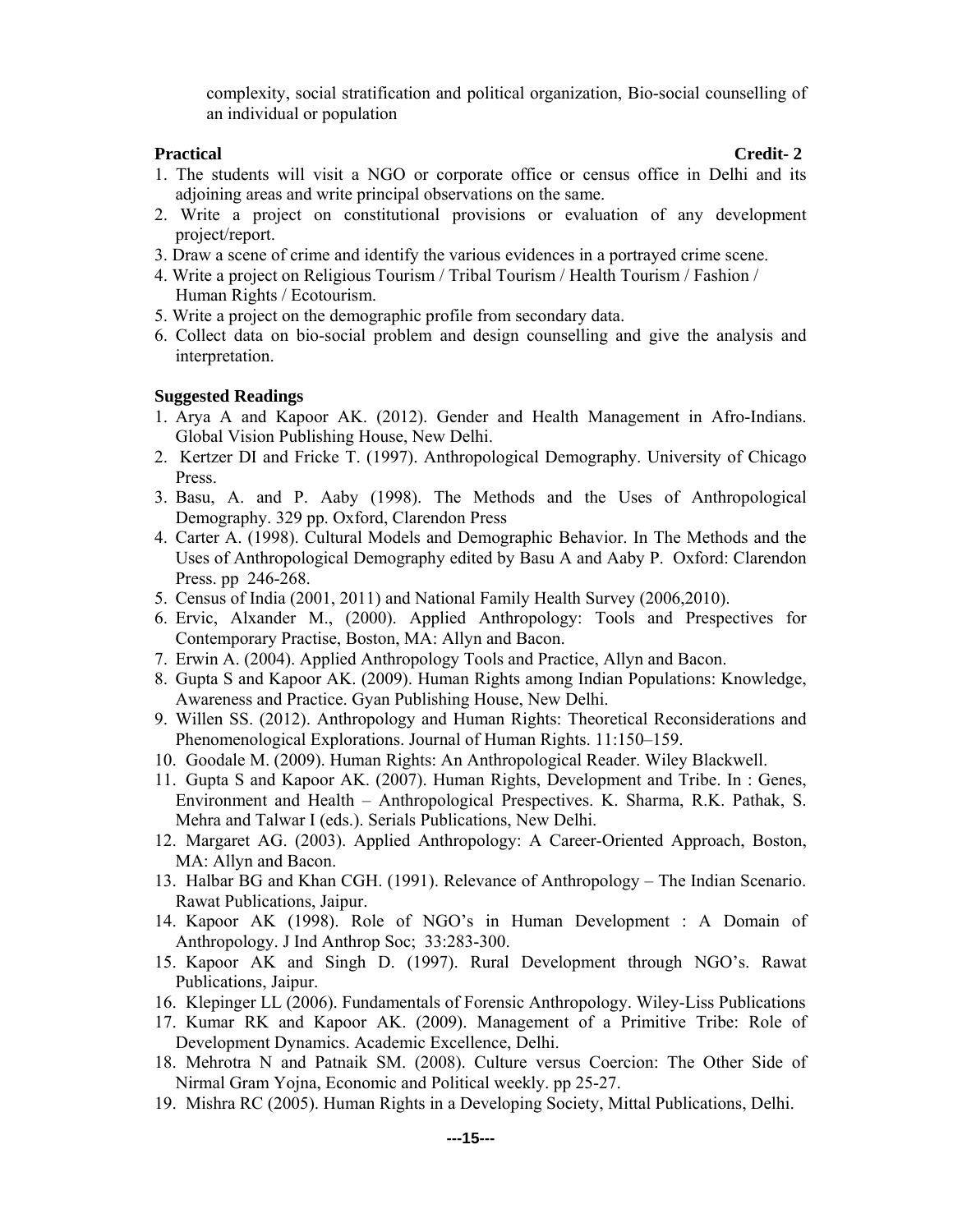- 20. Noaln RW. (2002). Anthropology in Practice: Building a Career outside the Academy. Publishing Lynne Reinner.
- 21. Patnaik SM (1996). Displacement, Rehabilitation & Social Change. Inter India Publications, New Delhi.
- 22. Patnaik SM (2007). Anthropology of Tourism: Insights from Nagaland. The Eastern Anthropologist. 60(3&4):455-470
- 23.Srivastav OS (1996). Demographic and Population Studies. Vikas Publishing House, India
- 24. Vidyarthi LP and BN Sahay (2001). Applied Anthropology and Development in India, National Publishing House, New Delhi.
- 25. Vidyarthi LP. (1990). Applied Anthropology in India Principles, Problems and Case Studies. Kitab Mahal, U.P.
- 26. Vidyarthi V (1981). Tribal Development and its Administration. Concept Publishing Company, New Delhi.

#### **ANTH-601 Forensic Anthropology**

#### **Unit-I**

Introduction to Forensic Anthropology: Definition, Brief History, Scope, Applications and Integration of Forensic Anthropology.

#### **Unit-II**

Basic Human Skeletal Biology, Identification of Human and Non-Human Skeletal Remains, Ancestry, age, sex and stature estimation from bones, Discovery and Techniques for recovering skeletonized Human Remains.

#### **Unit-III**

Personal Identification, Complete and Partial Identification, Methods of Identification in Living Persons: Somatometry, Somatoscopy, Occupational Marks, Scars, Bite Marks, Tattoo Marks, Fingerprints, Footprints, Lip Prints, Nails, Handwriting, Deformities and **Others** 

#### **Unit-IV**

Serology: Identification and Individualization of bloodstain, urine, semen and saliva. Patterns of Bloodstains.

#### **Unit-V**

Individualization: Forensic Odontology-Tooth Structure and Growth, Bite Marks, Facial Reconstruction, DNA Profiling.

#### **Practical** Credit- 2

- 1. Study of Human Long Bones. Estimation of age, sex and stature from bones.
- 2. Somatometric and Somatoscopic Observation on living persons.
- 3. Identification of bloodstain, urine, semen and saliva.
- 4. Examination of Fingerprints and Handwriting.

#### **Suggested Readings:**

1. Bass W.M. (1971). Human Osteology: A Laboratory and Field manual of the Human Skeleton. Columbia: Special Publications Missouri Archaeological Society.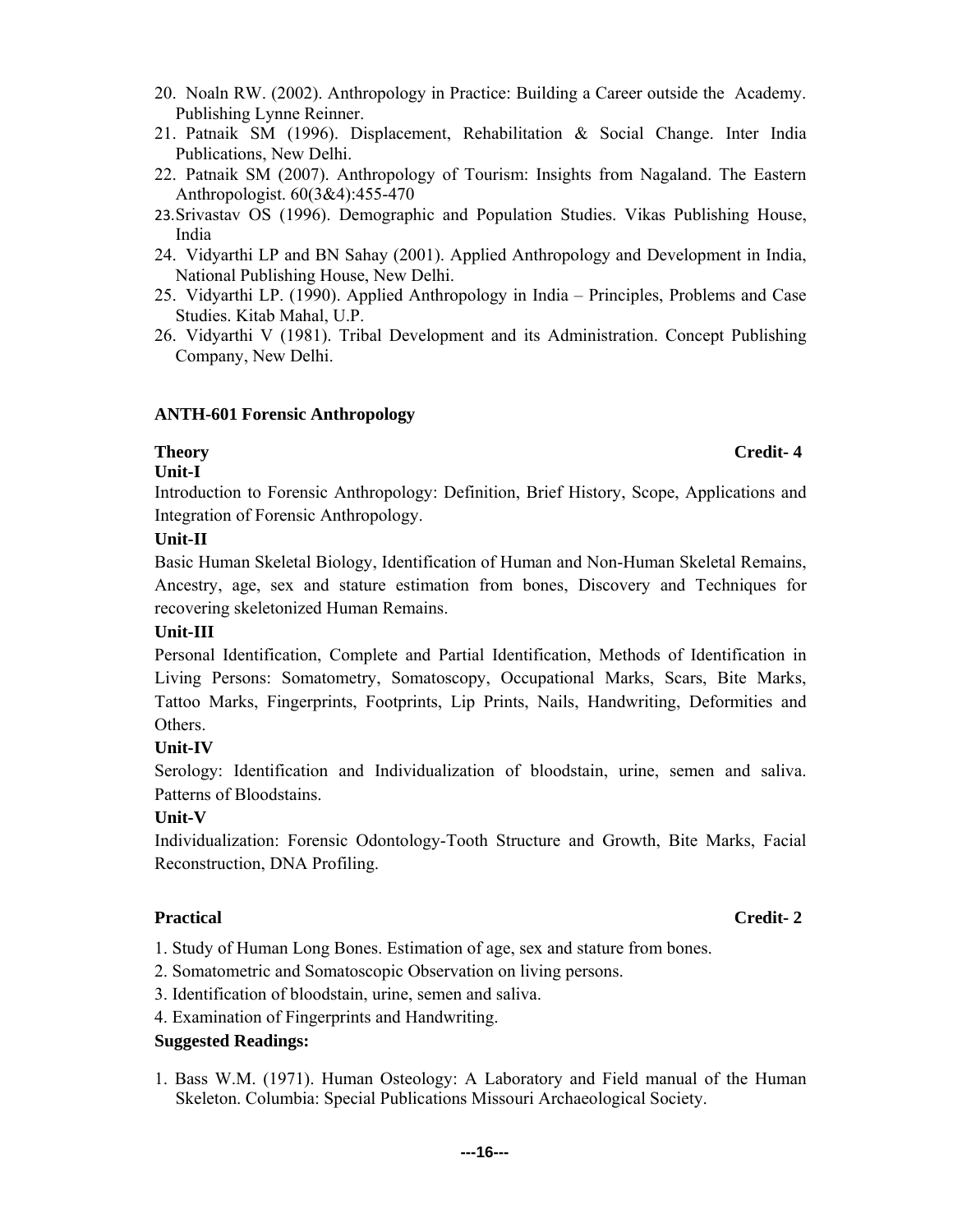- 2. Black S. and Ferguson E. (2011). *Forensic Anthropology 2000 to 2010.* CRC Press, London.
- 3. Byers, S. N. (2008). Forensic Anthropology. Boston: Pearson Education LTD.
- 4. Gunn A. (2009) *Essential Forensic Biology* (2nd ed). Chichester: Wiley-Blackwell
- 5. Modi, R. B. J. P. (2013). *A Textbook of Medical Jurisprudence and Toxicology*. Elsevier.
- 6. Reddy V. R. (1985). Dental Anthropology, Inter-India Publication, New Delhi.
- 7. Spencer, C. (2004). Genetic Testimony: A Guide to Forensic DNA Profiling, Pearson, New Delhi.
- 8. Vats Y., Dhall J.K. and Kapoor A.K. (2011). Gender Variation in Morphological Patterns of Lip Prints among some North Indian Population. *J. Forensic Odontology*, 4: 11-15.
- 9. Wilkinson, C. (2004). *Forensic facial reconstruction*. Cambridge University Press.

#### **ANTH-602 Anthropology of India**

#### **Unit I:**

- 1. Origin, history and development of Anthropology in India, approaches to study Indian society and culture- traditional and contemporary
- 2. Racial and linguistic elements in Indian population
- 3. Understanding the diversity of Indian social structure concept of Varna, Jati, Caste, Ashram or purusharatha, gender hierarchies - their economic and cultural impact, origin and evolution of social structures and their underlying philosophies.

### **Unit II:**

- 1. Critical appraisal of contribution of Risley, Guha, Rickstett and Sarkar towards understanding ethnic distinctness in the Indian populations
- 2. Contribution of conetemporary biological, social and archaeological anthropologists in India.

#### **Unit III:**

- 1. Aspects of Indian Village –social organisation, agriculture and impact of market economy on villages
- 2. Tribal situation in India- biogenetic variability, linguistic and socio-economic characteristics; Problems of tribal peoples, land-alienation, indebtedness, lack of educational facilities, shifting-cultivation, migration, forests and tribal unemployment, health and nutrition, tribal movement and quest for identity
- 3. Developmental projects- tribal displacements and rehabilitation problem
- 4. Impact of culture-contact, urbanization and industrialization on tribal and rural population
- 5. Basic concepts -Great tradition and little tradition, sacred complex, Universalization and parochialization, Sanskritization and Westernization, Dominant caste, Tribe-caste continuum, Nature-Man-Spirit complex, pseudotribalism,

#### **Unit IV:**

- 1. Problems of exploitation and deprivation of scheduled caste/ tribe and Other Backward Classes.
- **2.** Constitutional safeguards for the Scheduled caste and scheduled tribes.

#### **Practical** Credit- 2

- 1. Identify various traits/variables which can be used in racial classification and comment on its relevance.
- 3. Review a book/edited volume on Indian social structure such as caste, religion, tribe or rural population and give its salient features.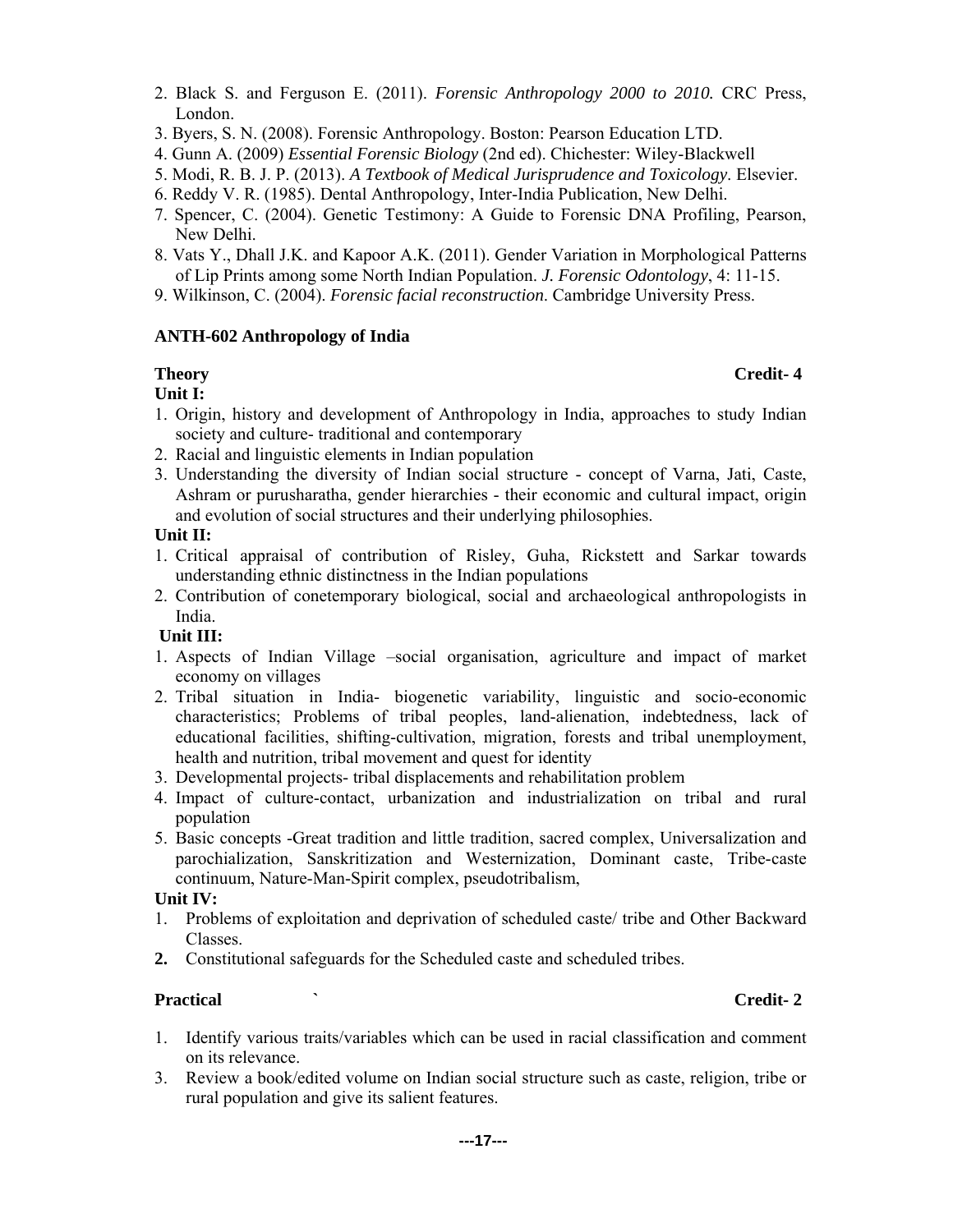- 2. Explore the biological diversity of any population group considering a minimum of five genetic traits.
- **3.** Highlight the contributions of any two contemporary Indian anthropologists.

#### **Suggested Reading**

- 1. Nicholas D. (2001). Castes of Mind: Colonialism and the Making of Modern India. Princeton University Press.
- 2. Bernard CS. (2000). India: The Social Anthropology of Civilization. Delhi: Oxford University Press.
- 3. Bhasin MK, Watter H and Danker-Hopfe H. (1994). People of India An Investigation of Biological variability in Ecological, Ethno-economic and Linguistic Groups. Kamla Raj Enterprises, Delhi
- 4. Lopez DS. (1995). Religions of India in Practice. Princeton University Press
- 5. Gupta D. Social Stratification. Delhi: Oxford University Press.
- 6. Karve I. (1961). Hindu Society: An Interpretation. Poona : Deccan College
- 7. Guha BS. (1931). The racial attributes of people of India. In: Census of India, 1931, vol I, Part III (BPO, Simla)
- 8. Trautmann TR (2011). India: Brief history of Civilization. Oxford University Press : Delhi
- 9. Vidyarthi LP and Rai BK. (1976). The tribal culture of India. Concept Publishing Co, Delhi.
- 10. Haddon AC. (1929). Races of man. Cambridge University, London.
- 11. Kapoor A.K. (1992). Genetic Diversity among Himalayan Human Populations. M/S Vinod Publishers, Jammu
- 12. Majumdar DN. (1901). Races and Culture of India. Asia Publishing House, Bombay
- 13. Dube SC. (1992). Indian Society. National Book Trust, India : New Delhi.
- 14. Dumont L. (1980). Homo Hierachicus. University of Chicagon Press.
- 15. Guha B.S. (1931). The racial attributes of people of India. In : Census of India, 1931, vol I, Part III (BPO, Simla)
- 16. Malhotra K.C. (1978). Morphological Composition of people of India. J. Human Evolution.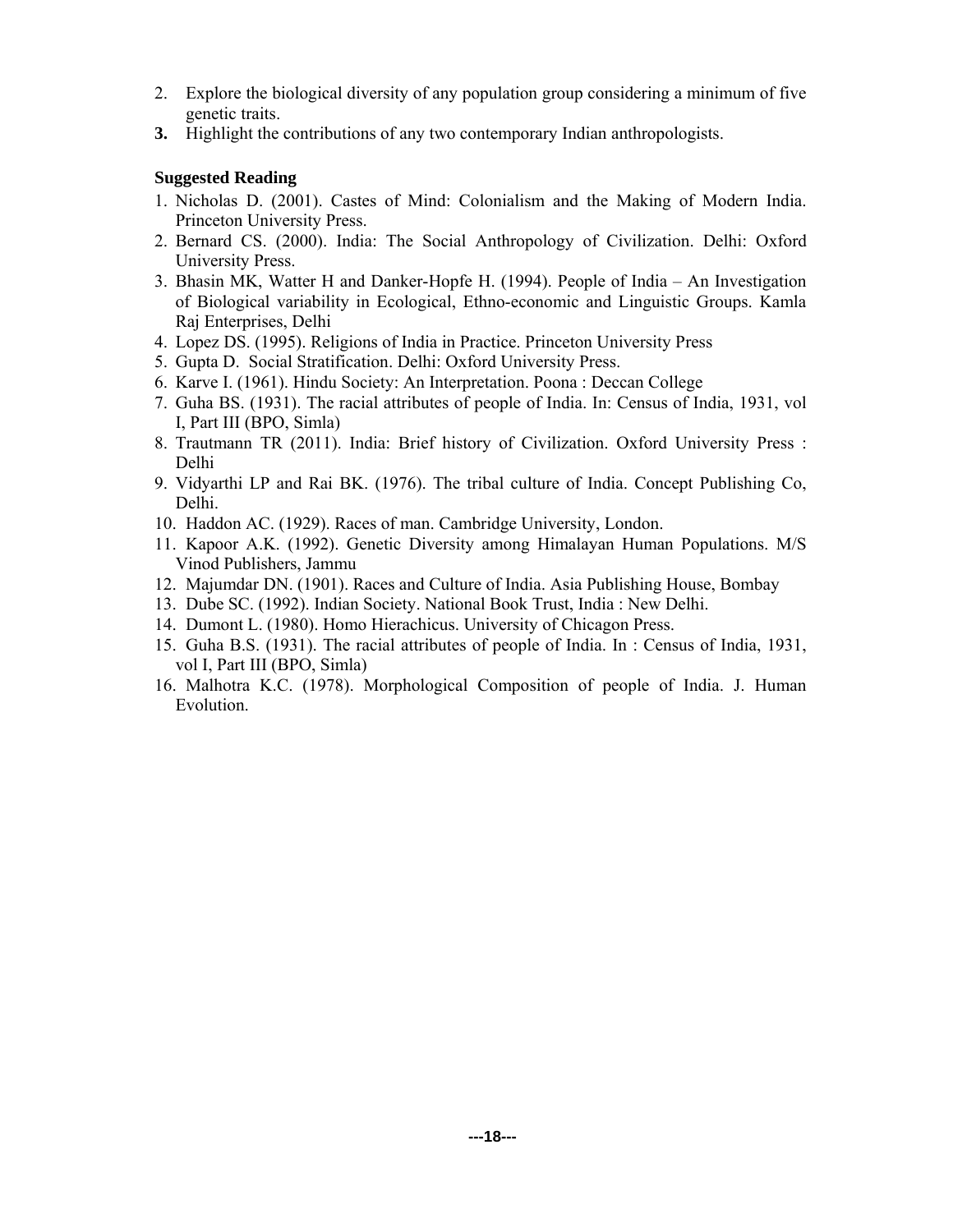### **ELECTIVE COURSES**  Credits: Any four papers = Theory +Practical =  $(4+2)*4 = 24$

#### **DSE-1: Physiological Anthropology**

#### **Theory**

- **Unit I:** Fundamentals of work physiology- homeostasis; metabolism and energy and systems; exercise, respiratory system and haemodynamics (blood pressure, pulse rate, heart rate and oxygen- transporting system, blood flow ,Hb, heamatocrit etc)
- Unit II: Acute physiological adjustments during transition from resting homeostasis to sub‐maximal and maximal exercise; chronic physiological adaptations to exercise training; age, sex and population variation in the physiological characteristics
- **Unit III:** Cardio-vascular and respiratory endurance, physical working capacity and physical fitness- evaluation of response and assessment; relationship of body measurements with cardio-vascular and respiratory functions, aerobic and anaerobic exercise training, health related fitness in gender and ethnic group. Principles of effective physical conditioning techniques
- Unit III: Impact of smoking, alcohol, drug, pollution and occupation on cardio-respiratory functions; physical performance and environmental stress, chronic diseases, malnutrition, lifestyle disease
- **Unit IV:** Factors affecting physical performance and capacity, relation between physique, body composition, nutrition and performance.
- **Unit V**: Ageing and health related aspects of exercise

#### **Practical**

- 1. Cardiovascular function (Blood pressure, heart rate, pulse rate)
- 2. Respiratory function (Tidal volume, vital capacity, forced vital capacity, minute ventilation etc.)
- 3. Haemoglobin estimation
- 4. Step-test
- 5. Treadmill test

#### **Suggested Readings:**

- **1.** McArdle WD, Katch FI and Katch VL. (2010). Exercise Physiology: Nutrition, Energy, and Human Performance. Lippincott Williams & Wilkins**.**
- 2. Powers SK and Howley ET. (2007). Exercise Physiology: Theory and Application to Fitness and Performance. McGraw-Hill.
- 3. Sherwood L. (2008). Human Physiology: From Cells to Systems. Brooks Cole.
- 4. Case RM. (1985). Variations in Human Physiology. Manchester University Press.
- 5. Vander AJ, Sherman JH ad Dorothys L. (1978). Human Physiology: The Mechanisms of Body Functions. Mc Graw-Hill Education.
- 6. Nageswari KS and Sharma S. (2006).Practical workbook of Human Physiology. Jaypee Brothers, Medical Publisher.
- 7. Wildmaier EP, Raff H, Strang KT. (2014). Vander's Human Physiology: The Mechanisms of Body. Mc Graw Hill Education.
- 8. Hale T. (2003). Exercise Physiology. England :John Wiley & Sons Inc.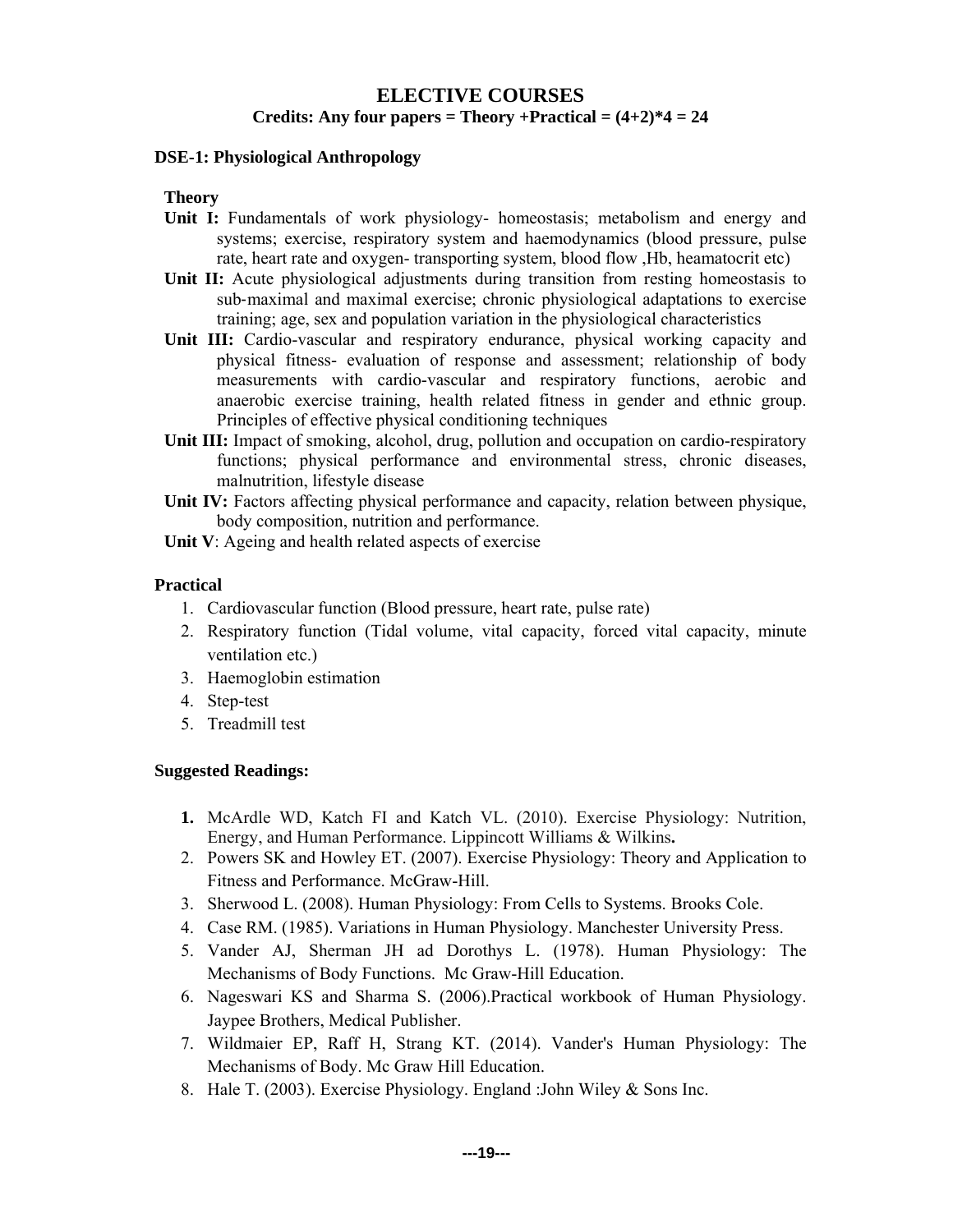### **DSE-2. Sports and Nutritional Anthropology**

### **Theory**

**Unit I:** Anthropology of sports- Physical fitness, component of physical fitness

**Unit II:** Physical conditioning, training-techniques and physiological effects, environmental effects on physical performance: effect of heat stress, cold stress and high altitude on physiological response and performance.

**Unit III**: Body composition and Athletes, sports selection and monitoring

**Unit IV:** Human biological variability, health and nutrition; doping and performance; cultural constructions and physiologic implications of food across time, space and society; an integrated bio-behavioural perspective towards food preference.

## **Practical**

- 1. Assessment of daily nutrient intake
- 2. Evaluate association of nutritional status and physical performance
- 3. Demonstrate cultural perspective for preference of specific food of a population

### **Suggested Readings**

- 1. Stinson S. (1992). Nutritional Adaptation. Annual Review of Anthropology 21:143- 170.
- 2. Brughart R. (1990). The Cultural Context of Diet, Disease and the Body. In Diet and Disease in Traditional and Developing Societies. GA Harrison and JC Waterlow, eds. P. 307-325. Cambridge University Press. Cambridge.
- 3. Rozin P. (1987). Psychobiological Perspectives on Food Preferences. In Food and Evolution: Toward a Theory of Food Habits. M. Harris and EB Ross (eds.). Temple University Press. Philadelphia, pp. 181-205.
- 4. Quandt SA. (1987). Methods for Determining Dietary Intake. In Nutritional Anthropology. FE Johnston, ed. Pp. 67-84. Liss. NY.
- 5. Ulijasek SJ and Strickland SS. (1993). Introduction. In Nutritional Anthropology: Prospects and Perspectives. Pp. 1-5. Smith Gordon. London.

### **DSE-3. Human Genetics**

### **Theory**

**Unit I:** Structure, Function and Inheritance of the human genome- gene, DNA structure and replication, DNA repair and recombination, gene expression, coding and non-coding region **Unit II:** Expression of genetic information: from Transcription to Translation – the relationship between genes and protein, transcriptions; transcription and RNA processing, encoding genetic information, decoding the codons: the role of transfer RNAs

**Unit III:** Genomic Variation: Genomic Polymorphisms (SNPs, VNTR, CNVs, etc); haplotypes and haplogroups; genotype-phenotype correlations, epigenetics

**Unit IV:** Methods of Genetic Study in Human: Pedigree analysis and expressivity; Chromosomal Basis of Genetic Disorders (Karyotypes and identification of chromosome variation; Nucleic Acid Hybridization Assays, cytogenetic mapping), Genetic mapping (Microsatellite and other DNA polymorphisms), LOD score; sequencing strategies (PCR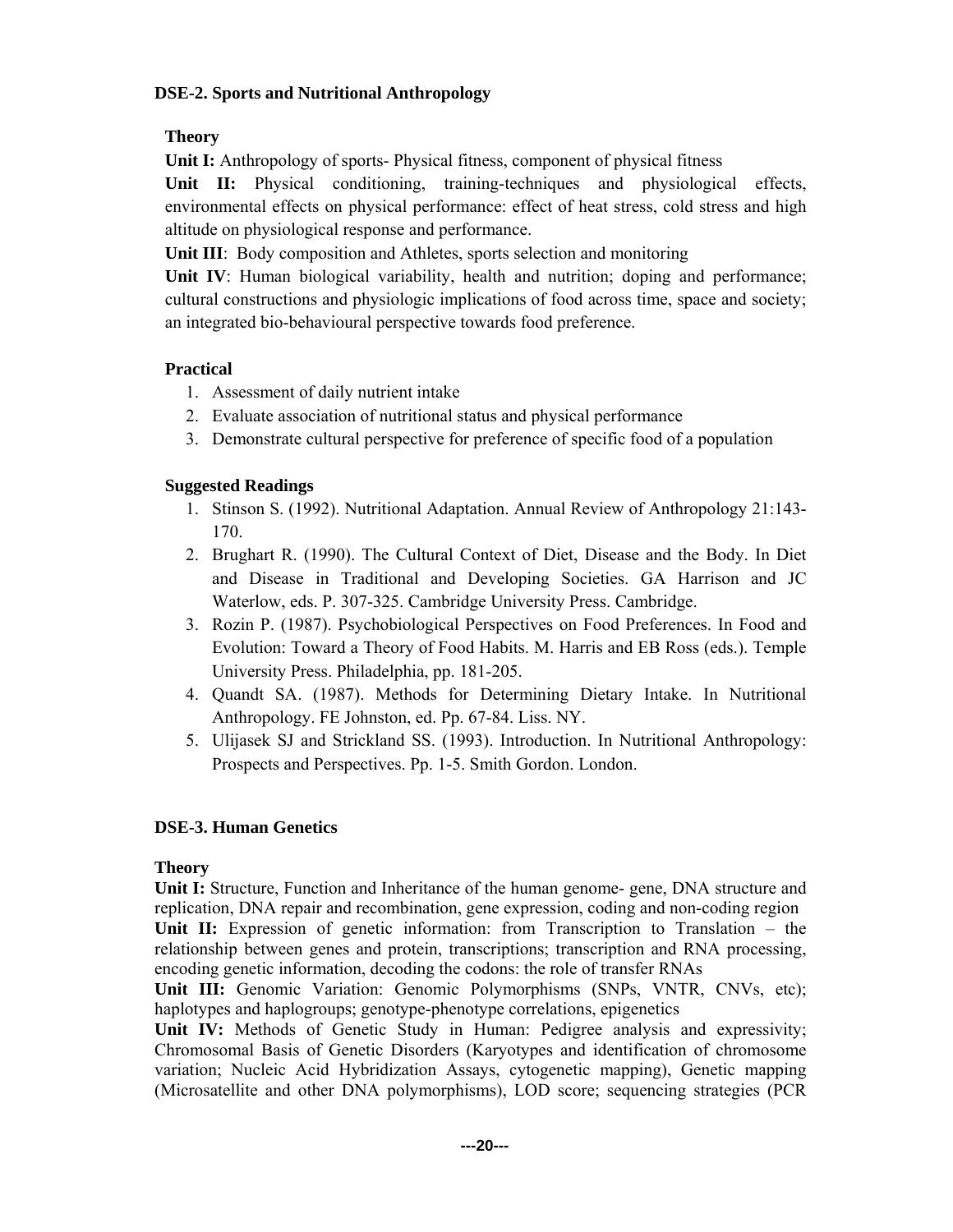based Sanger sequencing to Exome sequencing), concept of non-mendelian inheritance and complex diseases

Unit V: Genomic Diversity & Human Evolution

1. Peopling of the Indian Subcontinent: Evidence from mtDNA and Y-chromosome; evolutionary genetics; Molecular evolution; DNA sequence variation and human origins

#### **Practical**

- 1. Blood Collection, transportation and storage in field
- 2. DNA Extraction from whole blood
- 3. DNA Quantification, Aliquoting and sample preparation
- 4. PCR and electrophoresis
- 5. Gel Documentation

### **Suggested Readings:**

- 1. Strachan T and Read AP. (2004). Human Molecular Genetics. Garland Science
- 2. Brown TA. (2007). Genomes. Garland Science.
- 3. Griffiths AJF. (2002). Modern Genetic Analysis: Integrating Genes and Genomes. WH Freeman Press.
- 4. Griffiths AJF, Wessler SR, Carroll SB, Doebley J. (2011). An Introduction to Genetic Analysis. Macmillan Higher Education.
- 5. Cavalli-sforza LL, Menozzi P, Piazza A (1994). History and Geography of Human Genes. Princeton University.
- 6. Giblett, ER. (1969). Genetic Markers in Human Blood. Blackwell Scietific, Oxford.
- 7. Cummings MR (2011). Human Heredity: Principles and Issues. Brooks/Cole, Cengage Learning
- 8. Jobling M, Hurls M and Tyler-Smith C. (2004). Human Evolutionary Genetics: Origins, Peoples & Disease. New York: Garland Science.
- 9. Lewis R. (2009). Human Genetics: Concepts and Application. The McGraw−Hill Companies, Inc.
- 10. Patch C. (2005). Applied Genetics in Healthcare. Taylor & Francis Group
- 11. Vogel F. and Motulsky A.G. (1996). Human Genetics. Springer, 3rd revised edition**.**
- 12. Snustad .D.P. and Simmons M.J. (2006). Principles of Genetics, Fourth Edition, John Wiley & Sons USA

### **DSE-4. Neuro Anthropology**

### **Theory**

- Unit 1: Encultured Brain The Basics of Neuroanthropology The Nature of Variation Evolution by Natural Selection Unit 2: Overview of Neural Systems & Their Interconnections Niche construction
	- Primate Social Cognition, Human Evolution
	- Evolution and the Brain
	- Unit 3: Memory & Medicine; Balancing Between Cultures Balancing between Cultures: Equilibrium in Capoeira Human Capacities, Skills and Variation Stone Age Body Image :Male embodiment in subsistence societies
		- Unit 4: Overcoming Mind/Body Dualism Addiction and Neuroanthropology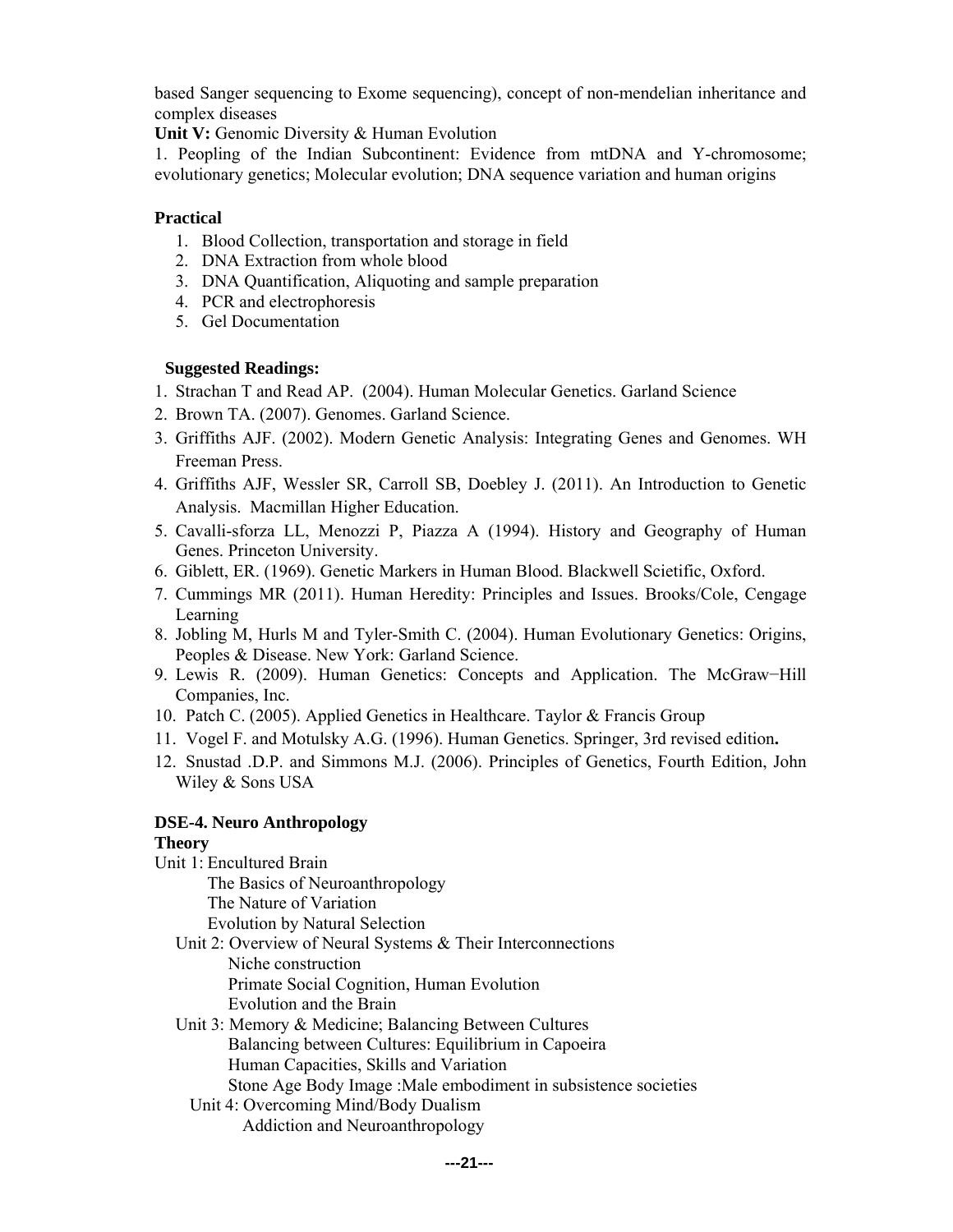Ritual and Emotion War and Dislocation: Neuroanthropological model of trauma Autism,theory of mind and religious development Cultural consonance, consciousness and depression Unit 5: Neuroconstructivism and Embodied Learning Human Development: A Biocultural Process Enculturation and Memory The Neuroanthropology of Stress The Neuroanthropology of PTSD(Post traumatic stress disorder) Psychiatry in Neuroanthropological Perspective Unit 6: Neurological and Anthropological Methods Neuroanthropology Applied Critical Neuroscience The Social and Personal Uses of Neuroscience

#### **Practical:**

- Case Studies on Human behavior, Capacities, Skills, and Variation
- Prepare a report on socio-cultural and biological perspective of human behavior and inter-individual variation.
- Somatometric measurements of human skull and relation with neural activity.
- Class blog participation :Once every week, each student will be responsible for finding one source in the popular/lay press that's related to the topic for that week (e.g., from newspapers, news magazines, science magazines), and introducing a brief online discussion about what it says and why it's relevant

#### **Suggested Reading:**

 Downey,(2008) Balancing between Cultures, in The Encultured Brain.J.of Neuroanthropology

• Downey,(2010) 'Practice without Theory': A Neuroanthropological Perspective on Embodied Learning.JRAI

 $\bullet$  Miller & Kinsbourne, (2011) Culture and Neuroscience in Development Psychology: Contributions and Challenges.Child Development perspectives.http://onlinelibrary.wiley.com/doi/10.1111/j.1750-8606.2011.00188.x/abstract

 Worthman,(2010) The Ecology of Human Development: Evolving Models for Cultural Psychology *[Required for 500 level, optional for 400 level]* 

• http://jcc.sagepub.com/content/41/4/546.abstract

 Davidson & McEwen,(2012) Social Influences in Neuroplasticity: Stress and Interventions to Promote Well-Being.J.of Nature Neuroscience

http://www.nature.com/neuro/journal/v15/n5/full/nn.3093.html

• Bonanno et al.,(2011) Weighing the Costs of Disaster: Consequences, Risks, and Resilience in Individuals, Families, and Communities. Association for psychological science • Luhrmann,(2012) Beyond the Brain http://www.wilsonquarterly.com/article.cfm?AID=2196

• Kirmayer & Gold,  $(2012)$ . Re-Socializing Psychiatry: Critical Neuroscience and the Limits of Reductionism, in Critical Neuroscience. Blackwell Reference online.

 Lende and Downey,(2012)The Encultured Brain: An introduction to Neuroanthropology.Cambridge:Massachusetts Institute of Technology Press.

• Goldin&Merrick,(2012)Neuroscience or or Neurobabble, http://www.stats.org/stories/2012/Neuroscience\_Or\_Neurobabble\_jul16\_12.html

• Margulies,(2011) The Salmon of Doubt, in Critical Neuroscience.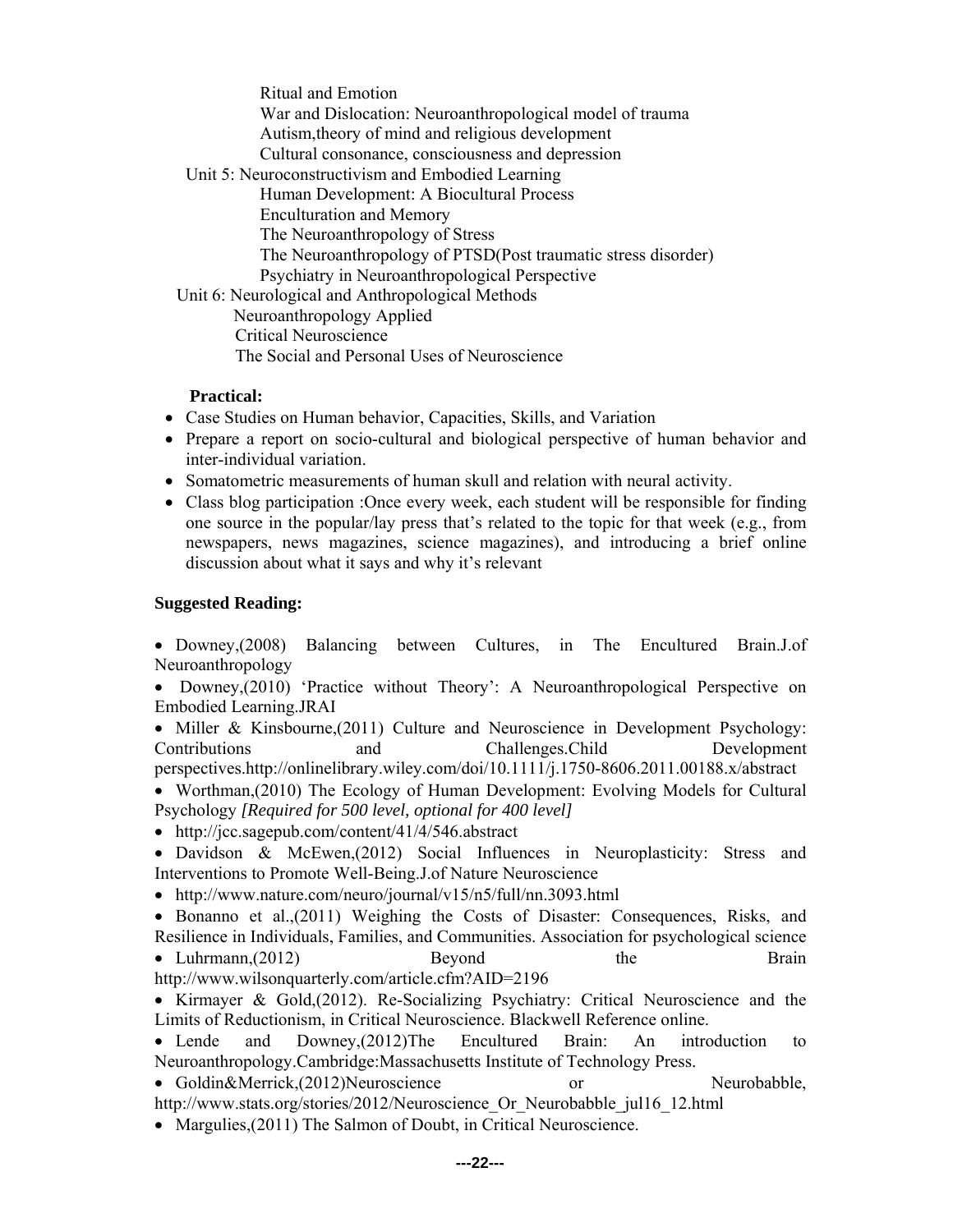• Lende, (2012)Neuroanthropology, Applied Research, and Developing Interventions.http://blogs.plos.org/neuroanthropology/2012/05/10/neuroanthropologyapplied-research-and-developing-interventions/

 Buchowski et al.,(2011) Aerobic Exercise Training Reduces Cannabis Craving and Use in Non-Treatment Seeking Cannabis-Dependent Adults http://www.plosone.org/article/info%3Adoi%2F10.1371%2Fjournal.pone.0017465

http://www.mc.vanderbilt.edu/news/releases.php?release=2044

 Xue et al.,(2012) A Memory Retrieval-Extinction Procedure to Prevent DrugCravingandRelaps.http://www.sciencemag.org/content/336/6078/241.full

### **DSE-5. Forensic Dermatoglyphics**

### **Theory**

Unit-I: Introduction to Dermatoglyphics: History and Development, scope and Applications. Unit-II: Formation of fingerprint ridges, pattern types and patterns area. Classification of Fingerprints- Henry Classification, Vucetich System, Single-Digit Classification.

Unit-III: Types of Fingerprints: Plastic, Visible and Latent Prints. Conventional and Modern methods for development of latent fingerprints- Silver Nitrate, Ninhydrin, Iodine Fuming, Powder Methods, Metal Deposition Method, Small Particle Reagent and Laser Techniques.

Unit-IV: Basis of Fingerprint Comparison: Class Characteristics and Individual Characteristics, Determination of Identity.

Unit-V: Other Dermatoglyphic Patterns: Palm Print, Sole Prints and Toe Prints.

Unit-VI: Recent advances: Fingerprint and Palmprint Recognition, Automated Fingerprint Identification System.

### **Practical**

- 1. Recording and Study of Finger and Palm Prints
- 2. Determination of palmar main line formula, Ridge count and indices
- 3. Comparison of Fingerprints and Palmprints on the basis of class and individual ridge **Characteristics**
- 4. Development of latent fingerprints using different chemical and powder methods.

### **Suggested Readings:**

Cowger, J. F. (1992). *Friction ridge skin: comparison and identification of fingerprints* (Vol. 8) CRC Press.

Cummins, H., & Midlo, C. (1961). *Finger prints, palms and soles: An introduction to dermatoglyphics* (Vol. 319). New York: Dover Publications.

Jain, A. K., Flynn, P., & Ross, A. A. (2007). *Handbook of biometrics*. Springer Science & Business Media.

Lee, H. C., Ramotowski, R., & Gaensslen, R. E. (Eds.). (2001). *Advances in fingerprint technology*. CRC press.

Berry, J., & Stoney, D. A. (2001). The history and development of fingerprinting. *Advances in fingerprint Technology*, *2*, 13-52.

Mehta, M. K. (1980). Identification of thumb impression and cross examination of fingerprints. N. M. Tripathi Publication, Bombay.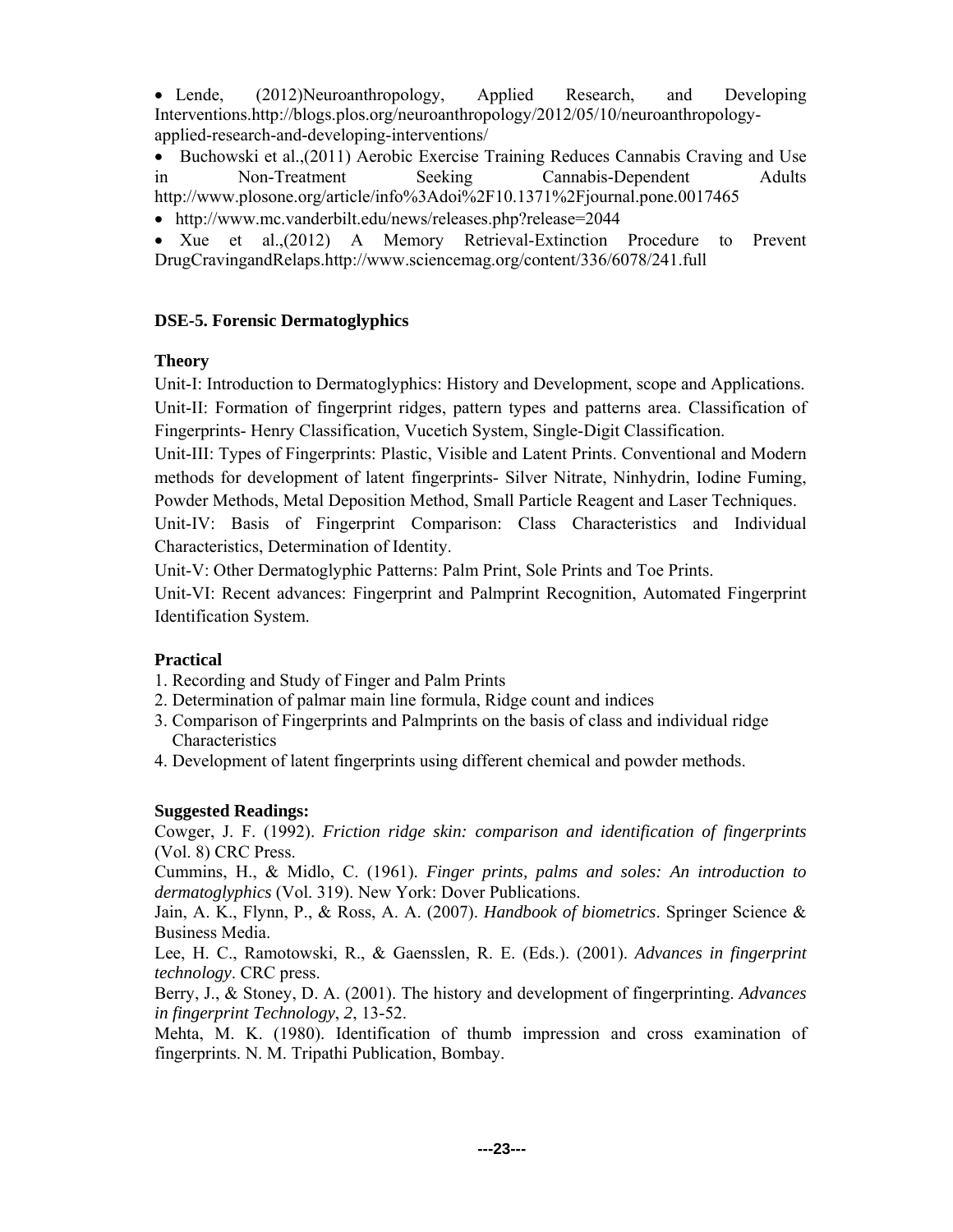#### **DSE-6. Paleoanthropology**

**Unit I**: Dating methods, geological time scale, taphonomy and interpretation of the paleontological and archaeological records, taxonomic and chronological problems of fossils records.

**Unit II:** Primate speciation and extinctions: a geological perspective, adaptive primate radiation, differential rate of somatic evolution.

**Unit III**: Evolutionary biology: Origins and evolution of stone age technology (Human origins: Development, distribution and fossilized evidence of Australopithecines, Paranthropus (Zinjanthropus), Homo habilis, Homo erectus, Archaic H. sapiens, prehistoric hunter-gatherers, modern pastoral communities, emergence of prehistoric people in Africa).

**Unit IV:** Primate and Non-Primate Models for Early Hominid Behaviour; hominization process- Evolution of hominid-human bipedalism

Unit V: Palaeodemography- reconstruction of population patterns from skeletal analysis, determination of demographic variables in prehistoric populations and post-neolithic population growth, theory and techniques in paleodemography, methodological issues for reconstructing demographic structure, demographic models of mortality and their interpretation

**Unit VI.** Palaeopathology- bioarchaeological approach of disease; effects of agriculture, urbanization and slavery on health and disease; colonization and disease with special emphasis on the New World; dispersion of modern humans - molecular and morphological patterns of relationship

### **Practical**

- 1. Comparative primate osteology
- 2. Description and identification of the disarticulated skeleton of non-human primates
- 3. Identification and description of fossil casts
- 4. Excursion to a site for seven days for collection of fossil material and its report

#### **Suggested readings**

- 1. Napier JR and Napier PH. (1985). The Natural History of the Primates. Cambridge, MA: The MIT Press
- 2. Boyd R and Silk JB. (2009). How Humans Evolved. London: WW Norton.
- 3. Tattersall I. (2009). The Fossil Trail: How We Know What We Think We Know about Human Evolution. New York: Oxford University Press.
- 4. Waldron T. (2008): Palaeopathology. Cambridge University Press.
- 5. Cela-conde CJ and Frisancho J. (2007). Human Evolution: Trails from the past. Ayala Oxford University Press.
- 6. Barnes E. Diseases and Human Evolution. (2005). University of New Mexico Press.
- 7. Pinhasi R and Mays S (2008). Advances in Human Palaeopathology. Chichester: John Wiley & Sons, Inc. (PM).
- 8. Hoppa RD and Vaupel JW. (2002). Paleodemography: Age Distributions from Skeletal Samples. Cambridge University Press.
- 9. Lansen CS, Matter RM and Gebo DL. (1998). Human Origin: The fossil Record. Waveland Press.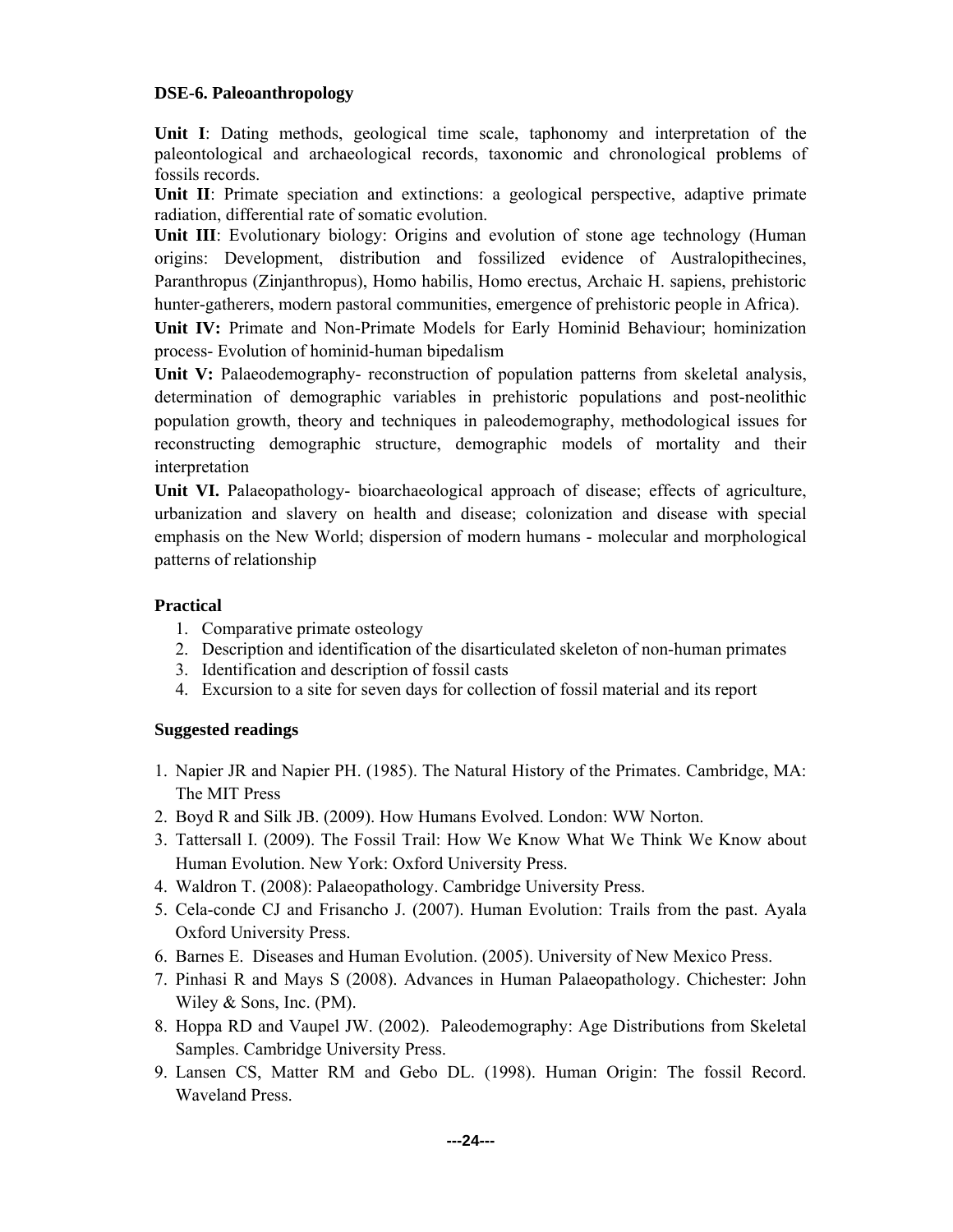- 10. Cameron DW and Colin P. Groves CP. (2004). Bone, Stones and Molecules: "Out of Africa" and Human Origins. Elsevier Inc.
- 11. Stringer C. (2011). The Origin of Our Species. London: Allen Lane.
- 12. Conroy GC. (2005). Reconstructing Human Origins. WW Norton and Company.

#### **DSE-7. Anthropology of Religion, Politics and Economy**

#### **Unit I:**

Anthropological approaches to understand religion- magic, animism, animatism, totemism, naturism; witchcraft and sorcery; Religious specialists: shaman, priests, mystics; Overview of Anthropological Theories of Religion; Religion as the sacrality of ecological adaptation and socialness

#### **Unit II:**

Economic institutions: principles of production, distribution, and consumption in simple and complex societies; critical examination of relationship between economy and society through neo-classical, substantivist, and neo-marxist approaches, various forms of exchange: barter, trade and market; Forms of currencies; reciprocities: generalized, balanced and negative.

#### **Unit III:**

Political institutions: concepts of power and authority; types of authority; state and stateless

societies; law and justice in simple and complex societies; the prospects for democracy and tolerance among and within the world's diverse civilizations; the meaning and sources of identity in complex contemporary societies; the origins of modern politics, its institutions, and cultures, both Western and non-Western

#### **Unit IV:**

Interrelationship between religion, politics and economy; religious conversion and movements, emergence of new religious sects in the global order.

#### **Practical**

1. Case study of any of the social institute (religion, economic, political) with respect to culture perspective

#### **Suggested Readings:**

- 2. Durkheim E. (1986). The elementary forms of the religious life, a study in religious sociology. New York:Macmillan.
- 3. Benedict A. (2006). Imagined Communities: Reflections on the Origin and Spread of Nationalism. Verso
- 4. Gledhill J. (2000). Power and Its Disguises: Anthropological Perspectives on Politics. 2nd ed. London: Pluto Press.
- 5. Ellis F. (2000). A framework for livelihood analysis. In Rural Livelihoods and Diversity in Developing Countries . Oxford: Oxford University Press.
- 6. Henrich J, Boyd R, Bowles S, Camerer C, Fehr E, Gintis H, McElreath R, Alvard M et al. (2005). 'Economic Man' in cross-cultural perspective: Behavioral experiments in 15 small-scale societies. Behavior and Brain Science. 28(6):795-815;
- 7. Henrich J. (2002). Decision-making, cultural transmission, and adaptation in economic anthropology. In: J. Ensminger (Ed.), Theory in Economic Anthropology (pp. 251-295). Walnut Creek, CA: Altamira Press.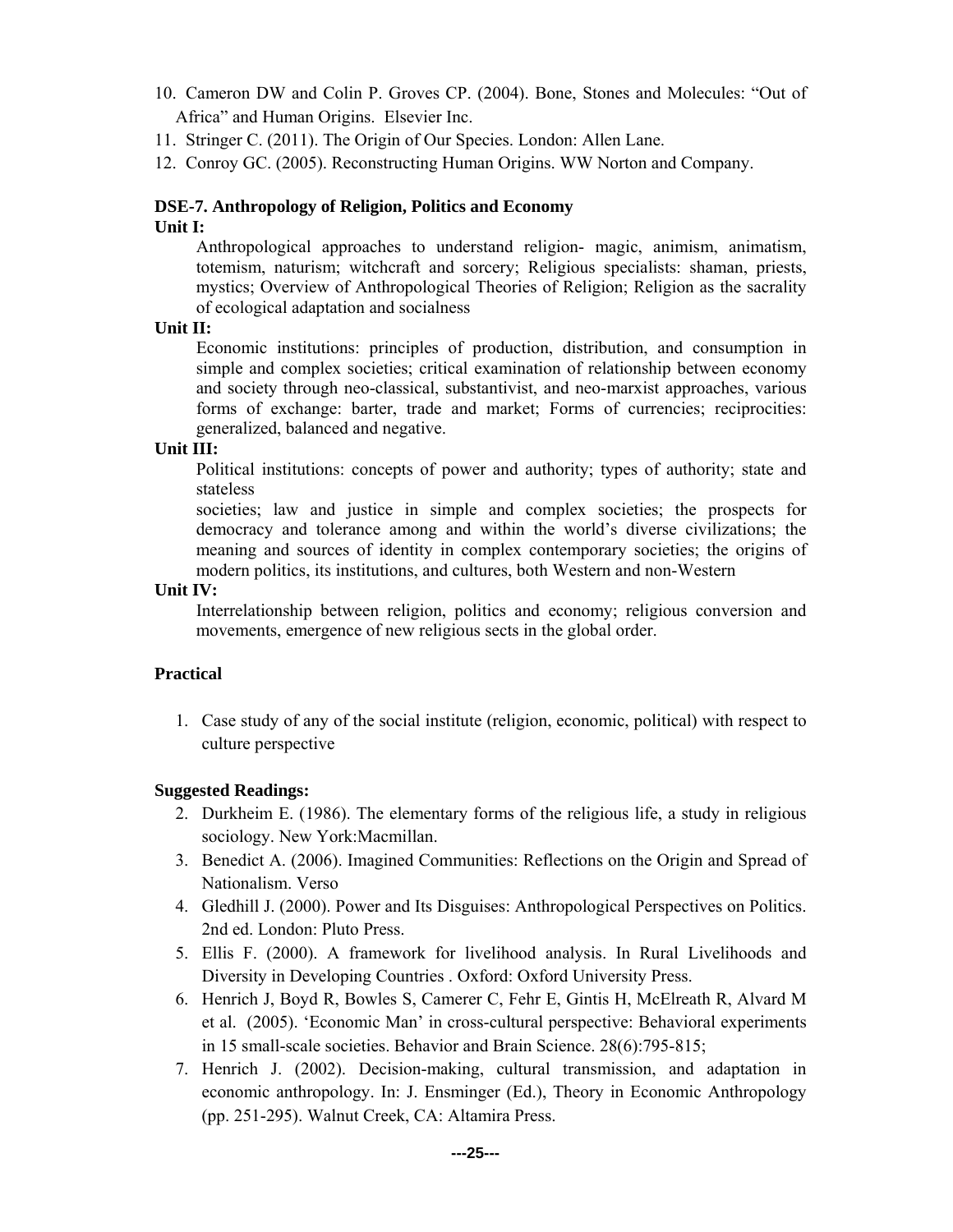- 8. Lambek. M. (2008) A Reader in the Anthropology of Religion.
- 9. Eller JD. (2007). Introducing Anthropology of Religion. New York: Routledge.
- 10. Glazier SD. (1997). Anthropology of Religion: A Handbook. Westport, CT: Greenwood Press.
- 11. Frick GD and Langer R. (2010). Transfer and Spaces. Harrassowitz (Germany).
- 12. Evans-Pritchard EE. (1937). Witchcraft, Oracles and Magic among the Azande, Oxford: Clarendon Press.
- 13. Frazer JG. (1978). The Illustrated Golden Bough, London: Macmillan.
- 14. Barbara M. (2011). Cultural Anthropology. New Jersey: Pearson Education.
- 15. Ember CR. (2011). Anthropology. New Delhi: Dorling Kinderslay.
- 16. Herskovits MJ. (1952). Economic Anthropology: A Study in Comparative Economics. New York: Alfred A Knopf Inc.
- 17. Malinowski B. (1922) Argonauts of the Western Pacific. London: Routledge.
- 18. Polyani K. et al (1957), Trade and Market in the Early Empires. Chicago: Henry Regnery Company.
- 19. Balandier G. (1972). Political Anthropology. Middlesex: Penguine.

#### **DSE-8. Tribal cultures of India**

Unit I: Concept of tribes and its problematic nature, General and specific characteristics of tribes, Tribes in India: Antiquity, historical, academic, administrative and anthropological importance, Denotified tribes.

Unit II: Tribe- caste continuum, Constitutional safeguard/provisions, Gender and Tribe, Distribution of tribes in India

Unit III: Tribes: Nomenclature- emic and etic differences, Classification of tribes based on their economy, occupation and religion, Racial elements among the tribes, Scheduled and non-scheduled categories of tribes

Unit IV: Tribal movements, Tribal monographs, Problems of tribal development

Unit V: Forest policies and tribes, Migration and occupational shift, Tribal arts and aesthetics Displacement, rehabilitation and social change Globalization among Indian tribes.

#### **Practical**

Distribution of Indian Tribes: PTG, ST Location of different tribes on the map of India Write an annotated bibliography on any one tribe Write the social structure of any one tribe of India

#### **Suggested Readings:**

1. Behera, D.K and Georg pfeffer. Contemporary Society Tribal Studies, Volume I to VII. New Delhi: Concept Publishing Company

2. Georg Pfeffer. Hunters, Tribes and Peasant: Cultural Crisis and Comparison. Bhubaneswar: Niswas.

3. Vidarthy, L.P. and Rai. Applied Anthropology in India.

4. Vidarrthy.L.P. and B.N. Sahay . Applied Anthropology and Development in India. New Delhi: National Publishing House

#### **DSE-9. Indian Archaeology**

Unit I: Understanding culture

a. Technique of tool manufacture and estimation of their relative efficiency;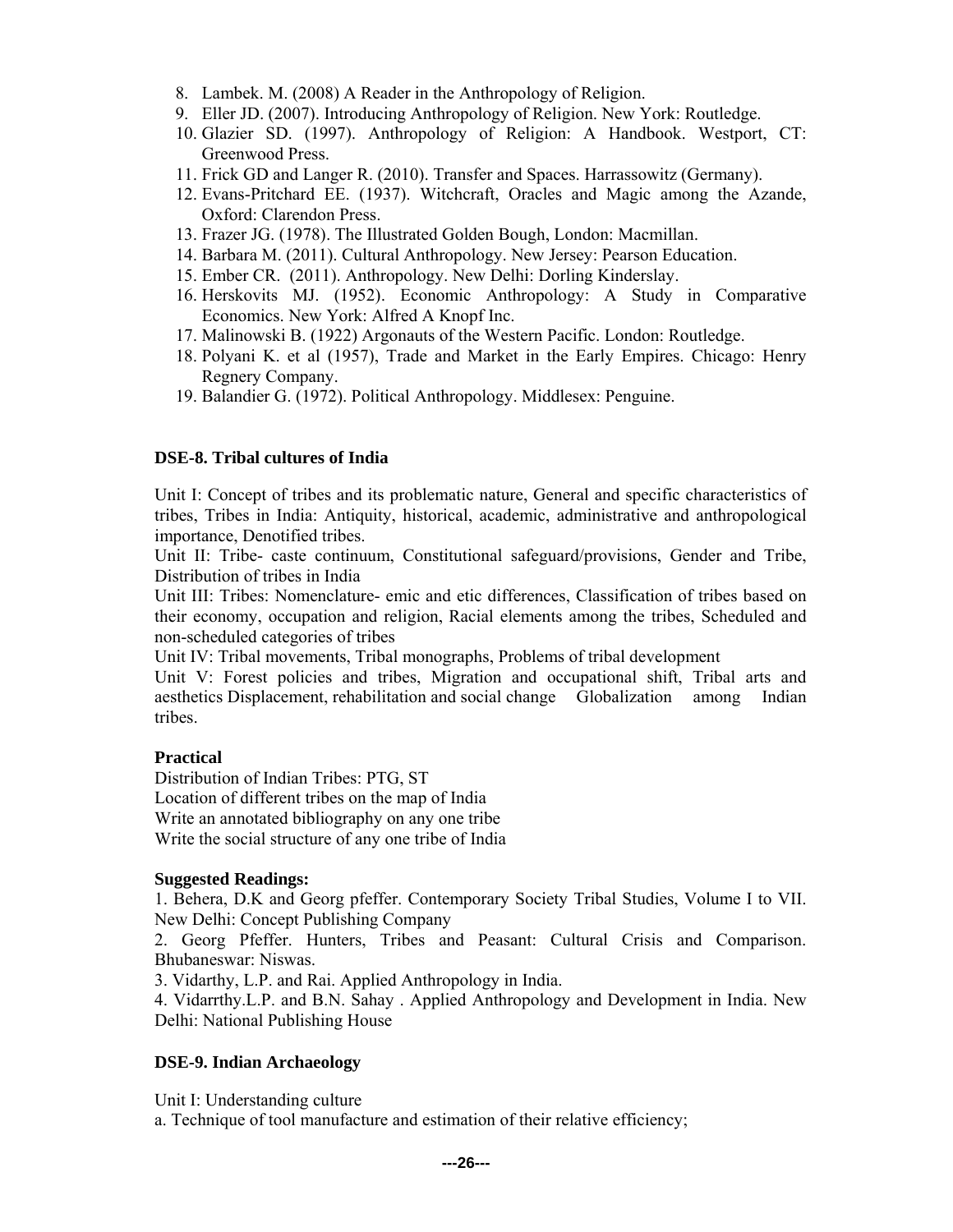b. Classification of tools: primary and combination fabrication techniques; c. Typology and cultural nomenclature. Unit II: Methods of climatic reconstruction: palynology, paleontology, soil pH estimation. Unit III: Prehistoric India Pleistocene chronology of India: A critical assessment Unit IV: Character, distribution and interpretation of habitat and economy of : i Lower palaeolithic ii Middle palaeolithic iii Upper palaeolithic iv Mesolithic culture v Art, ritual and belief **Practical**  1. Identification of tools: (a) Handaxe varieties, chopper/chopping tools (f) End scrapers (b) Cleaver varieties (g) Borers (c) Side scraper varieties (h) Microlithic tools

- 
- (d) Knives (i) Bone tools
- (e) Burins
- 2. Identification of lithic technology.

#### **Suggested reading:**

1. D. K. Bhattacharya (1996) An Outline of Indian Prehistory. Delhi, Palika Prakashan.

2. H. D. Sankalia (1974) Prehistory and Protohistory of India and Pakistan.

Poona, Deccan College.

3. H. D. Sankalia (1982) Stone Tool Type and Technology. Delhi, B.R.Publication.

#### **DSE-10. Visual Anthropology**

#### **Theory**

**UNIT 1:** Introduction to Visual Anthropology. Visual Culture. Photographic and Digital Media: Still, Interactive and Moving.

**UNIT 2:** Theory and Representation. Anthropology and Images: Ethnophotography and ethnographic films and mass media. Theories of representation, modern media and political advocacy.

**UNIT 3:** Early Ethnographic Photography: Contexts and Trends. Anthropology of Art and Aesthetics: Critical reflection on the relation of images, objects and persons. Objects and images from other societies valued as 'art'.

**UNIT 4:** Ethnographic Photography: Conventions and Methodologies. Paradigms and Debates.

**UNIT 5:** Ethnographic Films: Theoretical issues concerning ethnographic film, ethical dimensions of ethnographic film, Interdependency of technology and culture.

**UNIT 6:** Cinema Studies with emphasis on key feature, documentary and ethnographic films with a focal theme - the examination of the 'language of film'.

#### **Practical:**

This paper deals with analysis of visuals such as photographs and films pertaining to cultural practices dealing with institutions of religion, economy and politics.

**Theory and Representation:** Anthropology and Images: Ethnophotography and ethnographic films and mass media. Theories of representation, modern media and political advocacy.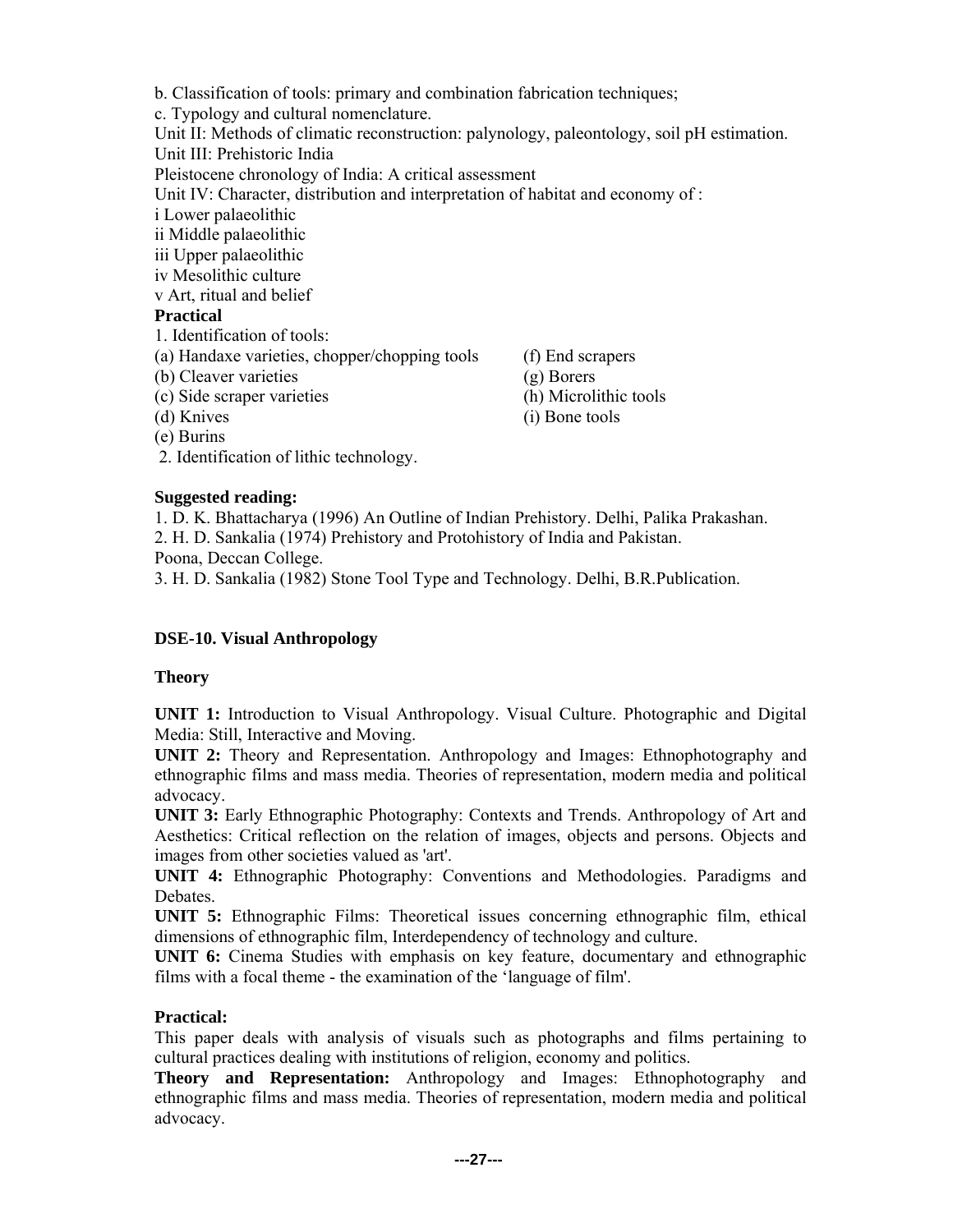**Anthropology of Art and Aesthetics:** Critical reflection on the relation of images, objects and persons. Objects and images from other societies valued as 'art'.

**Ethnographic Film and Cinema Studies:** This unit consists of screenings followed by seminars. The emphasis will be on key feature, documentary and ethnographic films with a focal theme- the examination of the 'language of film'.

**Practical Implications:** Explore traditional and experimental means of using visual and audiovisual media to research, represent and produce anthropological knowledge. Critical engagement with policy and the use of audio-visual and internet based media in advocacy and activism. The students are required to do the following exercises:

- 1. Basic principles of producing ethnographic films: text and its focus, camera angles, lighting and decision making behind the camera.
- 2. Analyze the visual data from classical ethnographies signifying how 'otherness' is constituted.
- 3. A gendered analysis of visuals produced during colonial and postcolonial times.
- 4. Hypertext and multimedia as analytic end points.
- 5. Collection, reporting and analysis of photo-ethnographic data.

6. Digital mirror: computer assisted exercises leading to production of ethnographic text.

#### **Suggested Readings**

- 1. Marcus Banks and Howard Morphy, 1998, Rethinking Visual Anthropology
- 2. David MacDougall Transcultural Cinema, (Princeton, 1999)
- 3. Ruby, Jay. 1996. "Visual Anthropology." In Encyclopedia of Cultural Anthropology, David Levinson and Melvin Ember, editors. New York: Henry Holt and Company, vol. 4: 1345- 1351.
- 4. Ch. 1, "Reading Pictures," pp. 1-12 [From: Banks, Marcus. 2001. Visual Methods in Social Research. London: Sage.]
- 5. Ember C.R. et al (2011). Anthropology. New Delhi: Dorling Kinderslay. [Unit II, III, IV (Page: 282-321, 430-438, 464, 469-471)]
- 6. Banks M. and Ruby J. (2011). Made do Be Seen. Perspecitves on the History of Visual Anthropology.University of Chicago Press [Practical]
- 7. Schneider A. and Wright C. (2010) Between Art and Anthropology: Contemporary Ethnographic Practice.Berg Publishers[Practical]
- 8. Henley P. (2010). The Adventure of the Real. Jean Rouch and the Craft of ethnographic Cinema.Chiacago University Press [Practical]
- 9. Pink S. (2010). Doing Sensory Ethnography. Sage Publications [Practical]
- 10. Grimshaw A. and Ravetz A. (2009). Observational Cinema. Anthropology, Film, and the Exploration of Social Life.Indiana University Press [Practical]

### **DSE-11. Fashion Anthropology**

#### **Theory**

Unit-I. Introduction: Fashion, Consumption, and Anthropology: From Evolution to Compassionate Consumption, the Rise and Fall of Evolution in Dress Unit II: Theoretical and Ethnographic Approaches to Understanding Fashion and Consumer Society

Unit III Colonialism, Dress, and Identity

Colonialism, Consumption, and Civilizing Fashion

Anti-colonial Dress, Clothing Debates in Burma and Africa

Unit IV: Race and Fashion: The 1980s "Japanese Invasion" and 1990s "Asian Chic"

Alternative Approaches to Consumerism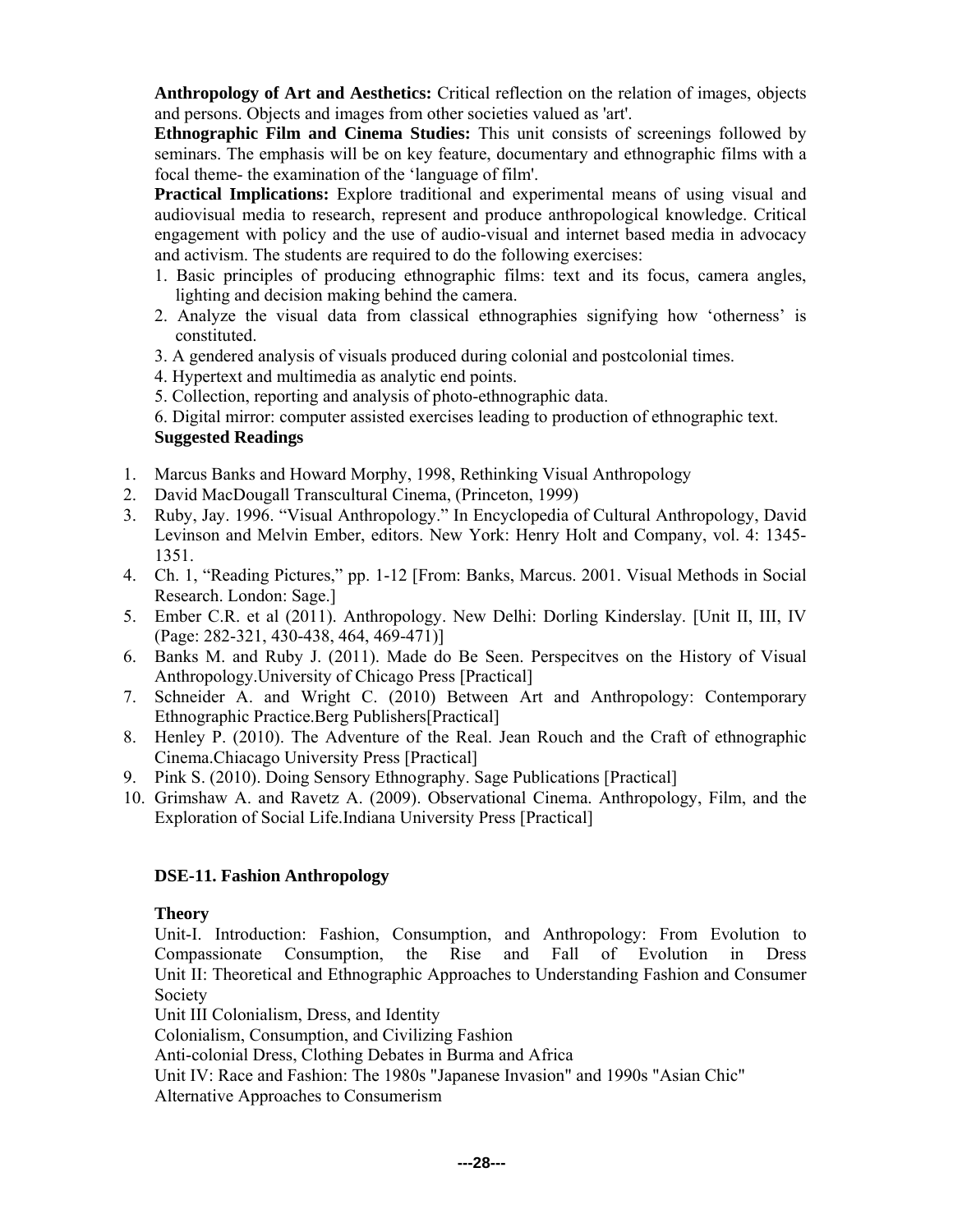Unit V:Gender,Fashion and Consumption in different Human societies, application of fashion in traditional andmodern societies, role of religion in fashion.

Unit VI: Globalization and Dress, leather cosmetic relationships, relationship of tribal clans with reference to embroidery color and designs in ethnic group of India.

#### **Practical:**

1.Identification of Pattern making Garment construction and color dynamics.

2.Sewing and Clothing manufacture practical.

3.Surface ornamentation, Textile crafts and Accessories Design in different ethnic group

4. A comparison of Computer aided design versus traditional designs

#### **Suggested Readings**

1. Allman, Jean. Fashioning Power: Clothing, Politics and African Identities. Bloomington: Indiana University Press, 2004.

2. Aronson, Lisa. "Body Modification and Art", in the Berg Encyclopedia of World Dress and Fashion, Volume 1, Africa. Berg Fashion Library, 2010.

3. Bachu, Parmindar. Dangerous Designs: Asian Women Fashion the Diaspora Economies. New York: Routledge, 2004.

4. Bradley Foster, Helen, and Johnson, Donald Clay. Wedding Dress Across Cultures. Berg Fashion Library, 2003.

4. Eicher, Joanne B., and Roach-Higgins, Mary Ellen. "Definition and Classification of Dress: Implications for Analysis of Gender Roles." In Dress and Gender: Making and Meaning. Oxford: Berg, 1992, 8–28.

5. Eicher, Joanne B., and Sumberg, Barbara. "World Fashion, Ethnic and National Dress", in Dress and Ethnicity: Change Across Space and Time. Berg Fashion Library, 1995.

6. El Guindi, Fadwa. Veil: Modesty, Privacy and Resistance. Berg Fashion Library, 2003 [1999].

7. Fair, Laura. "Veiling, Fashion, and Social Mobility: A Century of Change in Zamzibar", in Veiling in Africa. Bloomington: Indiana University Press, 2013, 15–33.

8. Fee, Sarah. "Anthropology and Materiality." In The Handbook of Fashion Studies. London: Bloomsbury, 2013, 301–324.

9. Gott, Suzanne, and Loughran, Kristyne. Contemporary African Fashion. Bloomington: Indiana University Press, 2010.

10. Hansen, Karen Tranberg. "The World in Dress: Anthropological Perspectives on Clothing, Fashion, and Culture" in Annual Review of Anthropology, 34 (2004): 369–392.

11. Hebdige, Dick. Subculture: The Meaning of Style. Routledge, 1979. ISBN: 0415039495 12. Hansen, Karen Tranberg. Salaula: The World of Secondhand Clothing and Zambia. Chicago, 2000. ISBN: 0226315819

13. Rooks, Noliwe. Hair Raising: Beauty, Culture, and African American Women. Rutgers, 1996. ISBN: 9780813523125

14. Miller, Daniel and Sophie Woodward, eds. Global Denim. Berg, 2011. ISBN: 9781847886316

15. Mangieri, Tina. "Fashion, Transnationality, and Swahili Men", in African Dress: Fashion, Agency, Performance. London: Bloomsbury, 2013, 153–167.

16. Schneider, Jane. "The Anthropology of Cloth", in Annual Review of Anthropology, 16 (1987): 409–448.

17. Smith, Fred T. "Archaeological Evidence", in the Berg Encyclopedia of World Dress and Fashion, Volume 1, Africa. Berg Fashion Library, 2010.

18. Tarlo, Emma, and Moors, Annelies. Islamic Fashion and Anti-Fashion: New Perspectives from Europe and America. London: Bloomsbury, 2013.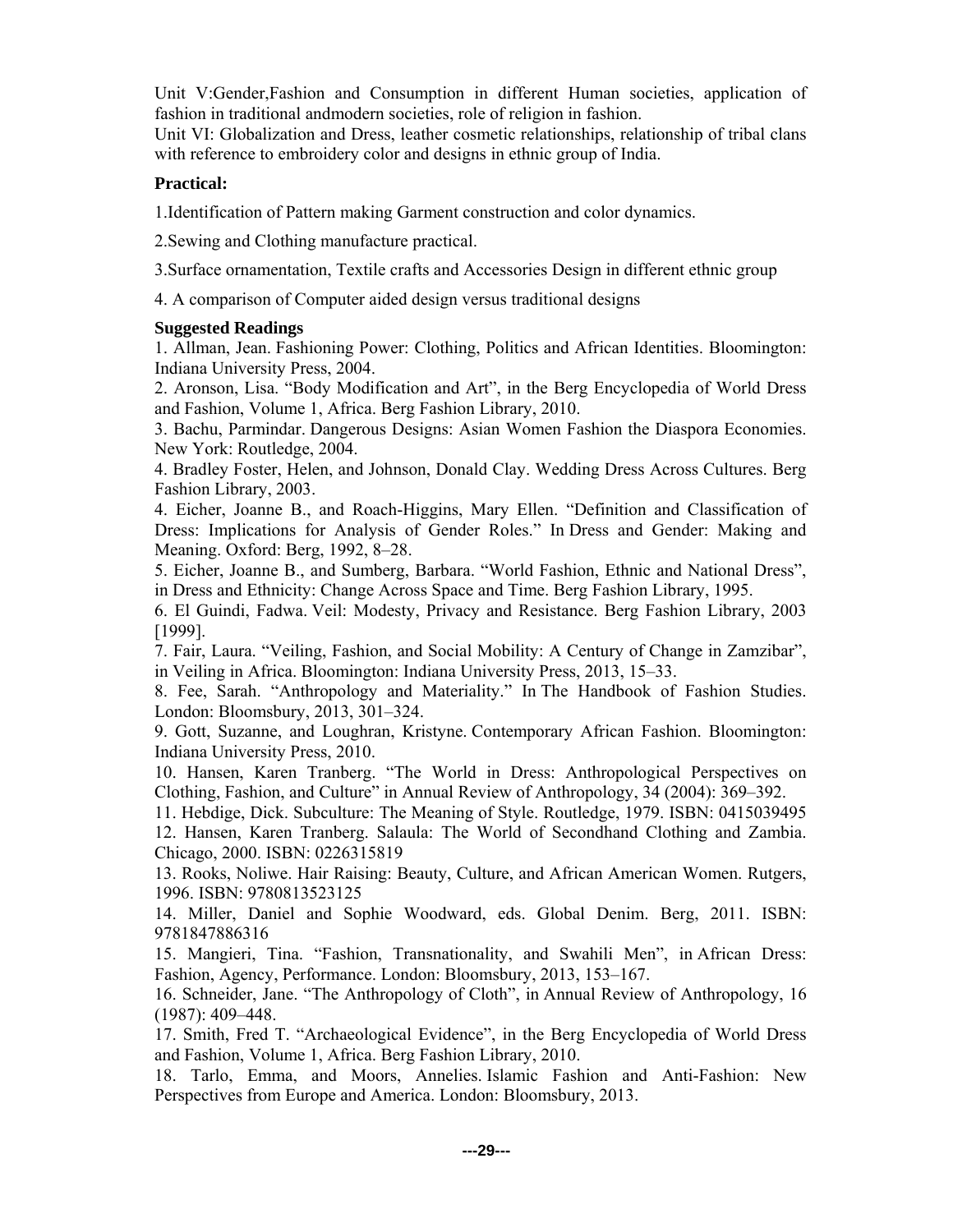19. Tarlo, Emma. Clothing Matters: Dress and Identity in India. Chicago: University of Chicago Press, 1996.

20. Tarlo, Emma. Visibly Muslim: Fashion, Politics, Faith. Berg Fashion Library, 2010.

### **DSE-12. Demographic Anthropology**

### **Theory**

**Unit I:** Demographic Anthropology

- 1. Introduction, definition and basic concepts
- 2. Relationship between demography, population studies and anthropology
- 3. Importance of population studies in Anthropology
- **Unit II:** Population Theories
- 1. John Graunt
- 2. Thomas R. Malthus
- 3. Biological theory of population
- 4. Theory of demographic transition
- **Unit III:** Tools of Demographic Data
- 1. Measures of population composition, distribution and growth
- 2. Measures of fertility
- 3. Measures of mortality
- 4. Measures of migration
- **Unit IV:** Population of India
- 1. Sources of demographic data in India
- 2. Growth of Indian population
- 3. Demography of Indian tribal and non-tribal groups
- 4. Anthropological determinants of population growth
- 5. Impact of urbanization on the migration of tribal groups

**Unit V:** National policies

- 1. National Population Policy
- 2. National Health Policy
- 3. National Policy on Reproductive Health Care

# **Practical**

A student will collect and compile demographic data from different secondary sources on any given topic by the concerned teacher and a project report will be submitted for its evaluation.

# **Suggested Readings**

1. Bhende A. and Kaniikar, T. (2006) *Principles of Population Studies. Himalaya Publishing House.* Mumbai (All Units, It covers most topics)

2. Caldwell J.C. (2006). *Demographic Transition Theory*. Springer.

3. Census of India (2001,2011), SRS bulletin (2013), NFHS (2006 ), CRS, NSSO ( Can be seen from browsing net)

4. Gautam R.K., Kshatriya, G.K. and Kapoor A.K. (2010) *Population Ecology and Family Planning*. Serials publications*. New* Delhi*.* 

5. Howell N. (1986) Demographic Anthropology. Ann. Rev. Anthropol. 15: 219-246

6. Kshatriya G.K*.* (2000). Ecology and health with special reference to Indian tribes*. Human Ecology special volume 9:229-245.* 

7. Kshatriya G.K., Rajesh,G. and Kapoor , A.K. (2010) Population Characteristics of Desert Ecology.VDM Verlag Dr. Muller Gmbh and Co., Germany.

8. Misra BD (1982). *An introduction to the study of population. South Asia publ. ltd. New Delhi.*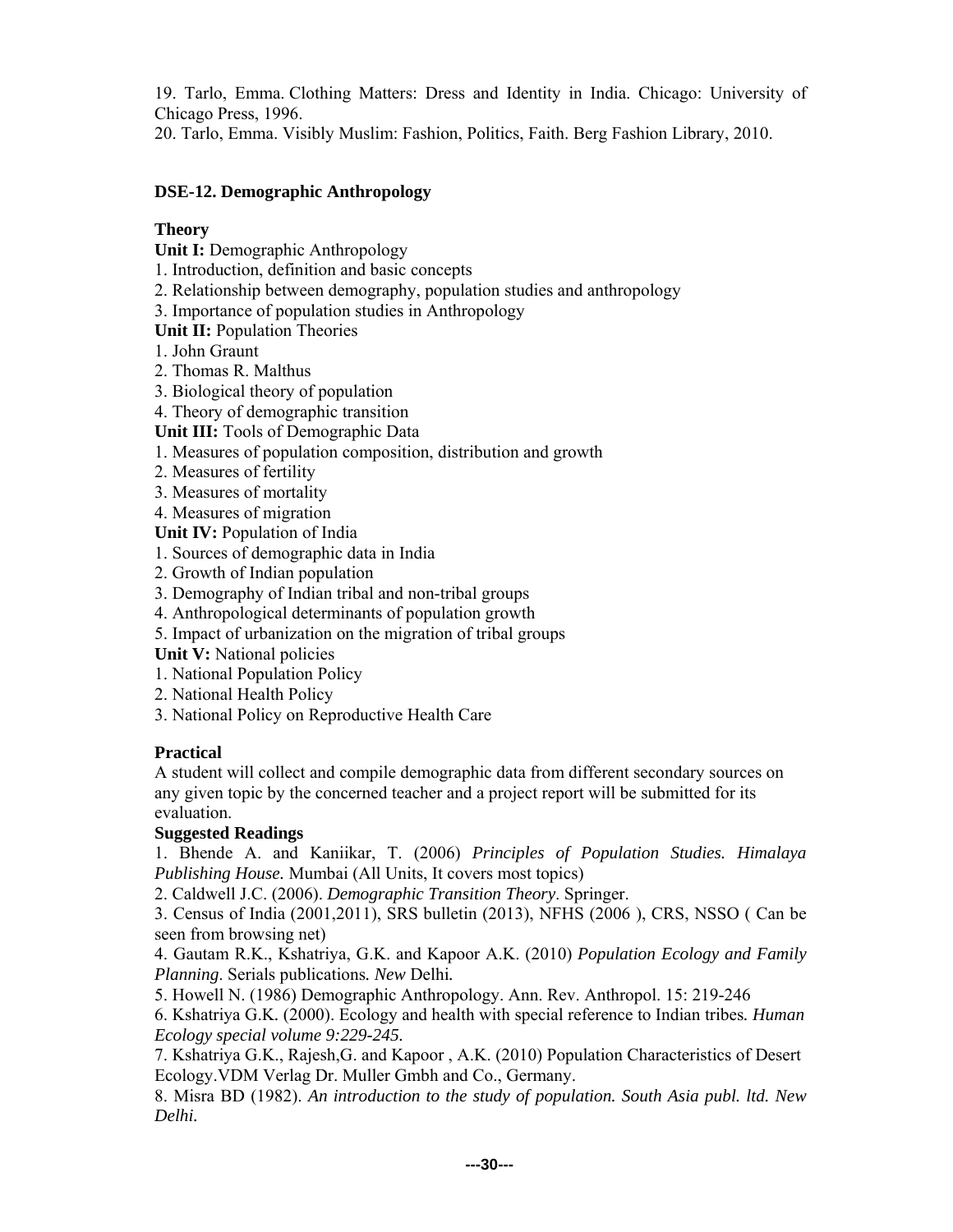9. National Population Policy http://populationcommission.nic.in/npp.htm

10. Park K. (2000) *Text book of Preventive and Social Medicine*. Banarsidas Bhanot, Jabalpur.

11. Patra P.K. and Kapoor, A.K. (2009*) Demography And Development Dynamics in a Primitive Tribe of Himalayas.* International Book Distributors, Dehradun

12. Riley N.E. and Mc Carthy, J. (2003) *Demography in the Age of the Postmodern*. Cambridge University press. UK. Pages 1-13 and 32-98

13. Sharma A.K. (1979) Demographic transition: A Determinant of Urbanization*. Social Change* 9: 13-17.

14. Srivastava O.S. (1996) *Demographic and Population Studies*. Vikas Publishing House, India

15. Zubrow E.B.W. (1976) *Demographic anthropology. Quantitative approaches.*  University of New Mexico Press, Albuquerque.

16. http://human-nature.com/dm/chap3.html

17. http://biography.yourdictionary.com/john-graunt

18. http://www.marathon.uwc.edu/geography/demotrans/demtran.htm

#### **DSE-13. Urban Anthropology**

#### **Theory**

#### **Unit 1: Emergence of urban anthropology**

Introduction, Extension of the anthropological interest in peasants and rural areas, Origins of Cities and Early Sociological Approaches, Urban planning and design

#### **Unit 2: Political economy**

Rural-urban migration, kinship in the city, problems that arise from urbanism, poverty and social stratification

#### **Unit 3: Class approach**

Culture of Poverty and the Underclass Approach, Comparison between relations function in an urban setting versus function in a rural setting, Race and Class in Urban Ethnography, Urban Dystopia

#### **Unit 4: Urban Inequality and Disasters**

Poverty, extended family for urban natives versus migrants , Global Cities and the Production of Space, Community study and urban ecology, Urban Space, Postmodern and Hypermodern City

#### **Unit 5: Global Urban Developments**

Urban ethnography research and methodology, Contemporary urban issues: Suburbs, Exurbs and Urban Decline, disciplinary perspectives

#### **Practical**

- (i) Visit city life among business community and appreciate the role of culture with politics and economics.
- (ii) Media-popular culture behaviour
- (iii) Photo shoot in any city life, Creating captions and texts relating to urban anthropology findings.

#### **Suggested readings**

- 1. http://www.oxfordbibliographies.com/
- 2. Cities, classes and the social order. Anthony Leeds, Roger Sanjek
- 3. Childe, V. Gordon. 1950. " Urban Revolution." Town Planning Review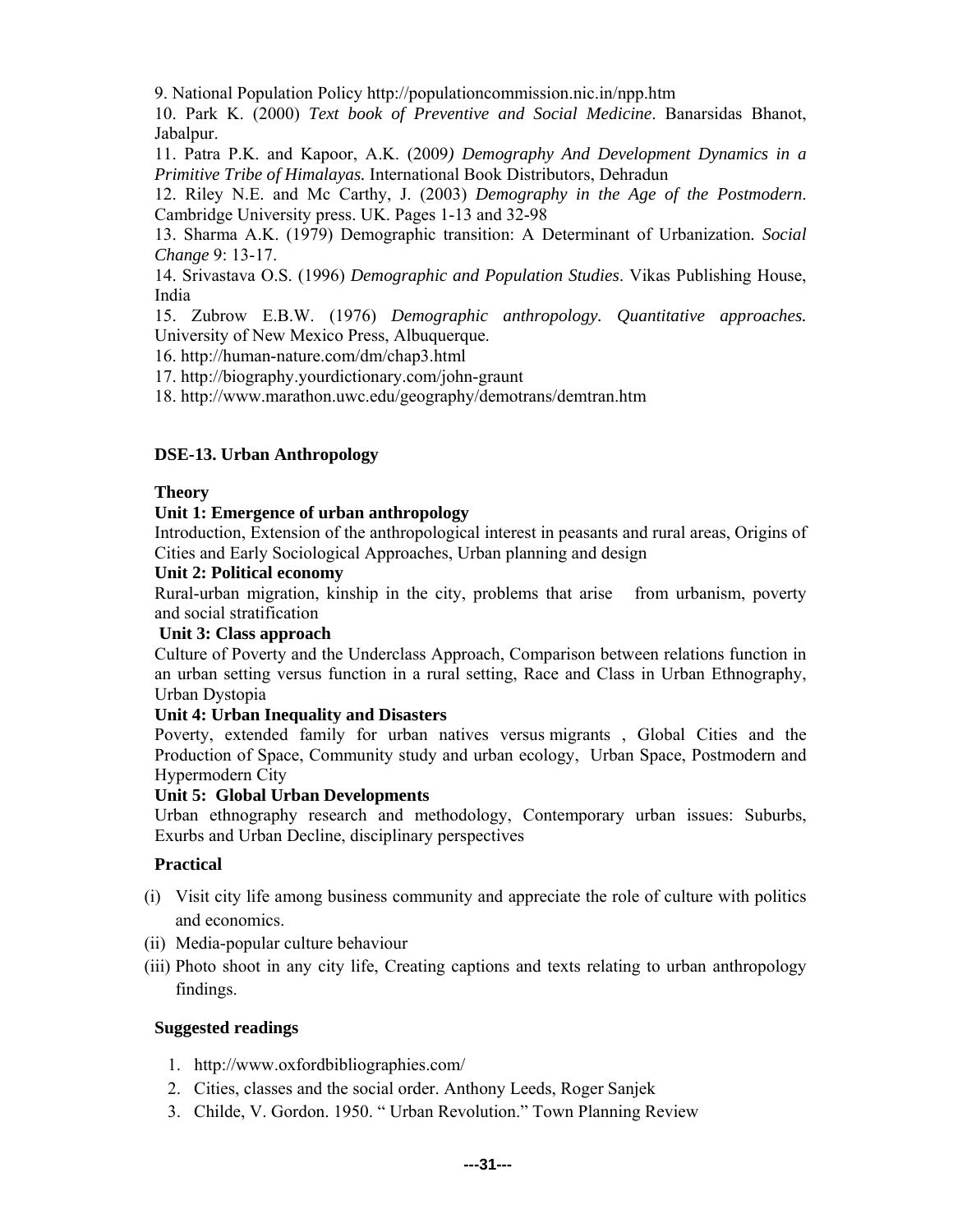- 4. Low Reader Part V: "The Postmodern City" in Low pp. 317-377; Dear and Flusty .
- 5. "Anthropological Fieldwork in Cities", "The anthropology of Cities: Some Methodological Issues".

#### **DSE-14. Anthropology of Health**

#### **Unit-1: Introduction and Overview of the Field of Anthropology & Health.**

- **A. Health Anthropology within the Context of Anthropology.** 
	- Anthropology and its subfields
	- The unique place of Health anthropology in anthropology
	- Competing perspectives on the study of anthropology of health.
- **B. Defining Health and Illness in Cross-Cultural Perspective**. Looking at "health," "illness," and related concepts in Western culture, including sociological "sick role" models, Some important variations in the process of seeking health care.

#### **Unit – 2: Measuring Health: Morbidity, Mortality, and Epidemiology**

Morbidity, Mortality, Epidemiology: Meaning, scope and methods. Epidemiology of common communicable diseases: Malaria, Tuberculosis, Leprosy, Diabetes, Cardiovascular disease and Sexually Transmitted Diseases (STDs), HIV/AIDS,

#### **Unit – 3: Women's Health, Sex, Family Planning, and Maternal-Infant Health.**

Reproductive life, child Birth, Family planning adoption, male dominance, Nursing and early nurture, hyper-menstruation and its corollaries. Population variation and its relation to health and disease.

#### **Unit – 4: Chronic Disease, Injury, Stress, and Mental Health**

Effect of Chronic Disease in Health, Relationship between mental health, chronic disease, and injury, Understanding Stress and Its Effects Cross-Culturally, Mental Disorders and Related Phenomena, diseases associated with specific sociocultural and environmental contexts: Kuru, osteomalacia, sickle cell anaemia. Adaptations to Health Threats: Genetic Vulnerability and Resistance & Environment, Developmental and Cultural Adaptations to adverse Conditions.

#### **Unit – 5: Variations in Health Care Systems: A Comparative Perspective**.

Health promotion and health care delivery programmes. Family welfare programmes. Child health and nutrition programmes. Reproductive health awareness.

#### **Unit – 6: Healing and Healers in Cross-Cultural Perspectives**.

**A. Shamanism, Magic, and Healing**.

Shaman, Magic, Witchcraft and Sorcery,

**B. Folk Healers and "Alternative Medicine."** Types of healers and healing, Problems in evaluating efficacy, Sources of dissatisfaction with mainstream medicine.

#### **Unit – 7: Health and Human Rights**

Introduction to Human rights, Development of a Human Rights Impact Assessment for the Formulation and Evaluation of Public Health Policies.

**Unit – 8: Legal Aspects & Future Prospects for Health** 

Rules and regulations of international health policy, Medico- Legal Problems in relation to health administration, International health organization / NGOs, Medical Ethics, Critical issues in global health.

#### **Practical**

1. Make a Schedule on Health and Demography.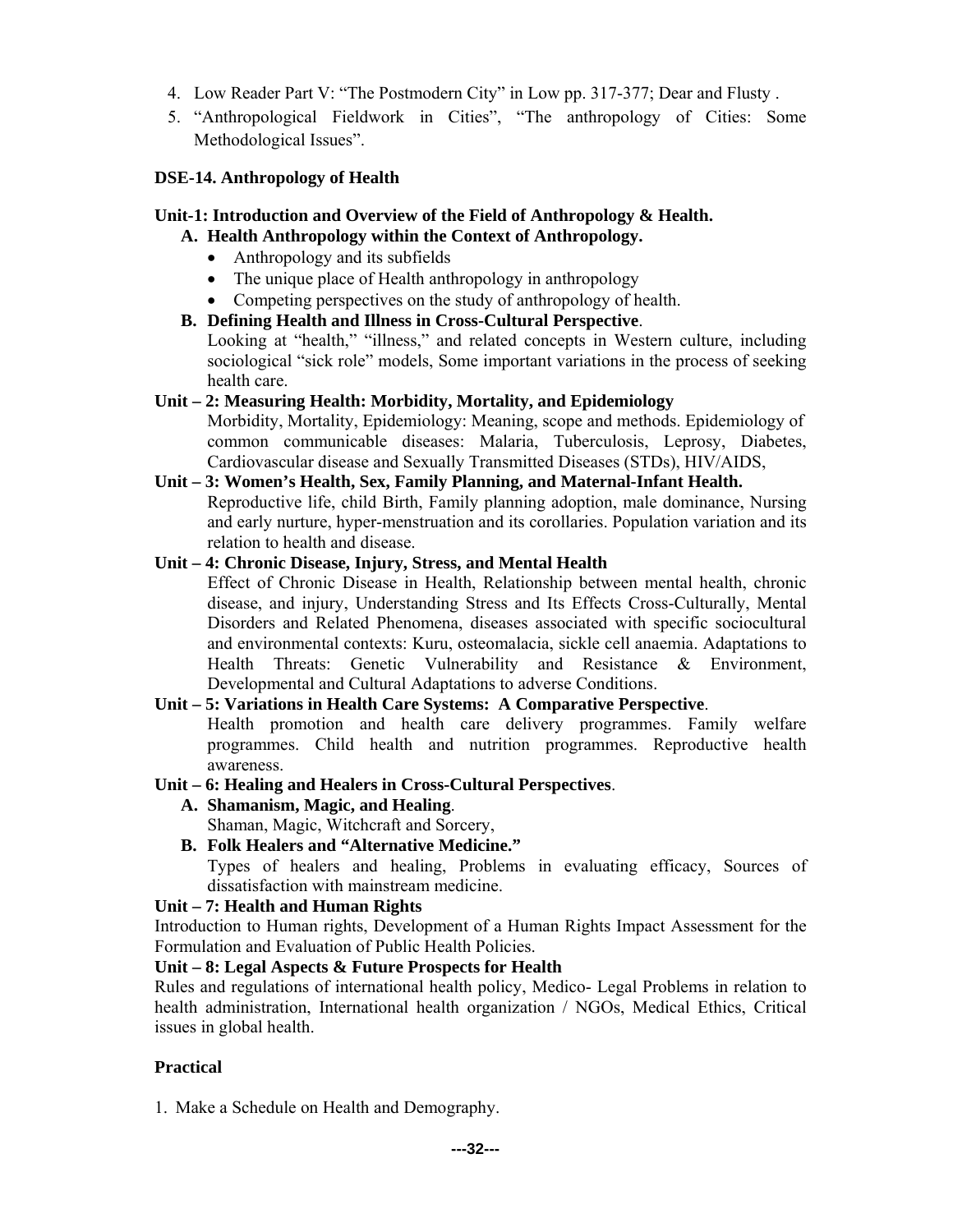- 2. Calculation of Infant Sex ratio, Fertility rate, Total fertility rate, Mortality rate, Birth rate, crude birth rate, crude death rate, Mortality rate, life expectancy, immigration rate, population growth rate.
- 3. Identification and Characteristics of Various diseases.
- 4. Case Studies of Traditional and Modern healers.

### **Suggested Readings**

- Rajesh Khanna and A.K. Kapoor. 2007. Ethnic Groups and Health Dimensions. Discovery Publishing House, New Delhi.
- Chin, James, M.D., M.P.H. (ed.) 2000. Control of Communicable Diseases Manual. 17th Edition. American Public Health Association. *Anyone interested in field work in less developed areas should own this book for reference.*
- Helman, Cecil G. 2001. Culture, Health, and Illness. 4th ed. London: Arnold. *This book is written for health care practitioners and clearly explains the relevance of culture to health.*
- Mann, Jonathon M., et al. (eds.) 1999. Health and Human Rights. New York: Routledge.
- Albrecht, Gary L., Ray Fitzparick, and Susan C. Scrimshaw (eds.) 2000. The Handbook of Social Studies in Health and Medicine, SAGE.Publications.
- Bannerman, Robert, J. Burton, and Ch'en Wen-Chieh (eds.) 1983. Traditional Medicine and Health Care Coverage. Geneva: World Health Organization.
- Chen, Lincoln C. Arthur Kleinman, and Norma C. Ware 1994. Health and Social Change in International Perspective. Harvard University Press.
- Coreil, Jeannine and J. Dennis Mull (eds.) 1990. Anthropology and Primary Health Care, Boulder: Westview Press.
- Hahn, Robert A. 1999. Anthropology in Public Health. Bridging Differences in Culture and Society. New York: Oxford University Press.
- Helman, Cecil G. 1994. Culture, Health, and Illness. 3rd ed. Oxford: Butterworth-Heinemann.
- Inhorn, Marcia C. and Peter J. Brown 1997. The Anthropology of Infectious Disease. International health Perspectives. Gordon and Breach Publishers.
- Koop, C. Everett, Clarence E. Pearson, and M. Roy Schwartz (eds.) 2001. Critical Issues in Global Health. San Francisco: Jossey-Bass. A Wiley Company.
- Mayer, Kenneth H. and H.F. Pizer (eds.) 2000. The Emergence of AIDS. The Impact on Immunology, Microbiology, and Public Health. Washington, D.C.: American Public Health Association.
- Nichter, Mark and Mimi Nichter 1996. Anthropology and International Health. Asian Case Studies. Gordon and Breach Publishers.
- Paul, Benjamin D. (ed.) 1955. Health, Culture, and Community. Case Studies of Public Reactions to Health Programs.
- Williams, Cicely D., Naomi Baumslag, and Derrick B. Jelliffe 1994. Mother and Child Health. Delivering the Services. 3rd Edition. New York: Oxford University Press Basch, Paul F. Textbook of International Health 1999. New York: Oxford University Press.
- Tsui, Amy O., Judith N. Wasserheit, and John G. Haaga (eds.) 1997. Reproductive Health in Developing Countries. Washington, D.C.: National Academy Press.

#### **DSE-15 Dissertation**

Student will opt either dissertation or project work or one paper from the elective discipline course in  $6<sup>th</sup>$  Semester. He/she will be attached with one supervisor or guide.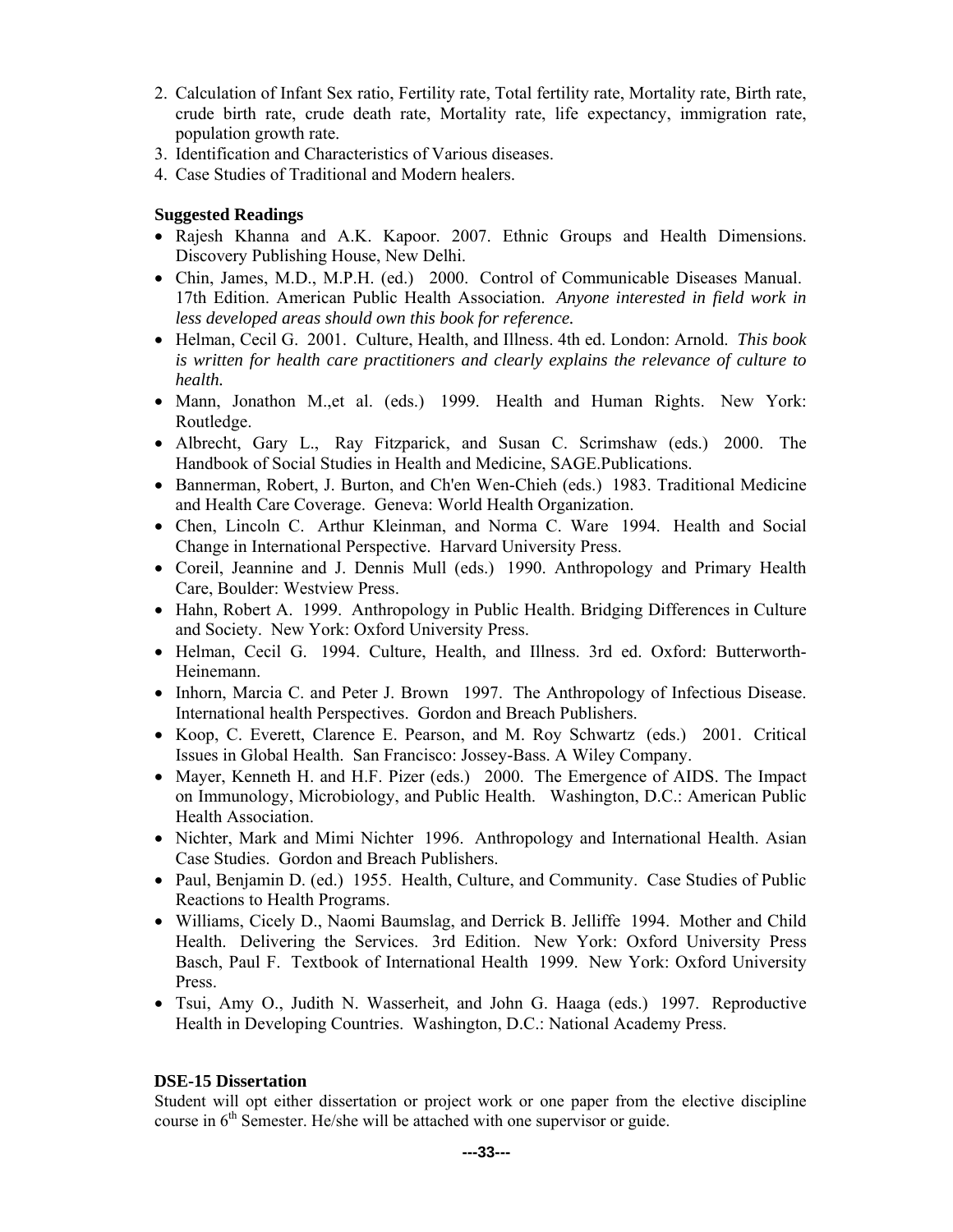# **Interdisciplinary/Generic elective Course**

# **Credits: Any four papers = Theory +Practical = (4+2)\*4 = 24**

| GE-1 Health science                | GE-12 Neuro Science                     |
|------------------------------------|-----------------------------------------|
| GE-2 Home science                  | GE-13 Physical Education                |
| GE-3 Biotechnology                 | GE-14 Tourism Administration            |
| GE-4 Psychology                    | GE-15 Insurance and Banking             |
| GE-5 Animation and Visual Graphics | GE-16 Journalism and Mass Communication |
| GE-6 Interior Design               | GE-17 BCA                               |
| GE-7 Economics                     | GE-18 BBA                               |
| <b>GE-8</b> Environmental Science  | GE-19 Hotel Management                  |
| GE-9 Fashion Design                | GE-20 BBA (Health Care Management)      |
| GE-10 Food Technology              | GE-21 Marine Science                    |
|                                    |                                         |

GE-11 Forestry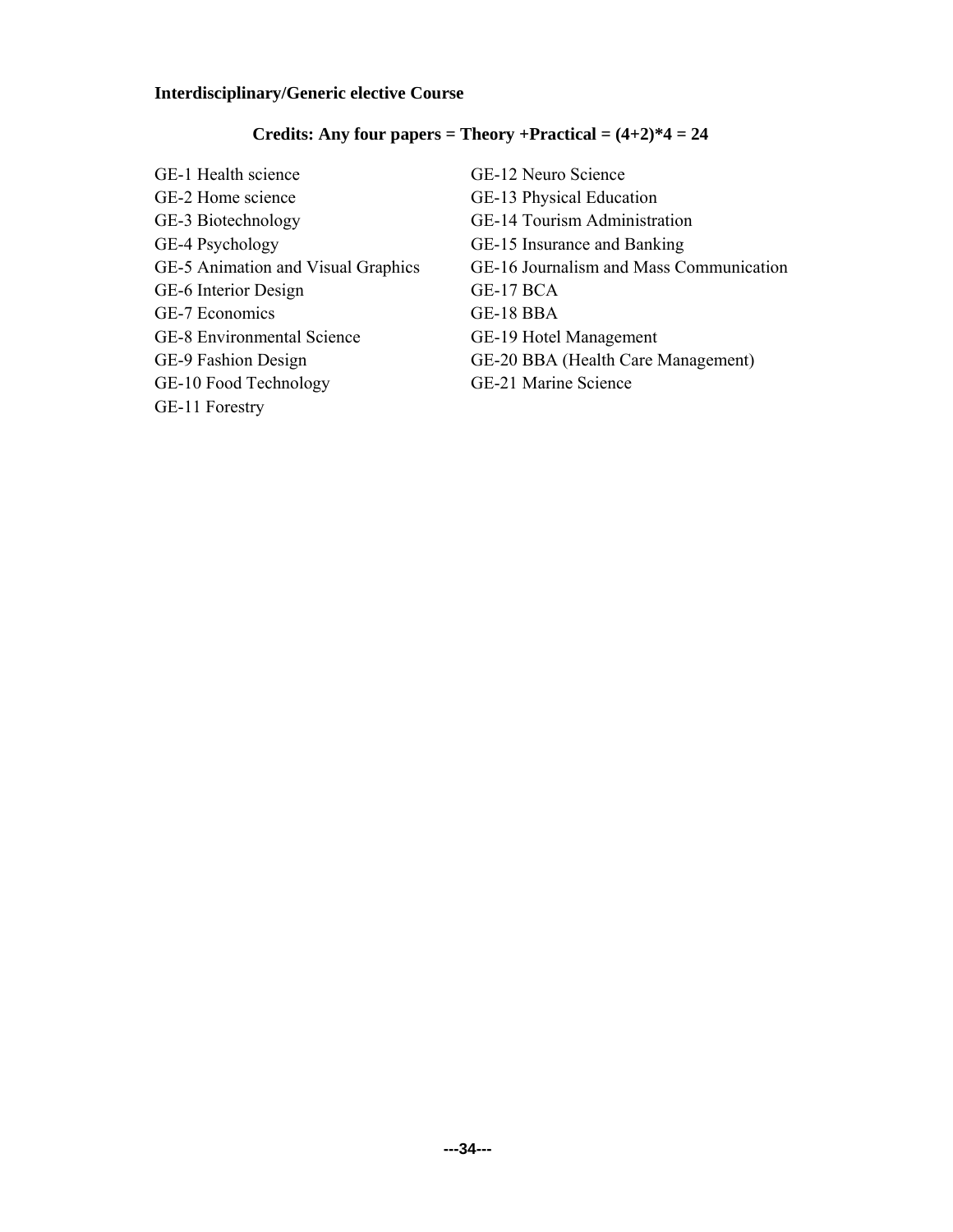#### **Ability enhancement Compulsory Course**

#### **Credits: Two Papers = 2\*2=4**

AECC-1:Enviornmental Science

AECC-2: English/MIL Communication

*The college will have an option to take either of the two papers in a particular Semester (I or II), while the students have to appear in both the papers.*

#### **Ability enhancement elective (skill based) Course**

#### **Credits: Any two papers = 2\*2= 4**

#### **AEEC-1. Public health and epidemiology**

Unit I: Principles of Epidemiology in Public Health:

Overview of epidemiology methods used in research studies to address disease patterns in community and clinic-based populations, distribution and determinants of health-related states or events in specific populations, and strategies to control health problems

Unit II: Statistical Methods for Health Science

Analysis and interpretation of data including data cleaning, data file construction and management; implementation of analytic strategies appropriate for the type of data, study design and research hypothesis; parametric and nonparametric methods, measures of association, Linear and Logistic regression, Generalized Linear Modeling, and Survival analysis

Unit III: Environmental Health

Effects of biological, chemical, and physical agents in environment on health (water, air, food and land resources); ecological model of population health; current legal framework, policies, and practices associated with environmental health and intended to improve public health

Unit IV: Psychological, Behavioural, and Social Issues in Public Health

Cultural, social, behavioural, psychological and economic factors that influence health and illness; behavioural science theory and methods to understanding and resolving public health problems; assess knowledge, attitudes, behaviours towards disease and patient compliance to treatment.

Unit V: Management of Health Care Program and Service Organizations

Techniques and procedures for monitoring achievement of a program's objectives, generating evidence of program effectiveness, assessing impacts in public health settings; evaluate framework that leads to evidence-based decision-making in public health. Organizational principles and practices including organizational theory, managerial role, managing groups, work design, and organization design at primary, secondary, and tertiary levels of care

Unit VI: Epidemiology of disease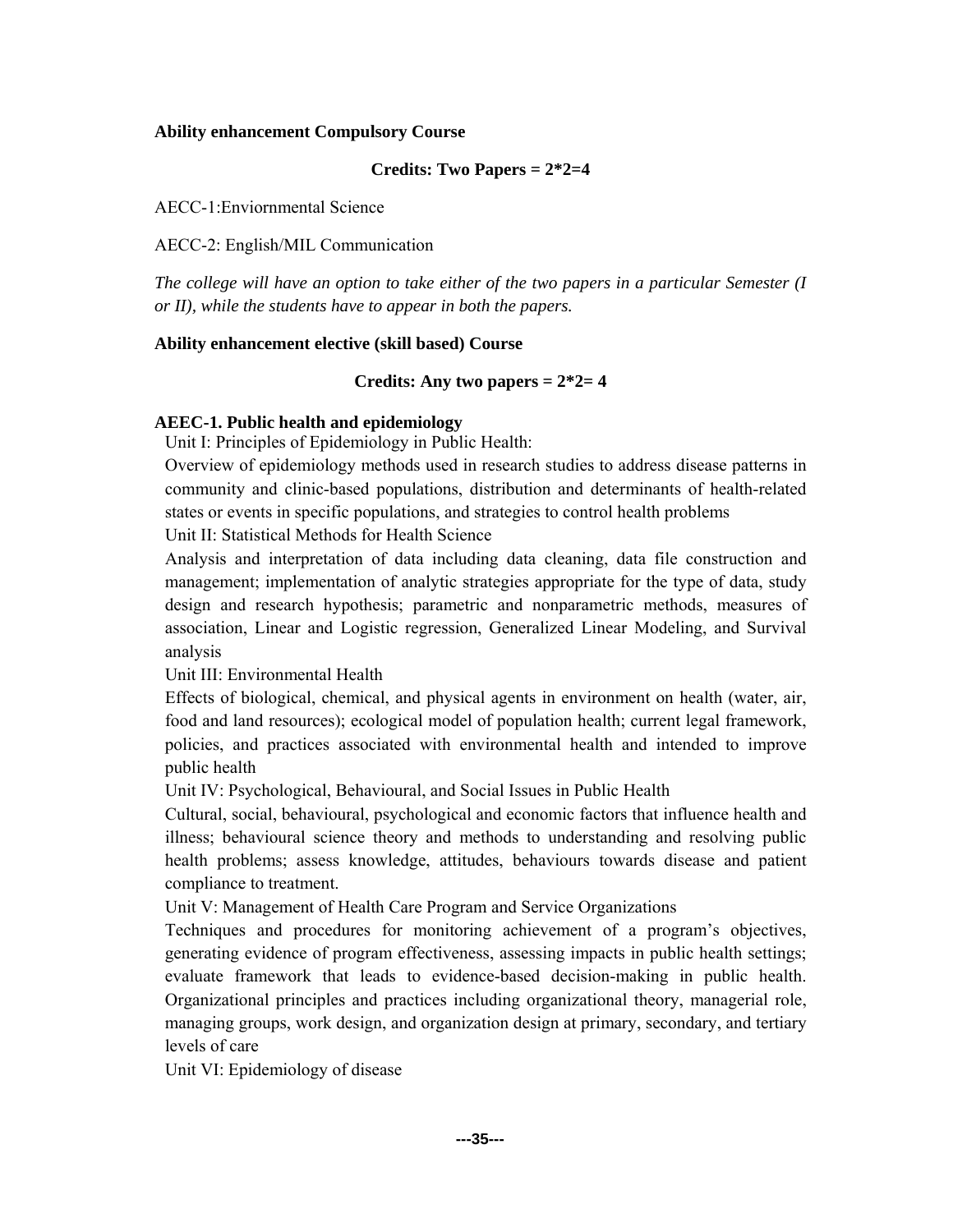Contemporary methods for surveillance, assessment, prevention, and control of infectious and chronic diseases, disabilities, HIV/AIDS; understanding etiology; determining change in trend over time; implementation of control measures

### **Suggested reading**

- 1. Gordis L. (2004). Epidemiology. Third edition. Philadelphia: Elsevier Saunders.
- 2. Remington PL, Brownson RC, and Wegner MV. (2010). Chronic Disease Epidemiology and Control. American Public Health Association.
- 3. Pagano M and Gauvreau K. (2000). Principles of Biostatistics. Belmont, CA: Wadsworth.
- 4. Turnock B. (2011). Public health. Jones & Bartlett Publishers.
- 5. Edberg M. (2013). Essentials of Health Behavior. Social and Behavioral Theory in Public Health. Second Edition, Jones and Bartlett Publishers.
- 6. Griffith JR and White KR. (2010). The Well-Managed Healthcare Organization. Health Administration Press: Chicago, IL.
- 7. Kovner AR, McAlearney AS, Neuhauser D. (2013). Health Services Management: Cases, Readings, and Commentary. 10th Ed. Chicago, IL: Health Administration Press.
- 8. Lee LM. (2010). Principles and Practice of Public Health Surveillance. Oxford University Press
- 9. Turnock B. (2011). Essentials of Public Health. Jones & Bartlett Publishers
- 10. Merson M, Black RE, Mills A. (2006). International Public Health: Diseases, Programs, Systems and Policies. Jones & Bartlett Learning.
- 11. Aschengrau A and Seage GR. (2008). Essentials of Epidemiology in Public Health. Boston, Massachusetts.

### **AEEC-2. Business and Corporate Anthropology**

- 1. Business and corporate Anthropology: History and subject matter
- 2. Applied anthropology in industry, application of the ethnography in business management
- 3. Anthropology and consumer behaviour,
- 4. Globalization, international trade and anthropology
- 5. Techniques for Conducting Fieldwork for Business Organizations

Suggested Readings:

- 1. Jordan, Ann T. Business Anthropology. Waveland Press, Long Grove, Illinois.
- 2. Whyte, W.F. 1948 Incentives for Productivity: The Case of the Bundy Tubing Company Applied Anthropology 7(2):1-16
- 3. Gardner, Burleigh B. 1978 Doing Business with Management. In Applied Anthropology in America, Elizabeth M. Eddy and William Partridge (Eds.).New York: Columbia University Press. Pp.245- 260.
- 4. Handbook of Anthropology in Business by Rita M Denny.
- 5. Advanced reading in Business Anthropology edited by Robert Guang Tian, Daming Zhu, Alfons van Marrewijk.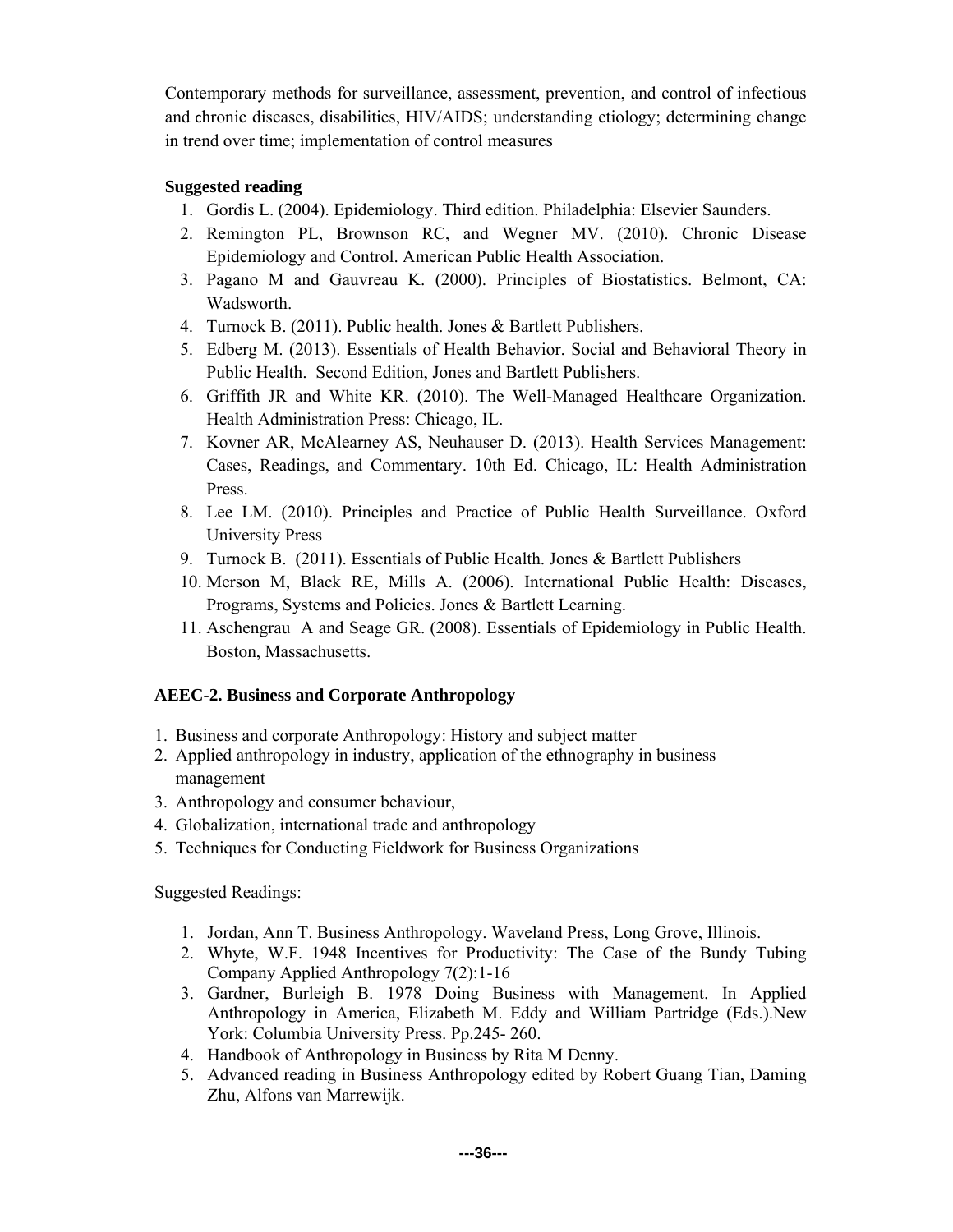#### **AEEC-3. Media Anthropology**

Unit 1: Theoretical Foundations: Introduction to Media Anthropology; Intellectual Antecedents

Unit 2: Audiences, Consumption and Identity Formation: The Social and Material Life of Cinema; Television and the Cultural Politics of Nation; Gender and Subjectivity; the Nation and Temporality; Media as Material Objects.

Unit 3: The Cultural Work of Mass Media Production: Producing "Bollywood".

Unit 4: The Social Sites of Film and TV Production; the Exigencies of Commercial Filmmaking; the Constraints of Public Television Production.

Unit 5: Producing Reality – Journalism and Advertising; News as Social Practice; the Local and the Global in Advertising.

Unit 6: Small Media: Materiality, Circulation, Everyday Life & Social Transformations; Indigenous Media and Cultural Activism; The Social and Material Lives of Cell Phones; Media as Social Infrastructure – The Case of Facebook; Learning from New Media; The Possibilities & Constraints of YouTube

#### **Suggested readings**

Rothenbuhler, Eric W; Coman, Mihai. Media anthropology. 2005. California, Sage.

#### **AEEC-4. Tourism Anthropology**

**Unit I:** Tourism- aspects and prospects, anthropological issues and theoretical concerns, tourist as ethnographer; pilgrimage and Authenticity Issues

**Unit II:** Interconnections between tourism history and the rise of the socio-cultural study of tourism including temporary migration, colonial exploration, pilgrimage, visiting relatives, imagined and remembered journeys, and tourism

**Unit III:** understand the implications of tourism as a major mechanism of cross-cultural interaction; role of symbolism, semiotics, and the imagination in tourism; tourism and the commodification of culture or cultural degradation

Unit IV: understand the global and local political economy of contemporary tourism, particularly in relation to international development; explore dynamic relationships between heritage-making enterprises, revival and preservation projects, the international flow of capital; role of museums and other branches of the cultural industries" (including music, art, and food) in tourism economies; tourism and global mobility; Ecotourism and sustainable development

**Unit V**: New Directions in the Anthropology of Tourism: Globalization, Tourism and Terrorism; applied aspects of anthropology in tourism development and planning.

#### **Suggested Readings**

- 1. Chambers E. (2000). Native Tours: The Anthropology of Travel and Tourism. Prospect Heights: Waveland.
- 2. Crick M. (1995). The Anthropologist as Tourist: An Identity in Question. In Lanfant MF, Allcock JB, Bruner EM (eds.)International Tourism: Identity and Change. London: Sage. pp. 205-223.
- 3. Dann GMS, Nash D and Pearce PL. (1988). Methodology in Tourism Research. Annals of Tourism Research. 15:1-28.
- 4. Gmelch SB. (2004). Tourists and Tourism: A Reader. Long Grove: Waveland.
- 5. Graburn NHH. (1977). Tourism: The Sacred Journey. Hosts and Guests: The Anthropology of Tourism. Valene L. Smith, ed. Philadelphia: University of Pennsylvania Press. Pp. 33-47.